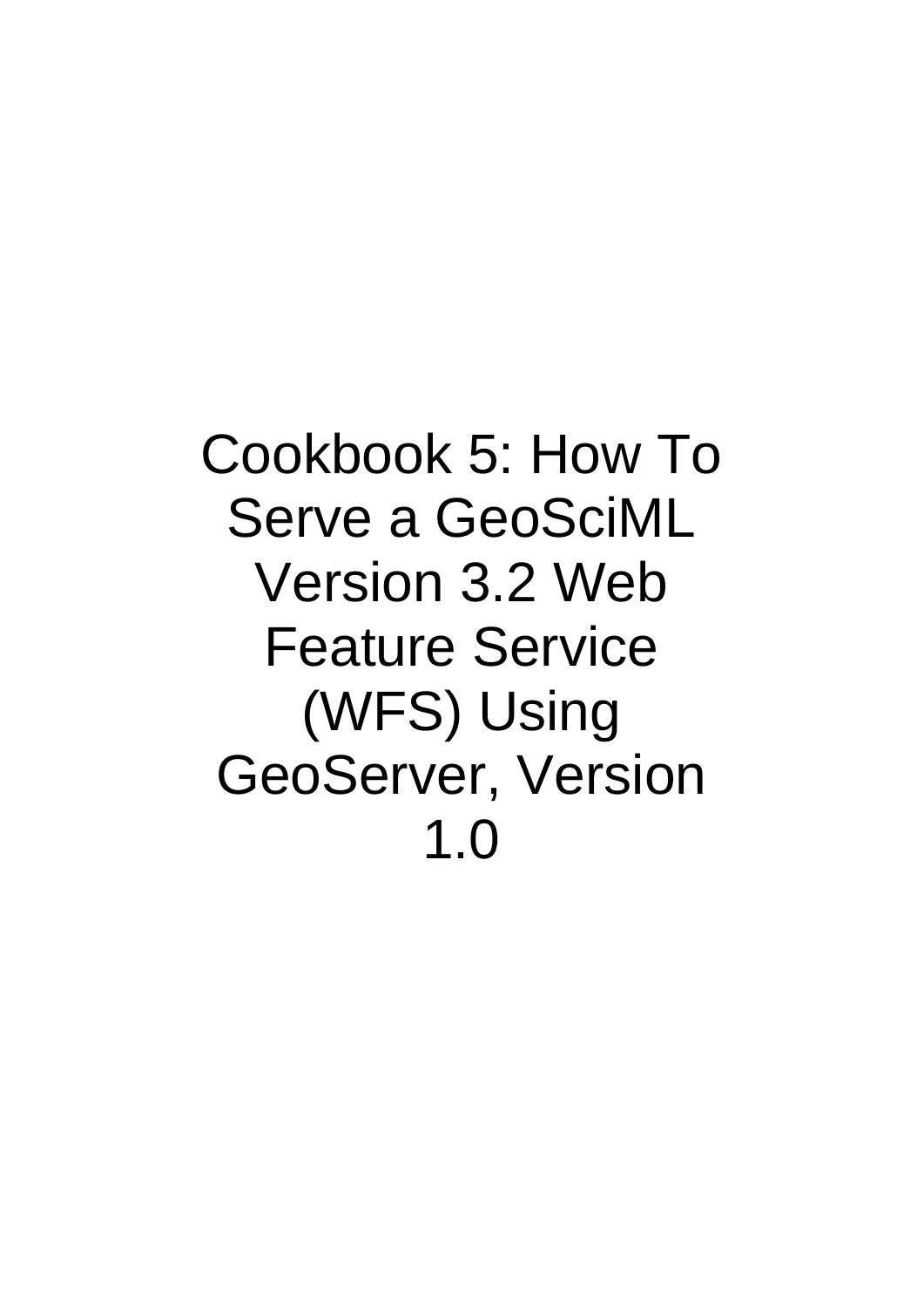### **DOCUMENT CONTROL**

### Change Summary

| <b>Version</b> | Date'             | Author/Editor | <b>Change Summary</b> |
|----------------|-------------------|---------------|-----------------------|
| ∣ 1.0          | $25th$ April 2014 | Marcus Sen    |                       |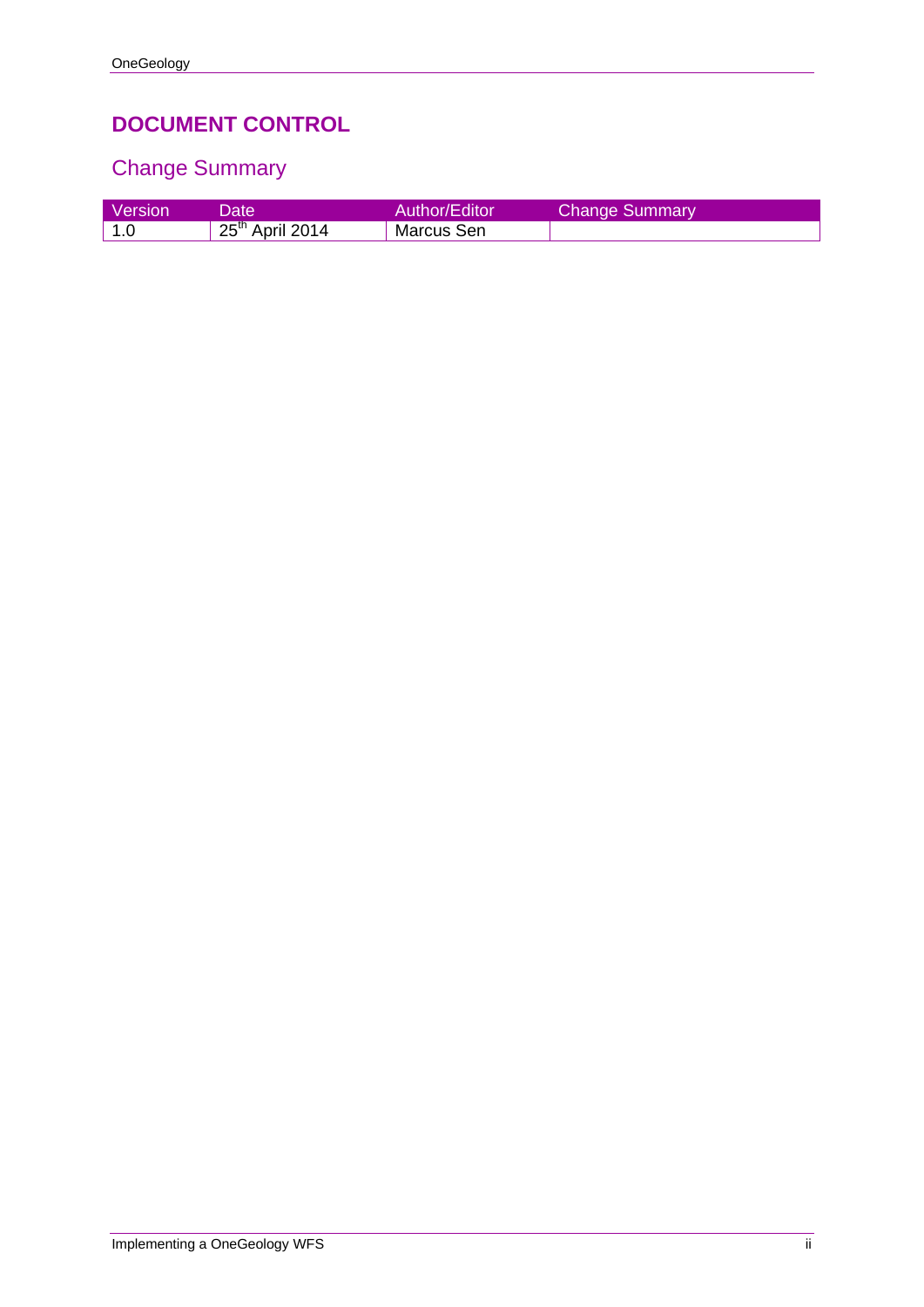#### **Contents**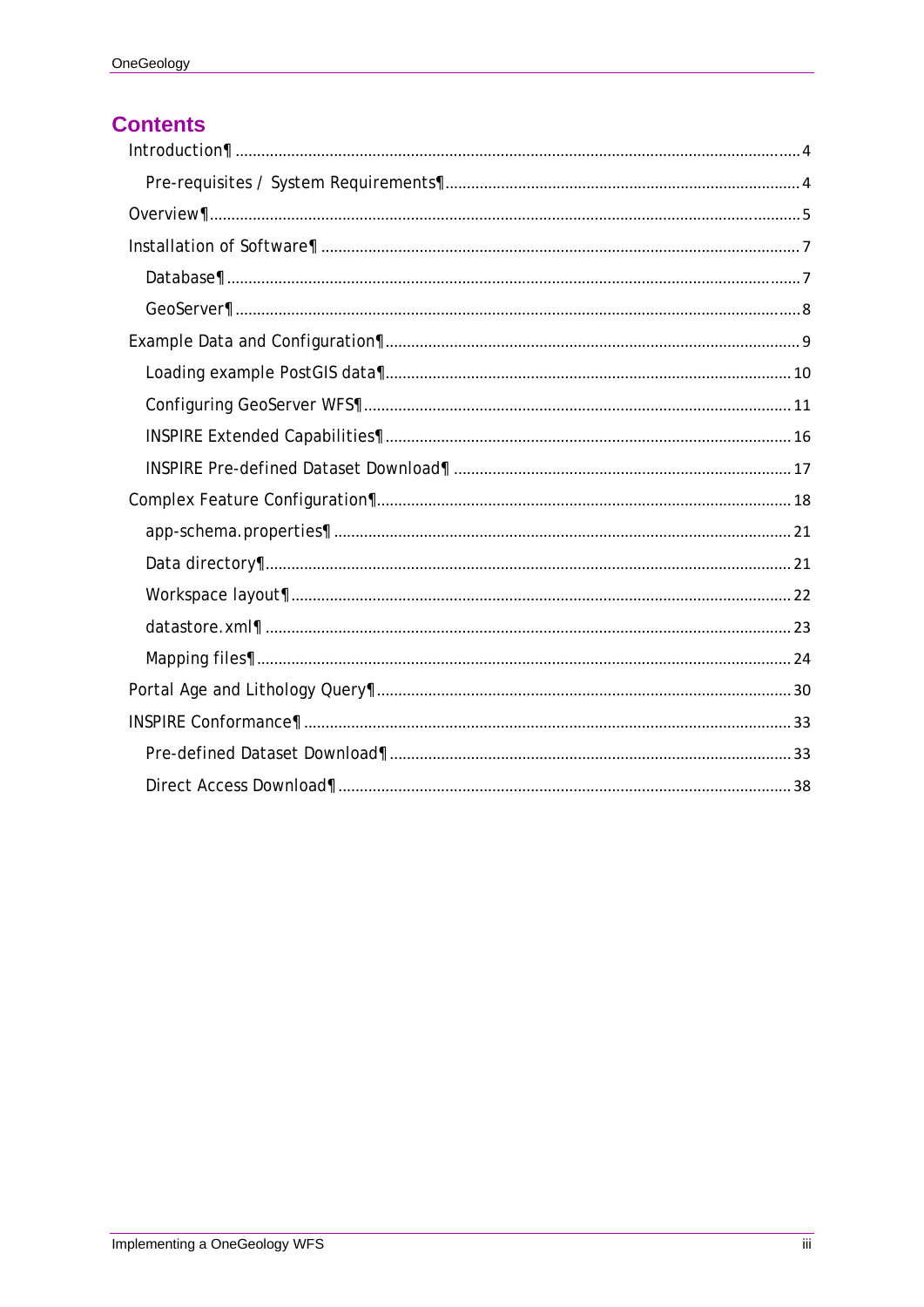# Introduction¶

This guidance describes how to set up a web service server using free and open source Geoserver software to provide a OneGeology compliant ISO/OGC Web Feature Service (WFS) version 2.0 serving GeoSciML v3.2 as described in OneGeology Cookbook 4: GeoSciML 3.2 Encoding Cookbook for OneGeology 5 star WFS services. Version 1.0. Whilst a OneGeology WFS does not need to be INSPIRE compliant, INSPIRE WFS are simply standard WFS 2.0 and therefore this guidance can be used with the proviso that the sections on INSPIRE extended capabilities need not be provided for OneGeology purposes but can be if you want. It describes how you can implement the WFS functionality described in chapters 6 and 7 of the latest Technical Guidance for the implementation of INSPIRE Download Services. A WFS setup using the encoding guidance in Cookbook 4 will enable the service to be used and queried using the OneGeology portal age and lithology WFS query tool, thus enabling the service to achieve 5 star accreditation.

This guidance includes example data and configuration files that can be used to create running Open GeoSpatial Consortium (OGC) Web Feature Services (WFS) that deliver data in GeoSciML. This example illustrates aspects of service and data configuration that should help the reader to set up services using their own data.

## Pre-requisites / System Requirements¶

The cookbook is technical and some assumptions are made about the reader's background knowledge:

- The reader is a, or is working closely with an expert in the data model and schema for GeoSciML who has read the sister cookbook to this one first - GeoSciML 3.2 Encoding Cookbook for OneGeology 5 star WFS services
- The reader has some familiarity with setting up web servers and preferably Java servlet containers.
- The reader is able to install software on their machine and can follow the appropriate installation instructions for PostgreSQL, PostGIS and GeoServer documented on the websites for that software.

To set up a production OneGeology WFS Download service you will need server equipment to run your database and GeoServer. Estimating the level of hardware resources required to support a responsive service is a complex task depending on the amount of your data, its complexity and the demand that will be placed on your service by users. It is out of the scope of this document to give advice on these issues but you can find some assistance from the GeoServer web site and mailing list. To test setting up a service using the example in this guide a modern PC with Intel Core or equivalent processor and 4Gb RAM should certainly be adequate and you can probably get away with less.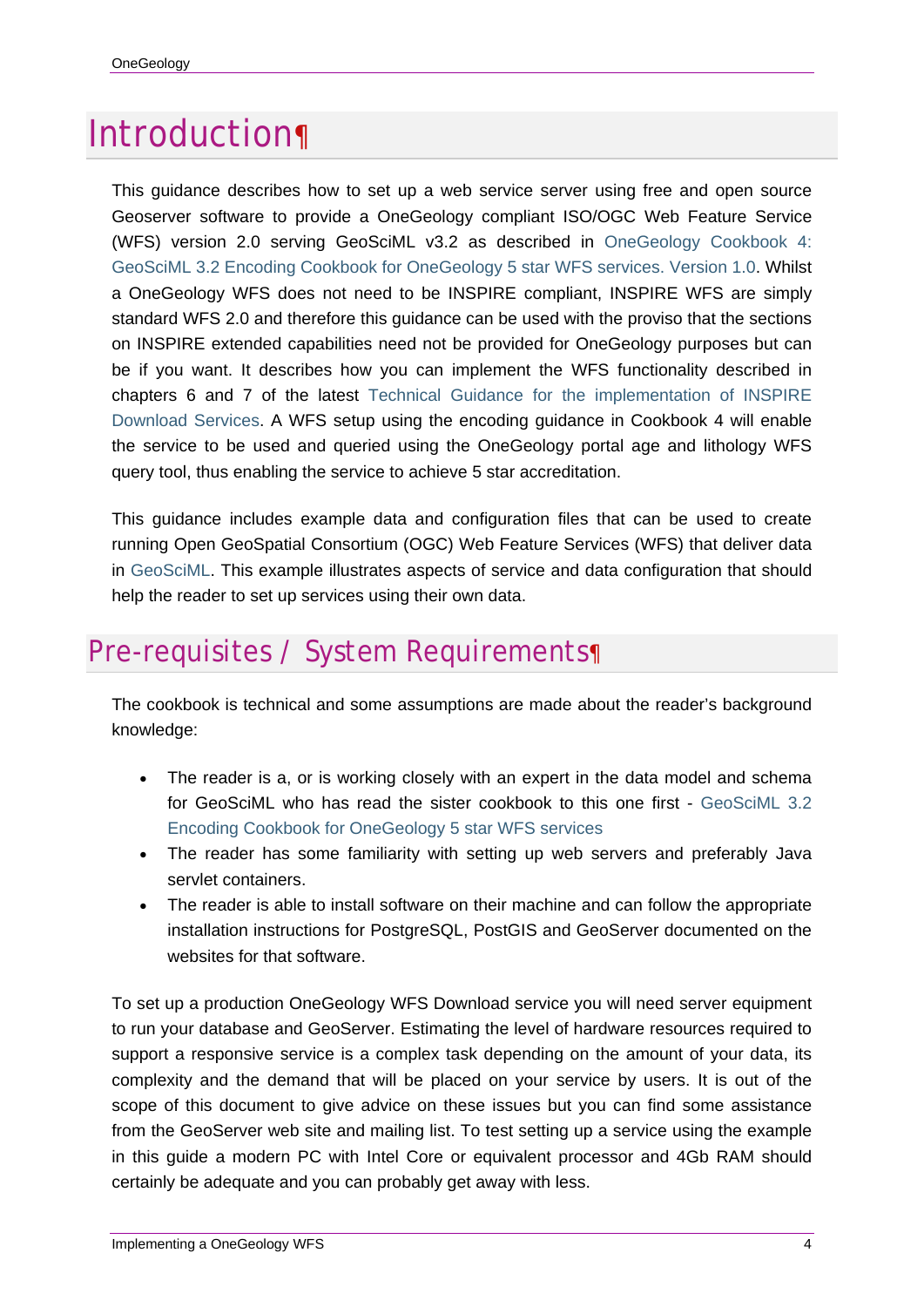The software required includes the PostgreSQL database with PostGIS spatial extensions, Java, in most cases a Java servlet container such as Apache Tomcat, and GeoServer itself. There are a lot of different versions and all these software packages are continuously updated. You may have conditions specific to your site which make particular versions preferable. For example, you may already have your data in a different database system such as Oracle Spatial rather than PostGIS. It isn't possible to cover all possible set ups here. We have run the example configuration on Windows 7, Windows Server 2008 OS's, with PostgreSQL v8.4 and v9.1 and PostGIS 1.5, Oracle Java 1.6 and 1.7 and GeoServer 2.4.5. Other versions will also be possible but you may encounter particular issues that require consulting the application documentation or mailing lists. Windows, Linux and Mac operating systems are all supported by the software used here although installation methods differ. PostgreSQL v8.4 will reach its end-of-life support in July 2014 so you should probably select a later version. GeoServer recommends the use of Oracle Java 1.6. See the GeoServer site for the latest recommendations. At the time of writing (March 2014) there were still some tests reported failing with Oracle Java 1.7 although we didn't encounter any problems in our example service with it. You should use GeoServer 2.4.5 or later as we have encountered bugs with the complex feature support in earlier versions.

## Overview¶

The text in this cookbook will assume you have your source data in tables in a relational database system. This is the most likely situation for data of any complexity but you should be able to adapt the details for other sources such as files etc.

You will need to study the GeoSciML data model. Having done this you will need to work out a mapping from your source data to appropriate parts of the GeoSciML model. See the GeoSciML 3.2 Encoding Cookbook for OneGeology 5 star WFS services. You will then have the task of configuring your software to generate XML conformant to your INSPIRE theme schema from your source data. The structure of your source data may be similar to or quite different from the INSPIRE model and we can't cover all possible situations but you will be able to make configuration changes in two places (i) in your underlying database and (ii) in the WFS software configuration mapping database contents to generated output. A number of constraints; administrative, performance, flexibility of the WFS software configuration and complexity will govern exactly how you do this but, as a general principle, it will usually be preferable to do as much in the database as possible to create source data matching INSPIRE output as closely as possible. GeoServer can do some quite powerful processing of the underlying data but this is often at the expense of performance and ability to query the data.

Normally you will have one main table for each feature type you are intending to serve. In a simple feature WFS each row will generate one feature and the values of the table columns will be the values contained in simple property values of the generated features (or spatial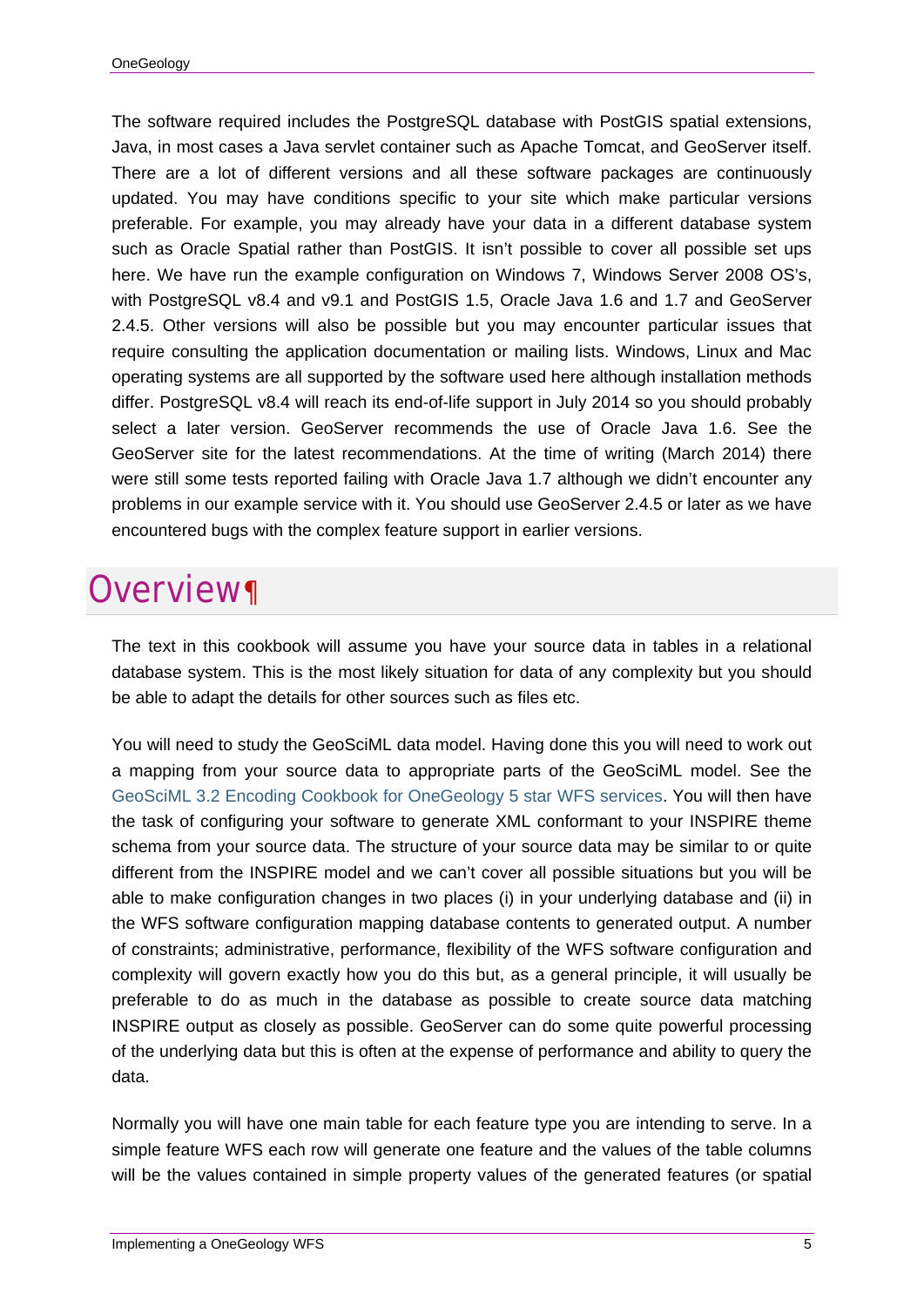data columns generating GML geometry property values). The diagram below shows a table geol unit which is mapped to the feature type gsmlgu:GeologicUnit. Two example text columns description and purpose are mapped directly to simple feature properties gml:description and gsml:purpose with their text content being put directly inside the property elements.



With complex features such as in the INSPIRE data specifications there are a number of ways in which the configuration can be more complex.

A feature property could be 1-1 but its value a complex type with attributes or nested element content whose values come from the table columns. In the below diagram the columns of the mapped\_feature table are directly placed inside property elements or attribute values within a complex nested property structure.



**Note** 

often attributes like the units of measure may be the same for all rows in your table and you may want to hard code a value such as "meter" in the service configuration rather than repeat the same values in every row of your database table.

The property values may be polymorphic having different content structure depending on the particular data under consideration. A simple example would be nillable properties where the output structure changes when the property has nil values.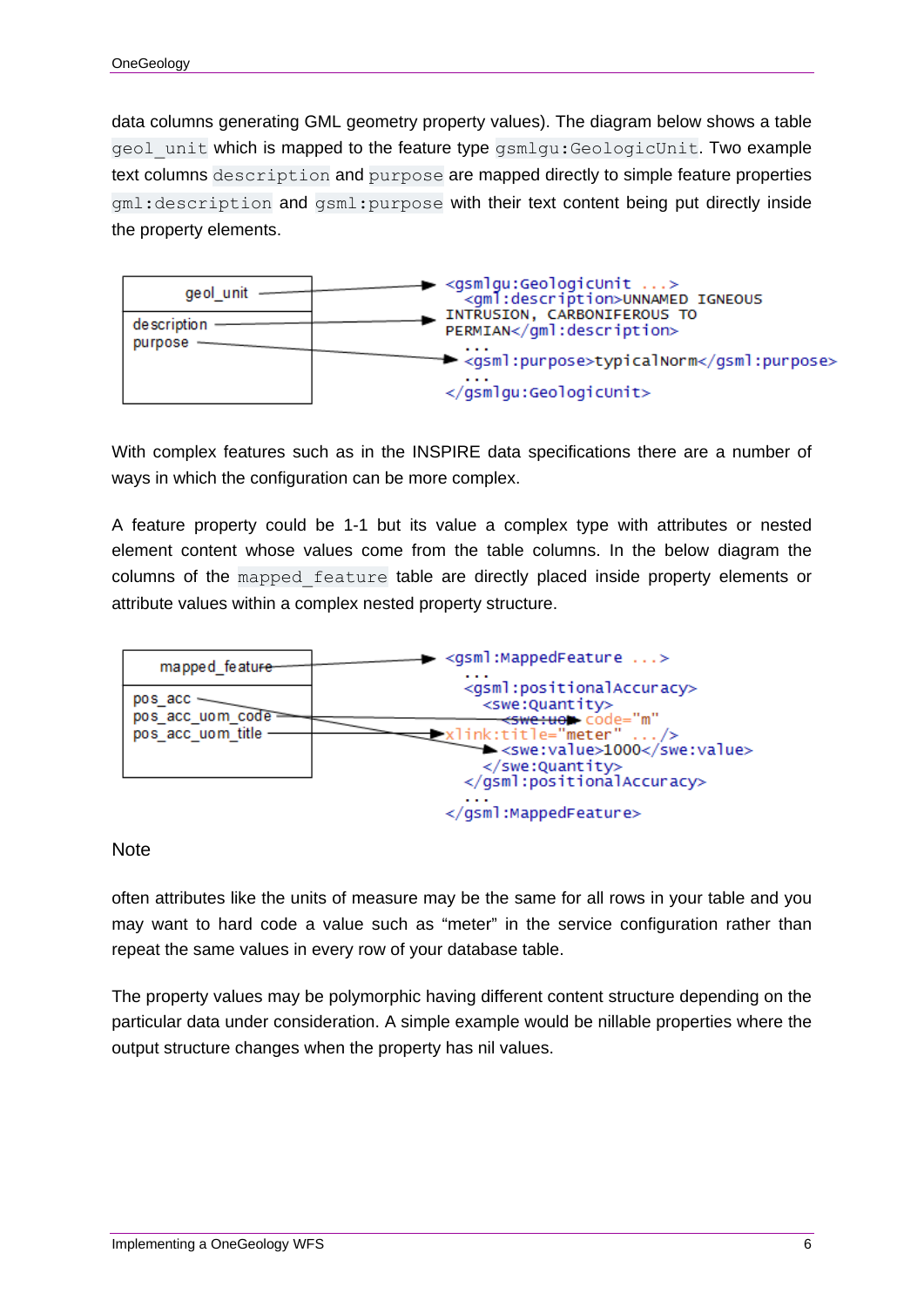

Other complexities include one to many, many to one or many to many relationships between features and their properties. In these cases you will normally have separate database tables for the features and their property values (which may be features in their own right).

## Installation of Software¶

The software used here all has extensive documentation and support forums and mailing lists. Here we will just point you to the appropriate places to download the software and get installation instructions.

We assume:

- You have a basic familiarity with relational databases
- You are able to install applications such as PostGIS, Apache Tomcat, GeoServer etc. on a server with your chosen operating system using their project documentation.

### Database¶

If you already have your data in a relational database system you will want to check the Working with Databases section of the GeoServer manual to see if your database is supported by GeoServer and follow the instructions for installation of any extensions that may be needed for this support. PostGIS support is built into the core GeoServer download.

If you want to try the example data or don't have a supported database system you should install PostGIS. The PostGIS Installation page contains instructions on how to do this for different operating systems. For the purposes of testing this cookbook setup we used the Enterprise DB Windows Installer which installs the base PostgreSQL database, has an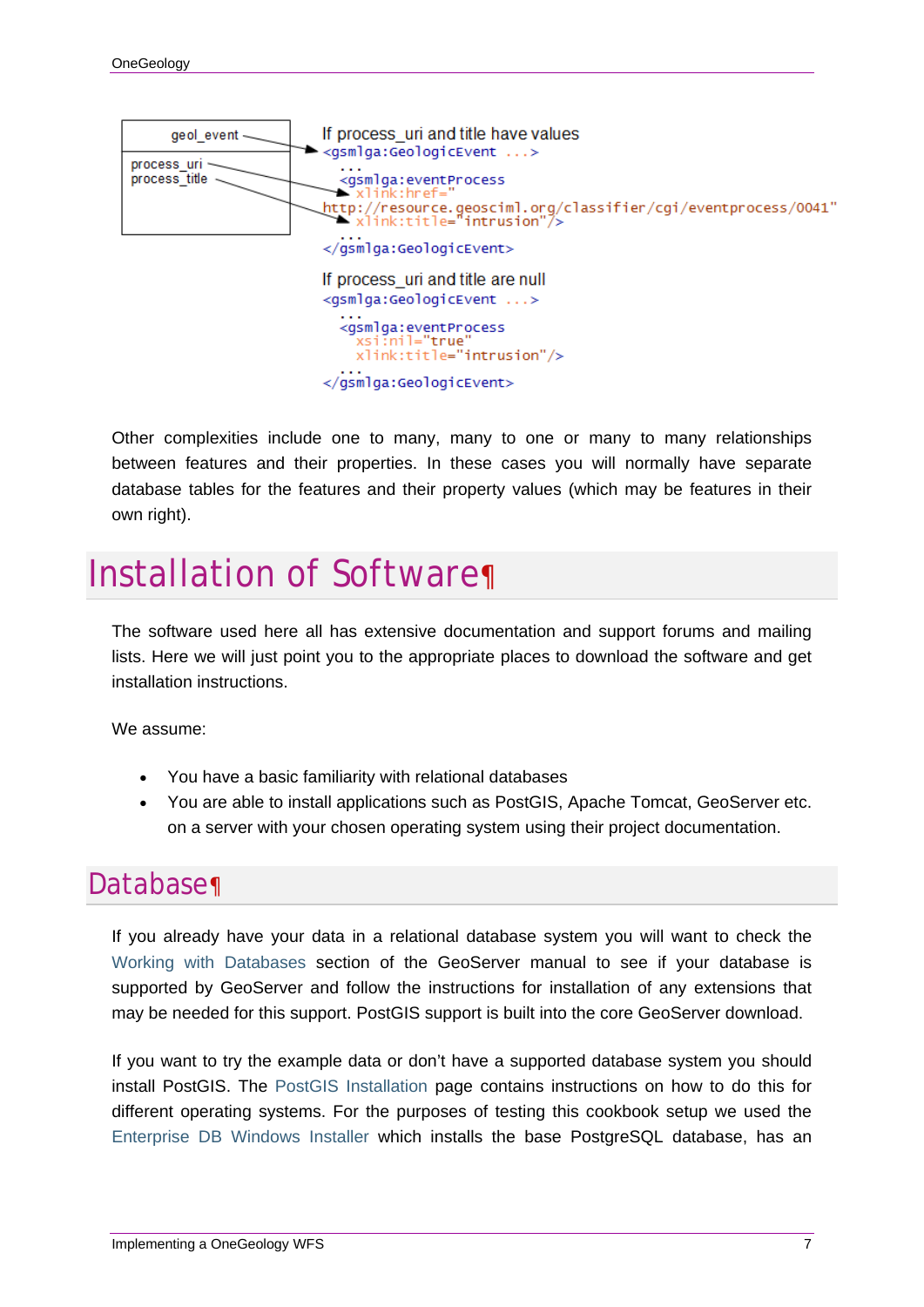option to install the PostGIS extension into this and also includes the pgAdmin graphical database administration tool.

You may use a database on the same machine as GeoServer or you can have it on a separate machine which is accessible over a network from your GeoServer machine.

### GeoServer¶

GeoServer has extensive documentation which you should refer to in addition to this cookbook. References will be made to relevant parts rather than repeating too much of what is already there. There is also a the geoserver-users mailing list.

### Assumptions¶

You will need to have Java installed on the machine on which you are going to install GeoServer. The GeoServer manual recommends Oracle JRE 6 or later but at the time of writing (March 2014) GeoServer was not fully tested with Oracle JRE 7. While testing the example for this document we used Oracle JRE 7 without apparent problems. Some people have successfully run it with non-Oracle versions of Java but these aren't supported and you may need to do extra work and be prepared to enter into technical discussions on the geoserver-users email list in order to get it working with these.

Ideally you will be familiar with deploying applications in a servlet container application such as Apache Tomcat or Jetty. If not, however, you can use one of the all-in-one installers to install a stand-alone version of GeoServer. Also, note that Tomcat and Jetty are the two most tested servlet containers used with GeoServer so, although you may well be able to use others, there may be extra work involved and you may need to get advice from the geoserver-users email list.

### Basic Installation¶

- Download and install GeoServer following whichever one of the installation paths in the GeoServer manual suits your situation best. If you already have a servlet container application such as Apache Tomcat set up or you are familiar with how to set one up then you will probably wish to download the web archive (WAR) and deploy that in your servlet container. If you are not comfortable with configuring a servlet container then you will probably wish to use one of the installer programs.
- Run GeoServer at least once to check the installation has worked. If, for example, you are testing in a local instance of Tomcat on your own machine with default settings you should be able to visit http://localhost:8080/geoserver and click on the *Layer Preview* link to check that the example services shipped with GeoServer work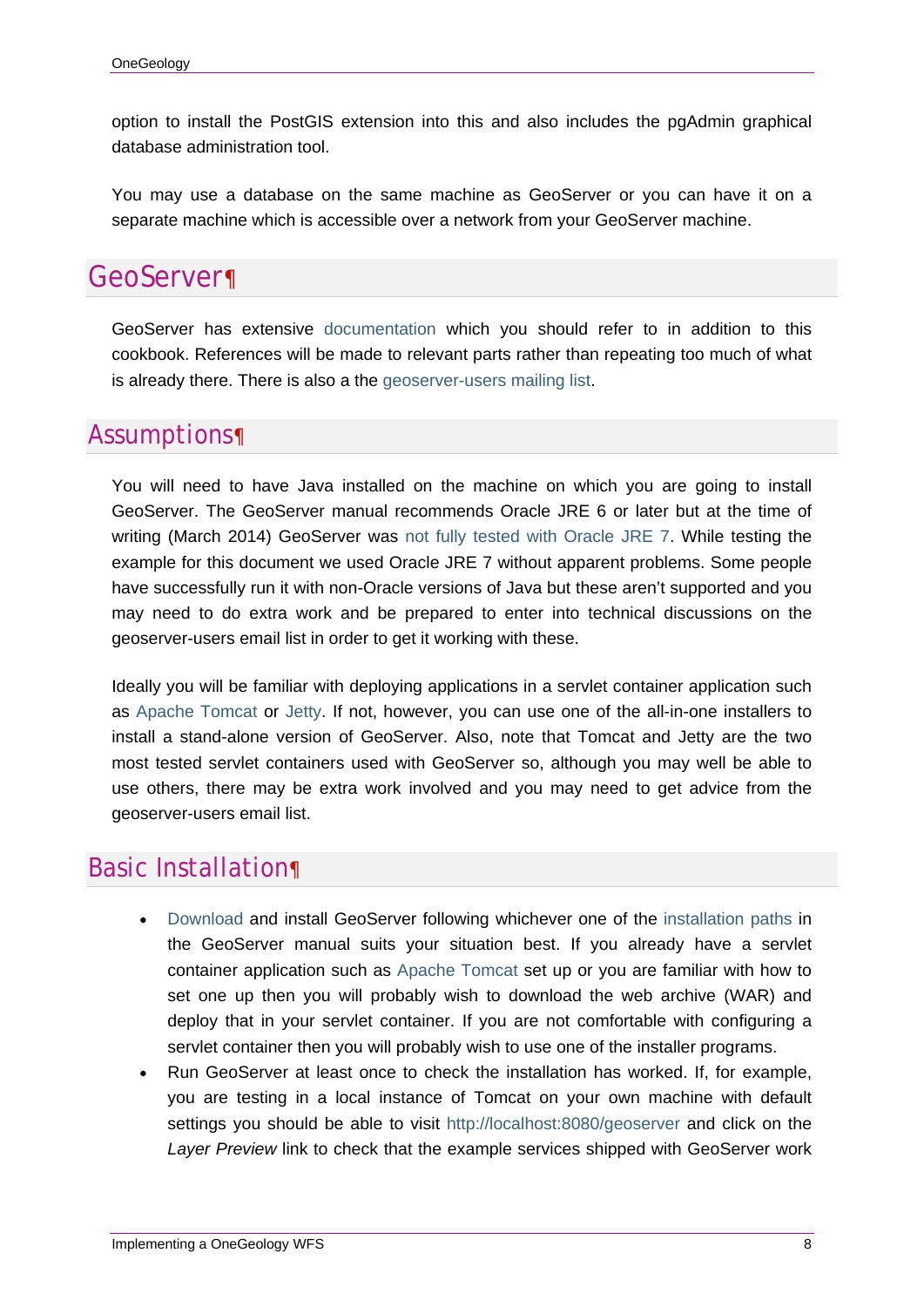properly. You will have to modify the preceding URL appropriately if you have deployed GeoServer on a different machine or port.

| Usemame                                                                                                     | Remember me<br>副<br>Login   |
|-------------------------------------------------------------------------------------------------------------|-----------------------------|
| Welcome                                                                                                     |                             |
| This GeoServer belongs to The ancient geographes INC.                                                       | <b>Service Capabilities</b> |
| This GeoServer instance is running version 2.3.1. For more information please contact the<br>administrator. | GWC<br>1.0.0<br><b>WCS</b>  |
|                                                                                                             | 1.0.0<br>1.1.0<br>1.1.1     |
|                                                                                                             | Welcome                     |

### App-schema Plugin Installation¶

- Download and install the app-schema plugin geoserver-\*-app-schemaplugin.zip following the application schema installation instructions. Note the WFS service settings.
- Check you can restart GeoServer without any errors being thrown.

### INSPIRE Plugin Installation¶

If you are providing an INSPIRE download service you will need to provide the extra INSPIRE mandated metadata in the WFS GetCapabilities response. This is optional for OneGeology.

- Download and install the INSPIRE plugin geoserver-\*-inspire-plugin.zip following the INSPIRE plugin installation instructions.
- Check that the WFS 1.1.0 and 2.0.0 GetCapabilities responses contain the inspire dls:ExtendedCapabilities section.

## Example Data and Configuration¶

This tutorial chapter will show you how to set up a OneGeology compliant GeoSciML v3.2 WFS covering at least the encoding guidance in the GeoSciML 3.2 Encoding Cookbook for OneGeology 5 star WFS services. Version 1.0 using the Open Source GeoServer WFS and PostGIS spatial database with an example source dataset. It enables you to get some initial experience setting up a service. Your own services may be set up by customising it or you may use it to get some understanding of what is involved when setting up your own service.

The tutorial assumes you are familiar with representing complex features in GML applications.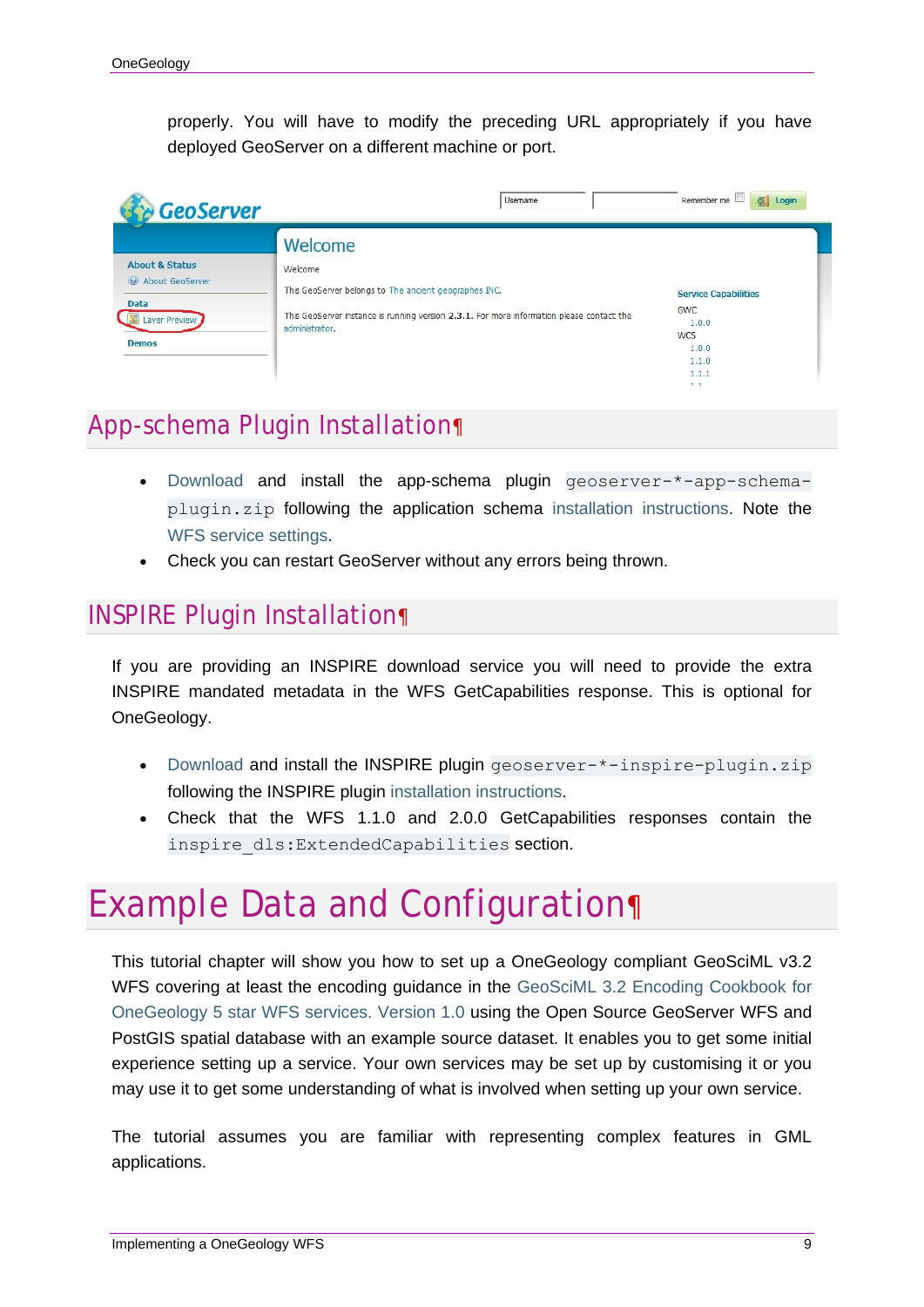### Loading example PostGIS data¶

It is assumed that you have installed the PostGIS software and that you have a spatially enabled database (the default installation will create one called postgis). The following will all be working within this spatially enabled database.

Download the database dump file from ftp://ftp.bgs.ac.uk/pubload/OneGeology/INSPIREWFS/gbr\_bgs\_625k.backup.

Create a separate schema for the example data. The schema name is used in the commands below so, if you change it from gbr bgs 625k you will need to change these accordingly

**CREATE SCHEMA** gbr\_bgs\_625k **AUTHORIZATION** postgres;

Import the data from the database dump file downloaded above. If you have installed the pgAdmin graphical administration tool you can use the menu option *Tools* ‣ *Restore...*. If you are using the command line you can use the command **pg\_restore.exe –host localhost – port 5432 –username "postgres" –dbname "postgis" –no-password –no-owner –noprivileges –no-tablespaces –schema gbr\_bgs\_625k –verbose gbr\_bgs\_625k.backup** (assuming you are using the default 'postgis' named database. You should create a database user with read-only access to these tables for the WFS software to use when accessing them. With more recent versions of PostgreSQL you can use the shorter syntax to grant access to all tables in the gbr\_bgs\_625k schema, with older versions you will have to grant access to each table individually

```
CREATE ROLE ows_reader LOGIN PASSWORD 'your_password' 
VALID UNTIL 'infinity'; 
COMMENT ON ROLE ows_reader 
IS 'A role with read only access to data used in web services.'; 
grant usage on schema gbr_bgs_625k to ows_reader; 
grant select on table geometry_columns to ows_reader; 
grant select on table spatial_ref_sys to ows_reader;
```
Short syntax for versions of PostgreSQL (works at least as far back as v9.1)

**grant select on all tables in schema** gbr\_bgs\_625k **to** ows\_reader;

Separate grants for each table for older versions of PostgreSQL (known to be required for v8.4)

```
grant select on table gbr_bgs_625k.uk_625k_mapped_feature to ows_reader; 
grant select on table gbr_bgs_625k.uk_625k_geol_unit to ows_reader;
```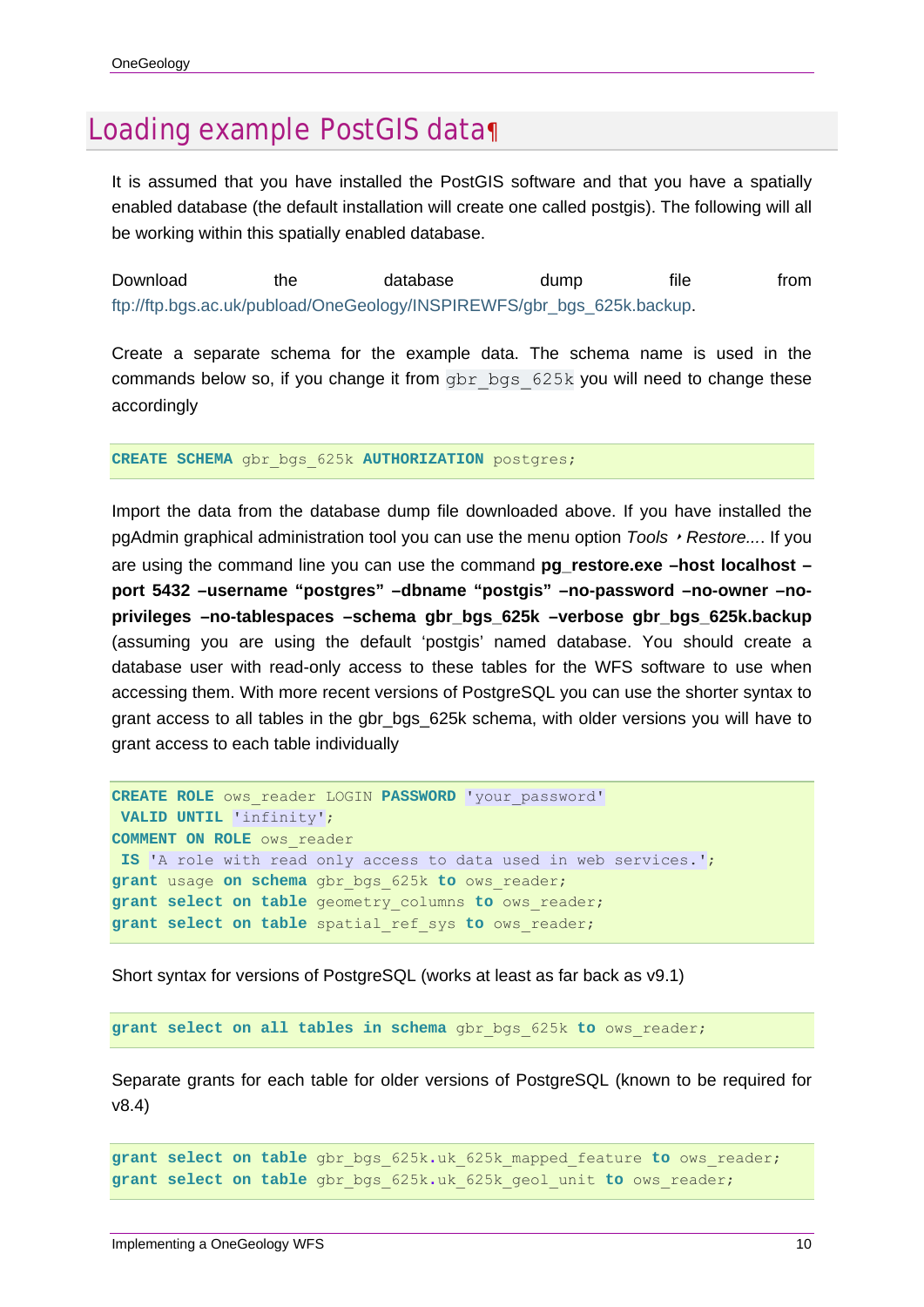**grant select on table** gbr\_bgs\_625k**.**uk\_625k\_geol\_unit\_comp\_part **to** ows reader;

If you have problems with the above steps which are difficult to resolve you may find that setting log statement=all in postgresql.conf, reloading the server and then monitoring the log file is helpful for debugging them.

## Configuring GeoServer WFS¶

Download the example configuration files from ftp://ftp.bgs.ac.uk/pubload/OneGeology/gbr\_bgs\_625k\_wfs/data\_625k\_cgi.zip and expand it to a spare location on your server. Copy the files from this expanded directory to the matching locations in your GeoServer data directory, overwriting any files that already exist there. The main configuration files are inside the workspaces directory, these shouldn't exist in your installation except for the  $\text{default}$ .  $\text{xml}$  file which simply defines the example gsml:MappedFeature to be the default. The files  $(global.xml, wfs.xml,...)$  at the top level of the directory contain service metadata relevant to the example data set. When you set up your own data you will use the web GUI to change these values. The contents of the demo directory are some example requests which are documented below.

Copy the file ftp.bgs.ac.uk/pubload/OneGeology/INSPIREWFS/app-schema.properties to WEB-INF/classes/app-schema.properties and edit the database connection parameters appropriately for wherever your installation of PostgreSQL is running. If you want to use a JNDI data connection configured in your servlet container then you will also need to edit the appropriate places in the datastore.xml files described in a subsequent section. So it will be easier for initial testing just to enter the host, database, user and password parameters.

Perform any configuration required by your servlet container, and then start the servlet.

One configuration item you may need to change is to increase the memory available for Java. The method depends on how you have installed GeoServer but if you get java.lang.OutOfMemoryError: Java heap space errors with the request below you will need to increase the memory with a directive such as  $-xmx256M$ . The details of tuning memory and other options of the Java Virtual Machine are complex and not dealt with in this cookbook. Some information is in the GeoServer User Manual under the Running in a Production Environment section.

If you have used the Windows Installer you can apply this by editing the file  $C:\Per\gamma$ Files  $(x86)$  GeoServer 2.4.5\wrapper\wrapper.conf (The exact file location will depend on where you installed GeoServer and which version you are using.) Find the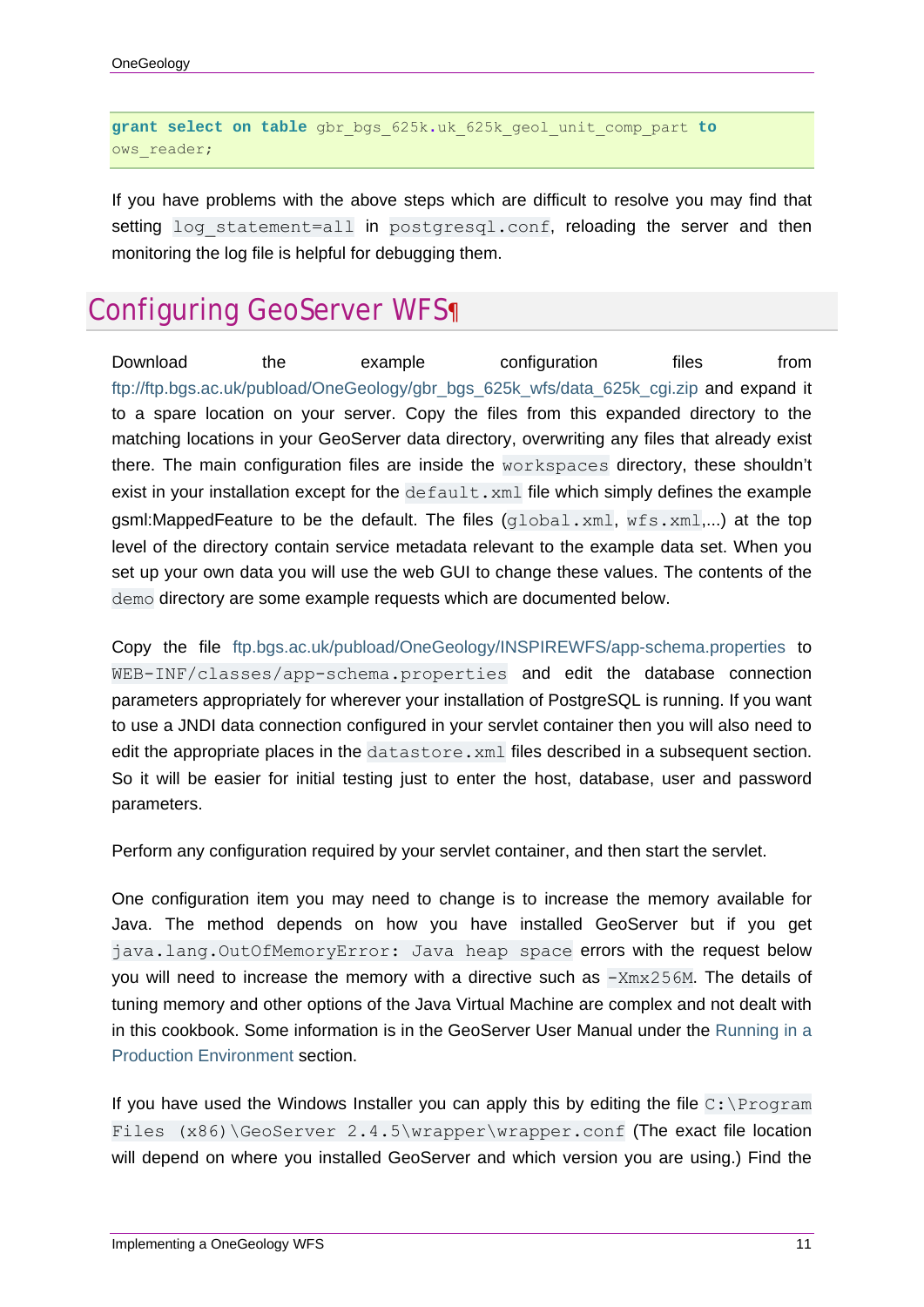line wrapper.java.maxmemory=128 and increase the value 128 (or whatever it happens to be) to something like 256.

If you are running in Apache Tomcat on Windows you can use the "Configure Tomcat" program that the Tomcat Windows installer provides. In the "Java" tab you can put a maximum memory value such as 256 (MB) in the Maximum Memory pool field.

 The first time GeoServer starts with the tutorial configuration, it will download all the schema (XSD) files it needs and store them in the app-schema-cache folder in the data directory. **You must be connected to the internet for this to work.**

### Complex Feature Test requests¶

When GeoServer is running, test app-schema WFS in a web browser. You can query the six feature types using these links. (Change localhost:8080 in the examples below if you have deployed it at a different location.):

- http://localhost:8080/geoserver/wfs?request=GetFeature&version=2.0.0& typeName=gsml:MappedFeature&count=25
- http://localhost:8080/geoserver/wfs?request=GetFeature&version=2.0.0& typeName=gsmlgu:GeologicUnit&count=25

You can also obtain WFS responses by using the Demo requests page in the GeoServer web interface. (Note that the web interface does not yet support app-schema store for layer administration.) You can select some of the example age and lithology queries from the request drop-down list or put http://localhost:8080/geoserver/ows into the service URL section and try pasting in your own queries. The examples are reproduced below.

| <b>GeoServer</b>                                                                             | Remember me<br>Usemame<br>Login                                                                                                                                                                                                                                                                                                                                                                                                                                                                                                                                                                                                                                                                                                                                                                                                                                                                                                                                                                                                                                                                                                                                                                                                                                                                                                                                                                                                                                 |
|----------------------------------------------------------------------------------------------|-----------------------------------------------------------------------------------------------------------------------------------------------------------------------------------------------------------------------------------------------------------------------------------------------------------------------------------------------------------------------------------------------------------------------------------------------------------------------------------------------------------------------------------------------------------------------------------------------------------------------------------------------------------------------------------------------------------------------------------------------------------------------------------------------------------------------------------------------------------------------------------------------------------------------------------------------------------------------------------------------------------------------------------------------------------------------------------------------------------------------------------------------------------------------------------------------------------------------------------------------------------------------------------------------------------------------------------------------------------------------------------------------------------------------------------------------------------------|
| <b>About &amp; Status</b><br>About GeoServer<br>Data<br><b>Laver Preview</b><br><b>Demos</b> | Demo requests<br>Example requests for GeoServer (using the TestServlet). Select a request from the drop down list, and then hit Change. This will<br>display the request url (and body if an xml request). Hit submit to send the request to GeoServer.<br>Choose One<br>Request<br>URL<br>http://localhost.8080/geoserver/ows<br>$\binom{1}{2}$ $\frac{1}{2}$ $\frac{1}{2}$ $\frac{1}{2}$ $\frac{1}{2}$<br><wfs:getfeature <br="" xmlns:xsi="http://www.w3.org/2001/XMLSchema-instance">xsi:schemaLocation=<br/><math>\overline{2}</math><br/>3<br/>"http://www.opengis.net/wfs/2.0 http://schemas.opengis.net/wfs/2.0/wfs.xsd<br/>http://www.opengis.net/gml/3.2 http://schemas.opengis.net/gml/3.2.1/gml.xsd"<br/><math>\overline{4}</math><br/>5<br/>xmlns:gsml="http://xmlns.geosciml.org/GeoSciML-Core/3.1"<br/>6<br/>xmlns:qsmlqu="http://xmlns.qeosciml.org/GeologicUnit/3.1"<br/>xmlns:gsmlga="http://xmlns.geosciml.org/GeologicAge/3.1"<br/>8<br/>xmlns:fes="http://www.opengis.net/fes/2.0"<br/>9<br/>xmlns:wfs="http://www.opengis.net/wfs/2.0"<br/>10<br/>xmlns:gml="http://www.opengis.net/gml/3.2"<br/>11<br/>xmlns:xlink="http://www.w3.org/1999/xlink"<br/>12<br/>count="10"<br/>13<br/>service="WFS"<br/>14<br/><math>version="2.0.0"</math><br/>15<br/>outputFormat="application/gml+xml; version=3.2"&gt;<br/>Body<br/>16<br/><wfs:query typenames="gsml:MappedFeature"><br/>17<br/><fes:filter></fes:filter></wfs:query></wfs:getfeature> |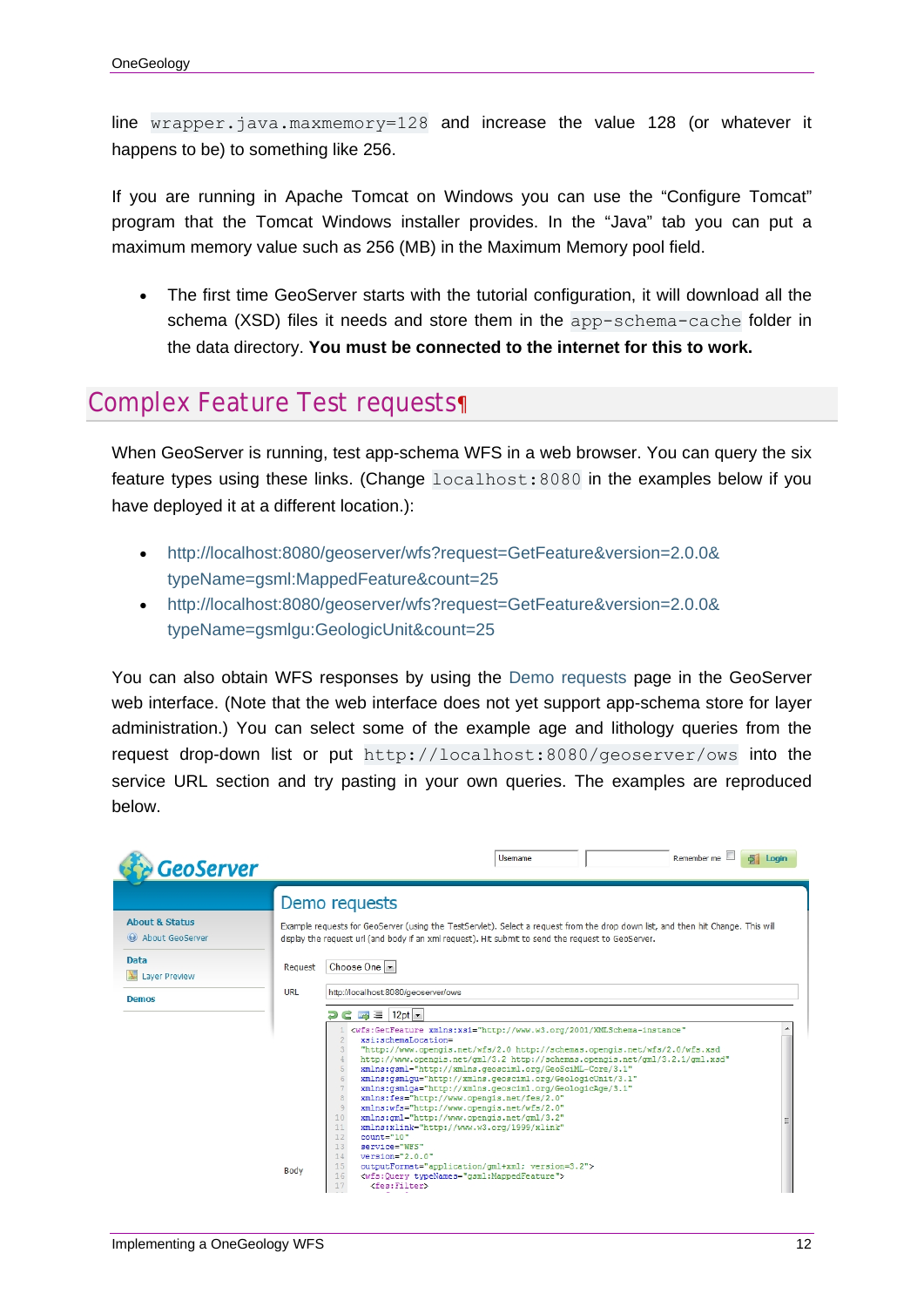A query for mapped features showing outcrops of geologic units of a particular age (WFS\_getFeature1GAge.xml)

```
<?xml version="1.0" encoding="UTF-8"?>
<wfs:GetFeature xmlns:xsi="http://www.w3.org/2001/XMLSchema-instance" 
 xsi:schemaLocation=" 
  http://www.opengis.net/wfs/2.0 
    http://schemas.opengis.net/wfs/2.0/wfs.xsd 
   http://www.opengis.net/gml/3.2 
    http://schemas.opengis.net/gml/3.2.1/gml.xsd" 
 xmlns:gsml="http://xmlns.geosciml.org/GeoSciML-Core/3.2" 
 xmlns:gsmlgu="http://xmlns.geosciml.org/GeologicUnit/3.2" 
 xmlns:gsmlga="http://xmlns.geosciml.org/GeologicAge/3.2" 
 xmlns:fes="http://www.opengis.net/fes/2.0" 
 xmlns:wfs="http://www.opengis.net/wfs/2.0" 
 xmlns:gml="http://www.opengis.net/gml/3.2" 
 xmlns:xlink="http://www.w3.org/1999/xlink" count="10" service="WFS" 
 version="2.0.0" outputFormat="application/gml+xml; version=3.2">
 <wfs:Query typeNames="gsml:MappedFeature">
   <fes:Filter>
    <fes:Or>
     <fes:PropertyIsEqualTo>
```
<fes:ValueReference>gsml:specification/gsmlgu:GeologicUnit/gsml:relatedFeat ure/gsmlga:GeologicHistory/gsml:relatedFeature/gsmlga:GeologicEvent/gsmlga: youngerNamedAge/@xlink:href</fes:ValueReference>

<fes:Literal>http://resource.geosciml.org/classifier/ics/ischart/LowerDevon ian</fes:Literal>

</fes:PropertyIsEqualTo>

<fes:PropertyIsEqualTo>

<fes:ValueReference>gsml:specification/gsmlgu:GeologicUnit/gsml:relatedFeat ure/gsmlga:GeologicHistory/gsml:relatedFeature/gsmlga:GeologicEvent/gsmlga: youngerNamedAge/@xlink:href</fes:ValueReference>

```
<fes:Literal>http://resource.geosciml.org/classifier/ics/ischart/Emsian</fe
s:Literal>
```
 </fes:PropertyIsEqualTo> <fes:PropertyIsEqualTo>

<fes:ValueReference>gsml:specification/gsmlgu:GeologicUnit/gsml:relatedFeat ure/gsmlga:GeologicHistory/gsml:relatedFeature/gsmlga:GeologicEvent/gsmlga: youngerNamedAge/@xlink:href</fes:ValueReference>

```
<fes:Literal>http://resource.geosciml.org/classifier/ics/ischart/Lochkovian
</fes:Literal>
     </fes:PropertyIsEqualTo>
```

```
 <fes:PropertyIsEqualTo>
```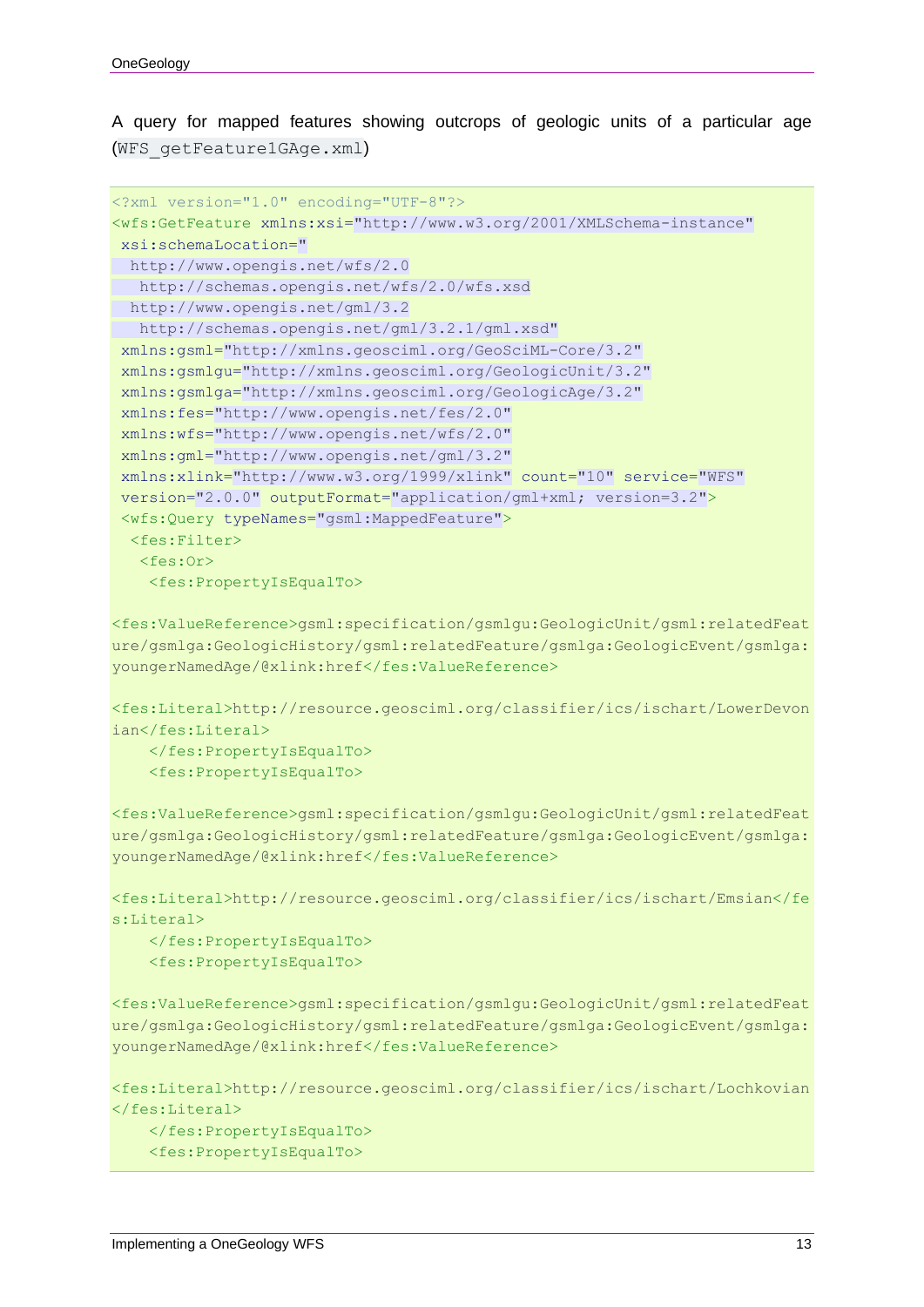<fes:ValueReference>gsml:specification/gsmlgu:GeologicUnit/gsml:relatedFeat ure/gsmlga:GeologicHistory/gsml:relatedFeature/gsmlga:GeologicEvent/gsmlga: youngerNamedAge/@xlink:href</fes:ValueReference>

```
<fes:Literal>http://resource.geosciml.org/classifier/ics/ischart/Pragian</f
es:Literal>
    </fes:PropertyIsEqualTo>
    </fes:Or>
   </fes:Filter>
 </wfs:Query>
</wfs:GetFeature>
```
A OneGeology query for mapped features showing outcrops of geological units with particular lithologies (WFS getFeature1GLith.xml)

```
<?xml version="1.0" encoding="UTF-8"?>
<wfs:GetFeature xmlns:xsi="http://www.w3.org/2001/XMLSchema-instance" 
 xsi:schemaLocation=
   "http://www.opengis.net/wfs/2.0 
   http://schemas.opengis.net/wfs/2.0/wfs.xsd 
  http://www.opengis.net/gml/3.2 
   http://schemas.opengis.net/gml/3.2.1/gml.xsd" 
 xmlns:gsml="http://xmlns.geosciml.org/GeoSciML-Core/3.2" 
 xmlns:gsmlgu="http://xmlns.geosciml.org/GeologicUnit/3.2" 
 xmlns:gsmlga="http://xmlns.geosciml.org/GeologicAge/3.2" 
 xmlns:fes="http://www.opengis.net/fes/2.0" 
 xmlns:wfs="http://www.opengis.net/wfs/2.0" 
 xmlns:gml="http://www.opengis.net/gml/3.2" 
 xmlns:xlink="http://www.w3.org/1999/xlink" count="10" service="WFS" 
 version="2.0.0" outputFormat="application/gml+xml; version=3.2">
 <wfs:Query typeNames="gsml:MappedFeature">
  <fes:Filter>
   <fes:Or>
     <fes:PropertyIsEqualTo>
```
<fes:ValueReference>gsml:specification/gsmlgu:GeologicUnit/gsmlgu:compositi on/gsmlgu:CompositionPart/gsmlgu:material/gsmlem:RockMaterial/gsmlem:lithol ogy/@xlink:href</fes:ValueReference>

```
<fes:Literal>http://resource.geosciml.org/classifier/cgi/lithology/limeston
e</fes:Literal>
```

```
 </fes:PropertyIsEqualTo>
 <fes:PropertyIsEqualTo>
```
<fes:ValueReference>gsml:specification/gsmlgu:GeologicUnit/gsmlgu:compositi on/gsmlgu:CompositionPart/gsmlgu:material/gsmlem:RockMaterial/gsmlem:lithol ogy/@xlink:href</fes:ValueReference>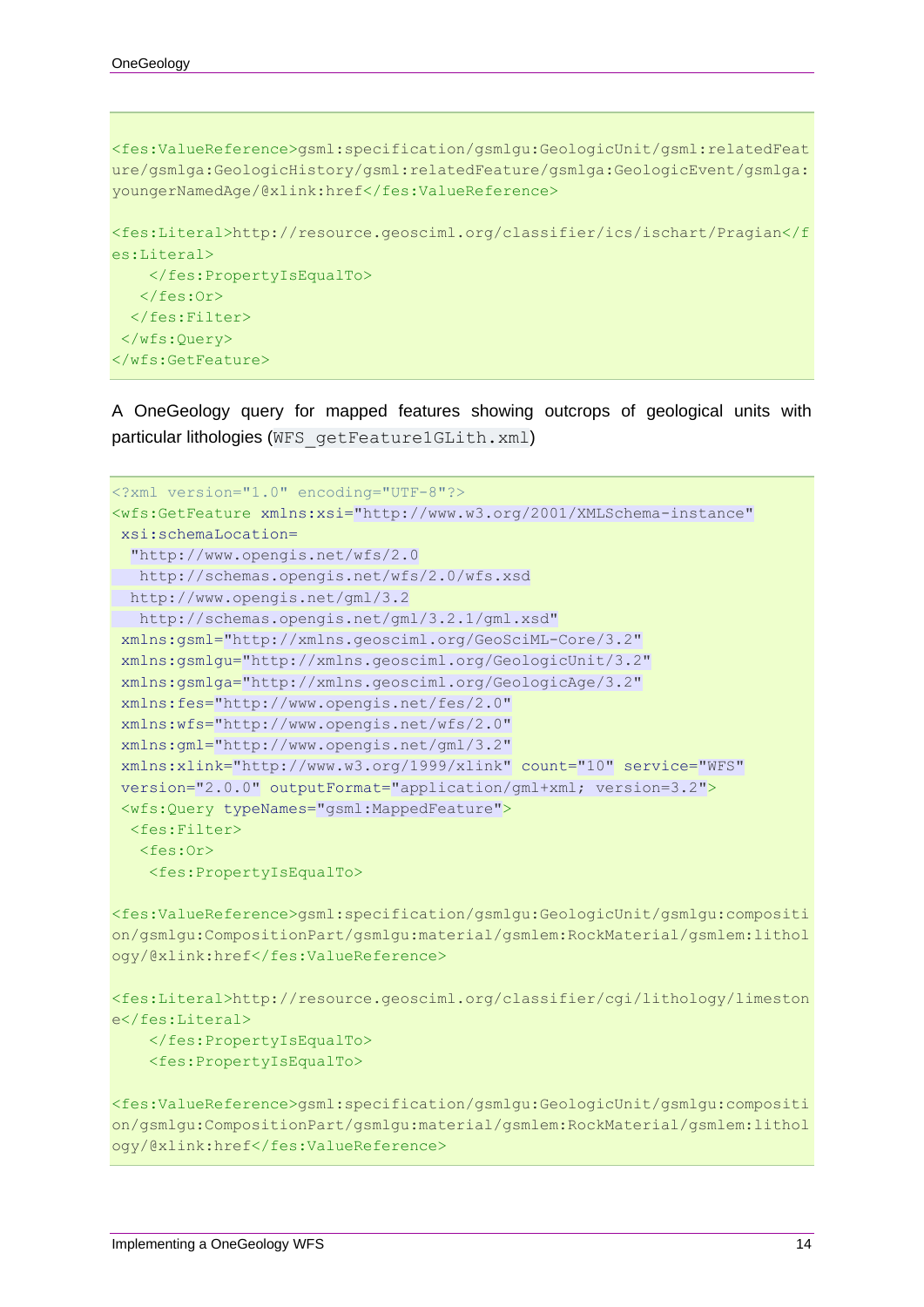```
<fes:Literal>http://resource.geosciml.org/classifier/cgi/lithology/chalk</f
es:Literal>
     </fes:PropertyIsEqualTo>
     <fes:PropertyIsEqualTo>
<fes:ValueReference>gsml:specification/gsmlgu:GeologicUnit/gsmlgu:compositi
on/gsmlgu:CompositionPart/gsmlgu:material/gsmlem:RockMaterial/gsmlem:lithol
ogy/@xlink:href</fes:ValueReference>
<fes:Literal>http://resource.geosciml.org/classifier/cgi/lithology/traverti
ne</fes:Literal>
```

```
 </fes:PropertyIsEqualTo>
    </fes:Or>
  </fes:Filter>
</wfs:Query>
</wfs:GetFeature>
```
A bounding box query to retrieve mapped features with shapes that overlap the specified bounding box (WFS getFeatureBBOX.xml)

```
<?xml version="1.0" encoding="UTF-8"?>
<GetFeature xmlns:xsi="http://www.w3.org/2001/XMLSchema-instance" 
 xsi:schemaLocation="http://www.opengis.net/wfs/2.0 
    http://schemas.opengis.net/wfs/2.0/wfs.xsd 
  http://www.opengis.net/gml/3.2 
   http://schemas.opengis.net/gml/3.2.1/gml.xsd" 
 xmlns="http://www.opengis.net/wfs/2.0" 
 xmlns:gsml="http://xmlns.geosciml.org/GeoSciML-Core/3.2" 
 xmlns:fes="http://www.opengis.net/fes/2.0" 
 xmlns:xlink="http://www.w3.org/1999/xlink" 
 xmlns:gml="http://www.opengis.net/gml/3.2" version="2.0.0" service="WFS" 
 count="100">
 <Query typeNames="gsml:MappedFeature" 
srsName="urn:ogc:def:crs:EPSG::4326">
  <fes:Filter>
    <fes:BBOX>
     <fes:ValueReference>gsml:shape</fes:ValueReference>
     <gml:Envelope srsName="urn:ogc:def:crs:EPSG::4326">
      <gml:lowerCorner>56.08643859340388 -
4.0004826736994445</gml:lowerCorner>
      <gml:upperCorner>56.165510496146474 -
3.8381055732299343</gml:upperCorner>
     </gml:Envelope>
    </fes:BBOX>
   </fes:Filter>
</Query>
</GetFeature>
```
#### **Note**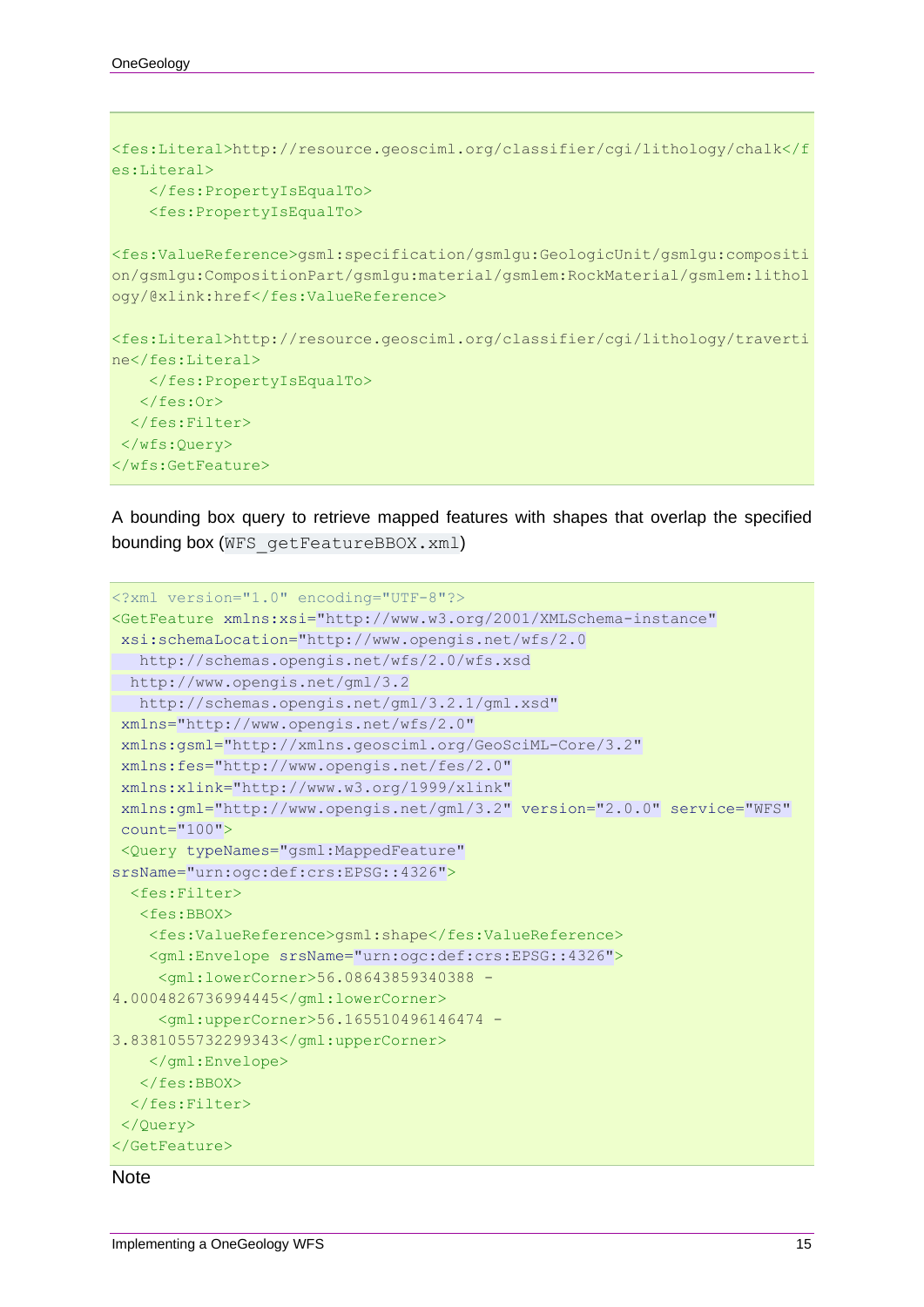App-schema cannot be configured using the web interface, you will need to edit the configuration files directly. You will see the configured workspaces and stores appear in the web interface but not the layers (features). The properties that can be edited in the web interface are very limited.

## INSPIRE Extended Capabilities¶

If you are providing an INSPIRE download service you will need to provide the extra INSPIRE mandated metadata in the WFS GetCapabilities response. All INSPIRE specific requirements are optional for OneGeology use but will work as OneGeology services.

As described in the plugin documentation you should find a section in the WFS service settings of the administration interface where you can choose a language, enter a service metadata URL and type and add one or more spatial dataset identifiers. For guidance on what to enter in these settings see the Technical Guidance for the implementation of INSPIRE Download Services.

Check that the GetCapabilities responses contain your edited values.

**Note** 

The plugin GUI only allows you to select one of two values for the Service Metadata Type: "Online ISO 19139 ServiceMetadata document" sets the MIME type to application/vnd.iso.19139+xml, "CSW GetRecord by ID request" sets the MIME type to application/vnd.ogc.csw.GetRecordByIdResponse\_xml. If neither of these correspond to the actual MIME type of your metadata resource you will need to work around this by manually editing the wfs.xml file inside the GeoServer data directory as documented in issue GEOS-5157 . On the other hand it isn't clear whether any client would actually use this information.

For example, entering the values shown in the screenshot below would result in a GetCapabilities response with the ExtendedCapabilities section shown below it.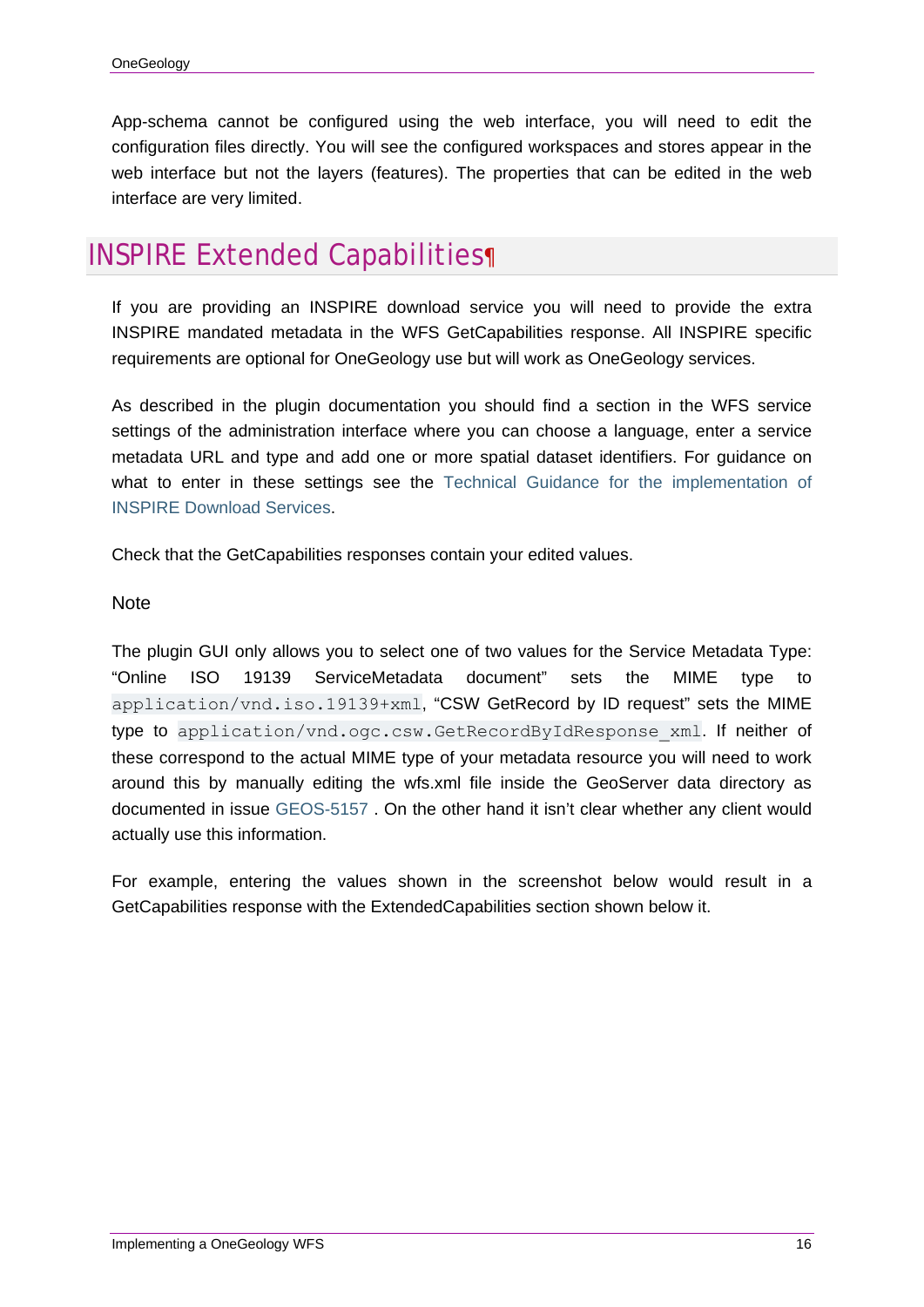| <b>INSPIRE</b>                                                          |        |  |  |  |
|-------------------------------------------------------------------------|--------|--|--|--|
| Language                                                                |        |  |  |  |
| $eng$ $\blacktriangleright$                                             |        |  |  |  |
| <b>Service Metadata URL</b>                                             |        |  |  |  |
| http://metadata.bgs.ac.uk/geonetwork/srv/en/csw?SE                      |        |  |  |  |
| Service Metadata Type                                                   |        |  |  |  |
| CSW GetRecord by ID request<br>۰,                                       |        |  |  |  |
| <b>Spatial Dataset Identifiers</b>                                      |        |  |  |  |
| Code<br>Namespace                                                       |        |  |  |  |
| 9df8df51-6342-37a8-e044-0003ba9b0d98                                    | Remove |  |  |  |
| Add identifier                                                          |        |  |  |  |
|                                                                         |        |  |  |  |
| <ows:extendedcapabilities></ows:extendedcapabilities>                   |        |  |  |  |
| <inspire capabilities="" dls:="" extended=""></inspire>                 |        |  |  |  |
| <inspire common:="" metadataurl<="" td=""><th></th></inspire>           |        |  |  |  |
| xsi:type="inspire common: resourceLocatorType">                         |        |  |  |  |
| <inspire common:="" url=""></inspire>                                   |        |  |  |  |
|                                                                         |        |  |  |  |
| http://metadata.bgs.ac.uk/geonetwork/srv/en/csw?SERVICE=CSW&REQUEST=Get |        |  |  |  |
| RecordById&elementSetName=full&OutputSchema=http://www.isotc211.org     |        |  |  |  |
| /2005/gmd&ID=7822e848-822d-45a5-8584-56d352fd2170&                      |        |  |  |  |
|                                                                         |        |  |  |  |
| <inspire common:="" mediatype=""></inspire>                             |        |  |  |  |
| application/vnd.ogc.csw.GetRecordByIdResponse xml                       |        |  |  |  |
|                                                                         |        |  |  |  |
|                                                                         |        |  |  |  |
| <inspire common:="" supportedlanguages<="" td=""><th></th></inspire>    |        |  |  |  |
| xsi:type="inspire common:supportedLanguagesType">                       |        |  |  |  |
| <inspire common:="" defaultlanguage=""></inspire>                       |        |  |  |  |
| <inspire common:language="">eng</inspire>                               |        |  |  |  |
|                                                                         |        |  |  |  |
|                                                                         |        |  |  |  |
| <inspire common:="" responselanguage=""></inspire>                      |        |  |  |  |
| <inspire common:language="">eng</inspire>                               |        |  |  |  |
|                                                                         |        |  |  |  |
| <inspire dls:spatialdatasetidentifier=""></inspire>                     |        |  |  |  |
| <inspire code="" common:=""></inspire>                                  |        |  |  |  |
| 9df8df51-6342-37a8-e044-0003ba9b0d98                                    |        |  |  |  |
|                                                                         |        |  |  |  |
|                                                                         |        |  |  |  |
|                                                                         |        |  |  |  |
|                                                                         |        |  |  |  |

## INSPIRE Pre-defined Dataset Download¶

If you decide that you are going to provide an INSPIRE pre-defined dataset download service direct from your WFS rather than pre-generating the full datasets and just providing links to the download through ATOM then you can do this by creating a Stored Query such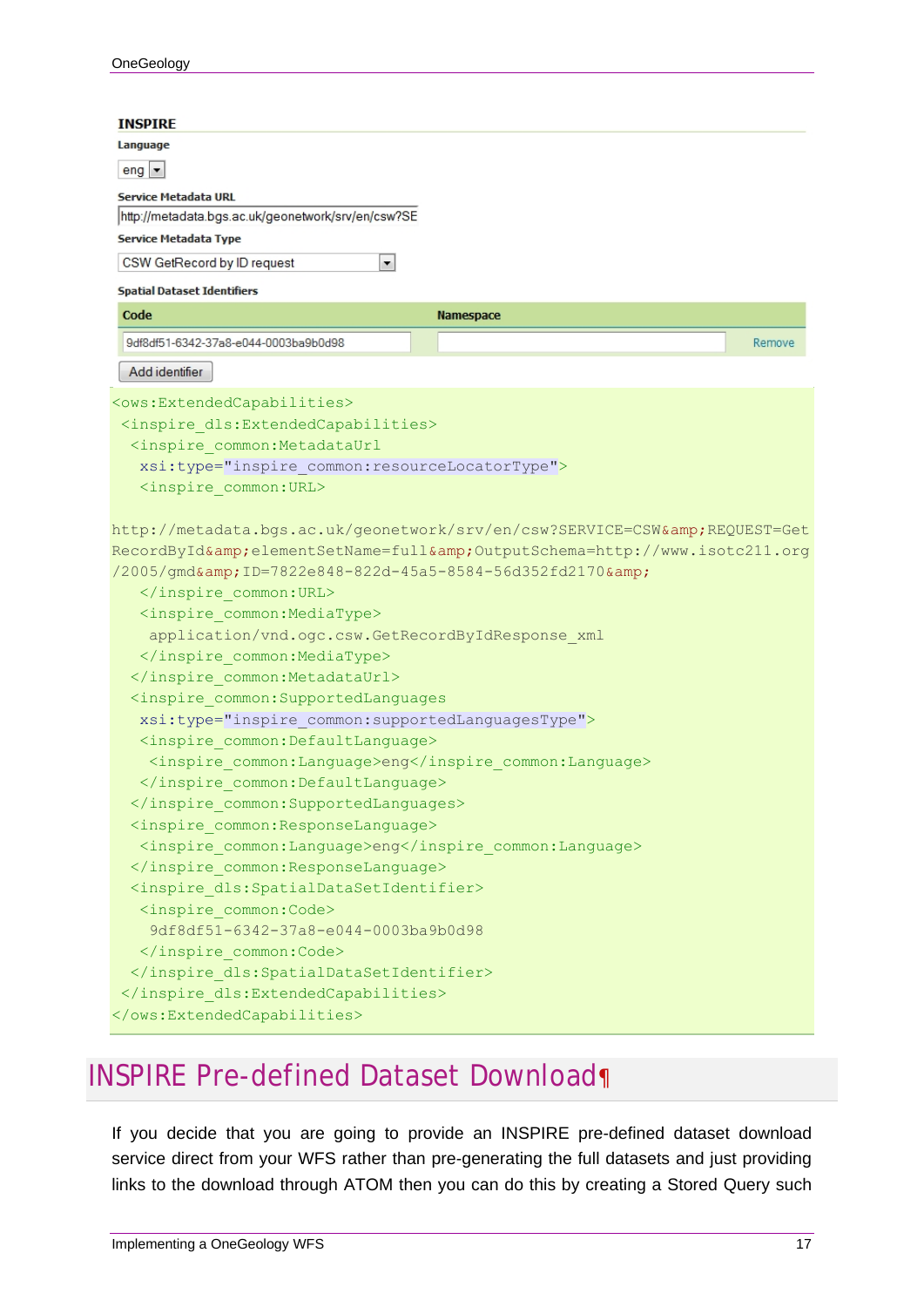as the one below. The example data directory includes the CreateStoredQuery command in the Demos examples.

```
<?xml version="1.0" encoding="UTF-8"?>
<wfs:CreateStoredQuery
xmlns:xsi="http://www.w3.org/2001/XMLSchema-instance" 
xsi:schemaLocation=
  "http://www.opengis.net/wfs/2.0 
   http://schemas.opengis.net/wfs/2.0/wfs.xsd" 
xmlns:gsml="http://xmlns.geosciml.org/GeoSciML-Core/3.2" 
xmlns:fes="http://www.opengis.org/fes/2.0" 
xmlns:wfs="http://www.opengis.net/wfs/2.0" 
xmlns:gml="http://www.opengis.net/gml/3.2" 
xmlns:xsd="http://www.w3.org/2001/XMLSchema" 
service="WFS" 
version="2.0.0">
 <wfs:StoredQueryDefinition
   id='http://inspire.ec.europa.eu/operation/download/GetSpatialDataSet'>
  <wfs:Parameter name='CRS' type='xsd:string'/>
  <wfs:Parameter name='DataSetIdCode' type='xsd:string'/>
  <wfs:Parameter name='DataSetIdNamespace' type='xsd:string'/>
  <wfs:Parameter name='Language' type='xsd:string'/>
  <wfs:Parameter name="count" type="xsd:integer"></wfs:Parameter>
  <wfs:QueryExpressionText
   returnFeatureTypes='gsml:MappedFeature' 
   language='urn:ogc:def:queryLanguage:OGC-WFS::WFS_QueryExpression' 
   isPrivate='false'>
   <wfs:Query typeNames='gsml:MappedFeature' srsName="${CRS}">
   </wfs:Query>
  </wfs:QueryExpressionText>
</wfs:StoredQueryDefinition>
</wfs:CreateStoredQuery>
```
This can then be invoked with a request like:

http://localhost:8080/geoserver/ows?service=wfs&version=2.0.0&request=GetFeature& storedquery\_id=http://inspire.ec.europa.eu/operation/download/GetSpatialDataSet& DataSetIdCode=13603180&DataSetIdNamespace=http://data.bgs.ac.uk/id/dataHolding/& CRS=urn:ogc:def:crs:EPSG::4326&Language=eng&count=20&

## Complex Feature Configuration¶

This part of the cookbook describes selected parts of the configuration files from the example set. This should give you a good overview of the configuration files needed and what the different parts do. They produce valid INSPIRE Annex II Geology theme (GeoSciML v3.2) features and so, hopefully will provide a good starting point to adapt for your own services. However, the mapping from your source data to your INSPIRE theme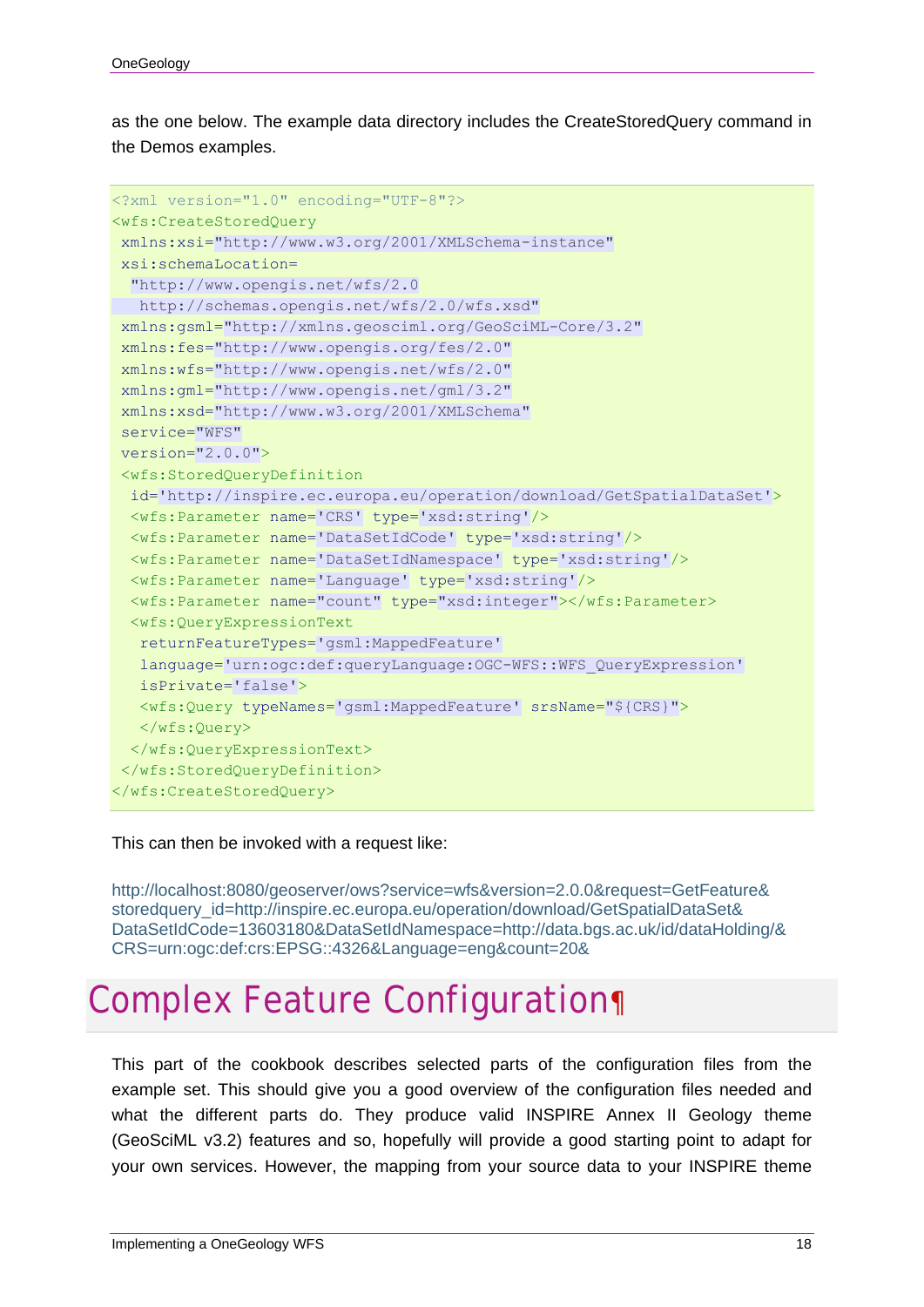model may require some features not used in the example. For these cases you should refer to the Working with Application Schemas section of the GeoServer manual which contains comprehensive documentation on the different kinds of mapping from source to output XML that are possible. (It uses GeoSciML v2 based examples.)

Because a single gsmlgu:GeologicUnit can be observed at several distinct locations on the Earth's surface, several gsml:MappedFeature features may point via their gsml:specification property to the same gsmlgu:GeologicUnit.

```
<?xml version="1.0" encoding="UTF-8"?>
<wfs:FeatureCollection>
 <!-- ... -->
 <wfs:member>
   <gsml:MappedFeature gml:id="bgsn_digmap20111213000014089_625k">
    <gml:boundedBy>
     <gml:Envelope srsDimension="2" srsName="urn:ogc:def:crs:EPSG::27700">
     <gml:lowerCorner>276992.0639999996 693085.1679999997</gml:lowerCorner>
      <gml:upperCorner>277851.8129999998 694098.9850000012</gml:upperCorner>
     </gml:Envelope>
    </gml:boundedBy>
    <!-- ... -->
    <gsml:shape>
     <gml:MultiSurface gml:id="gsml.shape.bgsn_digmap20111213000014089_625k" 
      srsDimension="2" srsName="urn:ogc:def:crs:EPSG::27700">
      <gml:surfaceMember>
       <gml:Polygon gml:id="gsml.shape.bgsn_digmap20111213000014089_625k.1" 
        srsDimension="2">
        <gml:exterior>
         <gml:LinearRing>
          <gml:posList>277851.8129999998 693998.524000001 277823.5400000005 
           693969.0079999991 277654.64600000007 693696.0569999999 
           277576.6949999996 693449.1019999995 277550.7119999993 
           693280.1319999992 277537.7199999998 693085.1679999997 
           276992.0639999996 693202.1460000003 277018.0469999999 
           693566.081000001 277134.9740000011 693839.0320000002 
           277251.8999999991 694098.9850000012 277851.8129999998 
           693998.524000001</gml:posList>
         </gml:LinearRing>
        </gml:exterior>
       </gml:Polygon>
      </gml:surfaceMember>
     </gml:MultiSurface>
    </gsml:shape>
    <gsml:specification>
     <gsmlgu:GeologicUnit gml:id="SYG-CYCS">
      <gml:description>STRATHCLYDE GROUP - SEDIMENTARY ROCK CYCLES, 
       STRATHCLYDE GROUP TYPE</gml:description>
      <!-- ... -->
     </gsmlgu:GeologicUnit>
```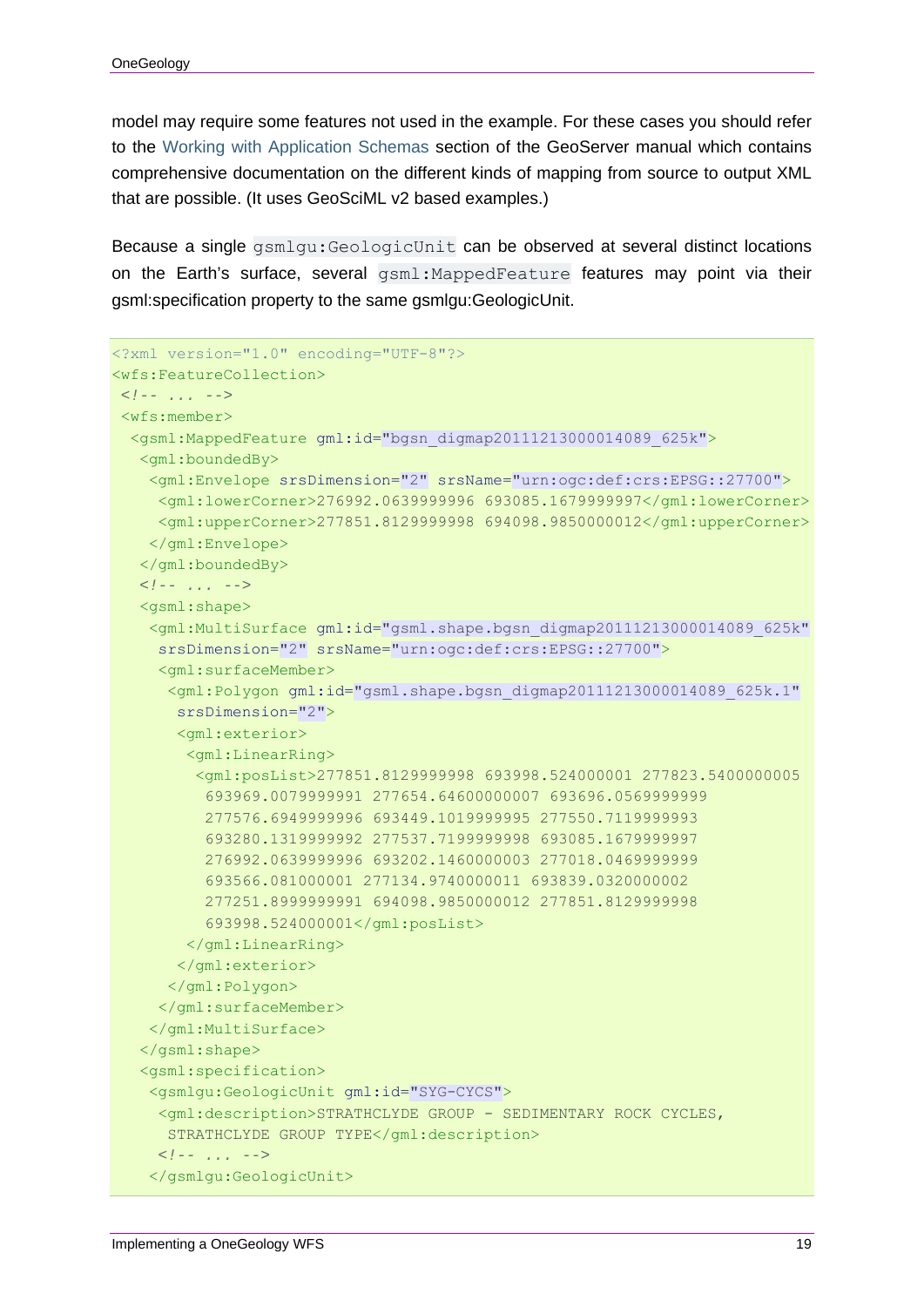```
 </gsml:specification>
    <gsml:metadata xsi:nil="true" gco:nilReason="missing"/>
  </gsml:MappedFeature>
</wfs:member>
<wfs:member>
  <gsml:MappedFeature gml:id="bgsn_digmap20111213000015084_625k">
   <gml:boundedBy>
     <gml:Envelope srsDimension="2" srsName="urn:ogc:def:crs:EPSG::27700">
      <gml:lowerCorner>280207.97299999953 
694960.4289999997</gml:lowerCorner>
      <gml:upperCorner>281182.8969999998 696298.8440000011</gml:upperCorner>
     </gml:Envelope>
    </gml:boundedBy>
    <!-- ... -->
   <gsml:shape>
    <!-- ... -->
    </gsml:shape>
    <gsml:specification>
    <gsmlgu:GeologicUnit gml:id="CKN-CYCC">
     <gml:description>CLACKMANNAN GROUP - SEDIMENTARY ROCK CYCLES, 
       CLACKMANNAN GROUP TYPE</gml:description>
      <!-- ... -->
     </gsmlgu:GeologicUnit>
    </gsml:specification>
    <gsml:metadata xsi:nil="true" gco:nilReason="missing"/>
  </gsml:MappedFeature>
 </wfs:member>
 <wfs:member>
  <gsml:MappedFeature gml:id="bgsn_digmap20111213000016262_625k">
   <gml:boundedBy>
     <gml:Envelope srsDimension="2" srsName="urn:ogc:def:crs:EPSG::27700">
      <gml:lowerCorner>273924.59599999984 
687632.7340000008</gml:lowerCorner>
     <gml:upperCorner>276292.57699999935 
690639.8490000011</gml:upperCorner>
    </gml:Envelope>
    </gml:boundedBy>
   <!-- ... -->
   <gsml:shape>
    <!-- ... -->
   </gsml:shape>
   <gsml:specification xlink:href="#SYG-CYCS"/>
    <gsml:metadata xsi:nil="true" gco:nilReason="missing"/>
  </gsml:MappedFeature>
</wfs:member>
 <wfs:member>
  <gsml:MappedFeature gml:id="bgsn_digmap20111213000016481_625k">
    <gml:boundedBy>
     <gml:Envelope srsDimension="2" srsName="urn:ogc:def:crs:EPSG::27700">
      <gml:lowerCorner>275822.8000000001 690776.9270000004</gml:lowerCorner>
```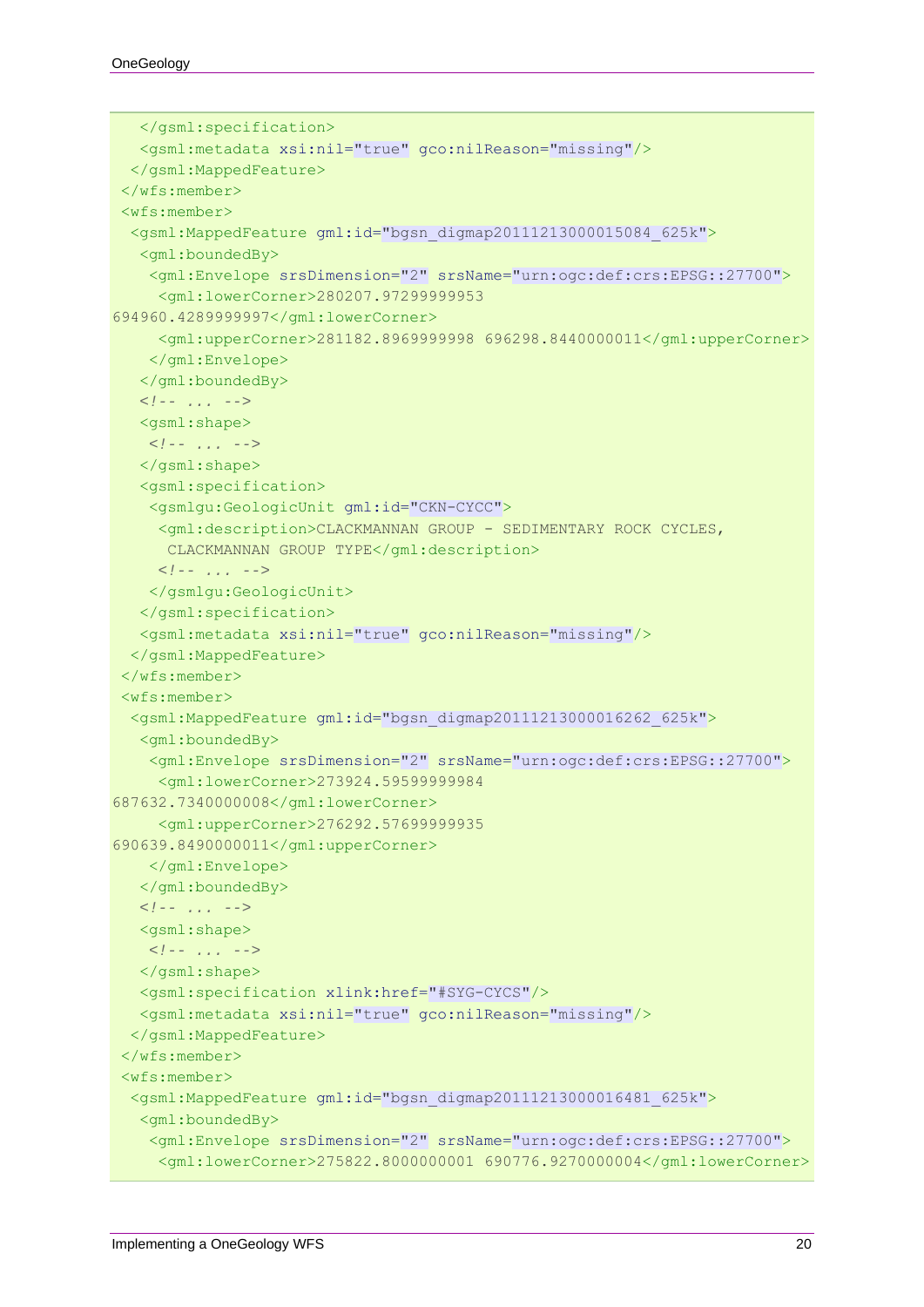```
 <gml:upperCorner>277358.40499999985 
693332.1230000001</gml:upperCorner>
    </gml:Envelope>
   </gml:boundedBy>
    <!-- ... -->
   <gsml:shape>
    <!-- ... -->
   </gsml:shape>
   <gsml:specification xlink:href="#SYG-CYCS"/>
   <gsml:metadata xsi:nil="true" gco:nilReason="missing"/>
  </gsml:MappedFeature>
</wfs:member>
<wfs:member>
  <gsml:MappedFeature gml:id="bgsn_digmap20111213000023007_625k">
   <gml:boundedBy>
     <gml:Envelope srsDimension="2" srsName="urn:ogc:def:crs:EPSG::27700">
     <gml:lowerCorner>247904.646999999 664467.5469999999</gml:lowerCorner>
     <gml:upperCorner>289537.88300000026 
697616.4020000009</gml:upperCorner>
    </gml:Envelope>
    </gml:boundedBy>
    <!-- ... -->
   <gsml:shape>
    <!-- ... -->
   </gsml:shape>
   <gsml:specification xlink:href="#CKN-CYCC"/>
   <gsml:metadata xsi:nil="true" gco:nilReason="missing"/>
  </gsml:MappedFeature>
</wfs:member>
</wfs:FeatureCollection>
```
### app-schema.properties¶

This file (in the WEB-INF/classes directory) is not strictly required but is very useful for storing certain configuration parameters that will be re-used in different parts of the other configuration files and for storing configuration parameters like database usernames and passwords outside of the GeoServer data directory so that the latter can be copied freely. The Property Interpolation section of the GeoServer manual contains more information on how properties can be set and used in other parts of the configuration files. In the reference configuration files this contains database connection parameters, some commonly used URI values and the setting to turn on joining. In fact with current versions of GeoServer (certainly pre-dating v2.4.5) joining is turned on by default and is the recommended setting. There may be some limited situations as described in the joining documentation, however, when you need to switch this off.

## Data directory¶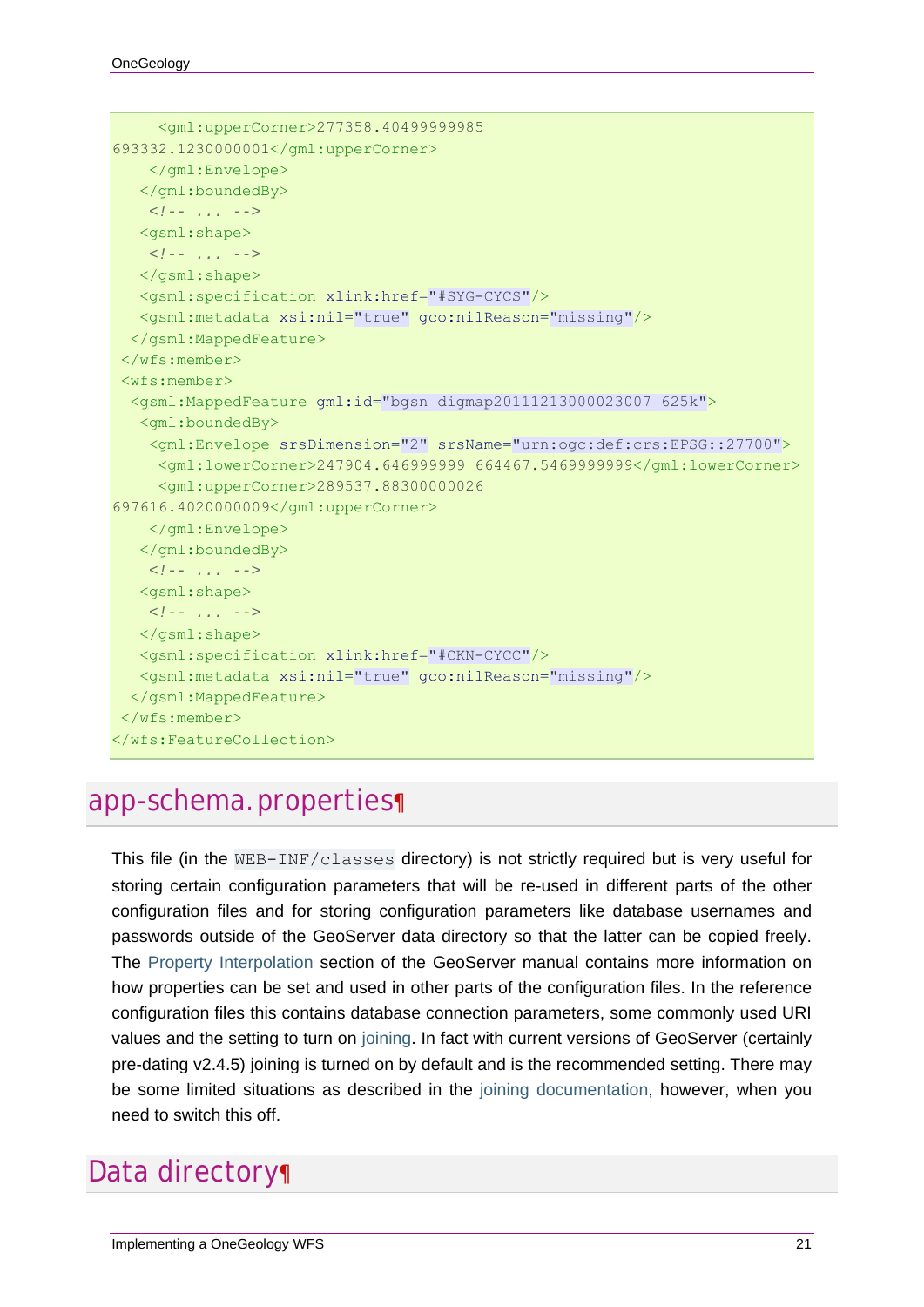The example configuration files contain a complete GeoServer data directory so that you can get a working service to try out up and running as quickly as possible. The parts relevant for configuration of a complex feature WFS are contained in the workspaces directory described in the next section. The other parts contain items like service metadata, security etc. and can mostly be set up using the web interface. Thus, when you come to set up your own service, you will probably start with the default GeoServer data directory, configure service metadata etc. in the web interface, and copy the complex feature configuration files from the reference data/workspaces directory to your own data directory for editing there.

### Workspace layout¶

The files for configuring complex feature output are contained in the data/workspaces directory. Inside this directory there is a sub-directory for each namespace of features you will be serving and other namespaces that these features may use somewhere in their content. In the example this includes:

| workspaces |
|------------|
| aco        |
| qmd        |
| cm1        |
| gsml       |
| gsmlem     |
| gsmlga     |
| gsmlgs     |
| gsmlgu     |
| gsmlu      |
| swe        |
| xlink      |

These cover all the namespaces used by features in the example data set so, if you are producing a Geology theme service, it is likely that you will use the same ones. However, for other themes you will need to create similar directories for the namespaces used in those themes and, even for the geology theme, you may need to add others if you use additional GeoSciML packages such as boreholes.

The example configuration defines 2 feature types to be served by the WFS. Their configurations are stored in data store sub-directories of the appropriate namespace directory and are named according to the pattern prefix Feature for a feature prefix::Feature:

```
workspaces 
     ├── gco 
    ├── gmd 
    ├── gml 
      ├── gsml 
      │ └── gsml_MappedFeature 
     ├── gsmlem
```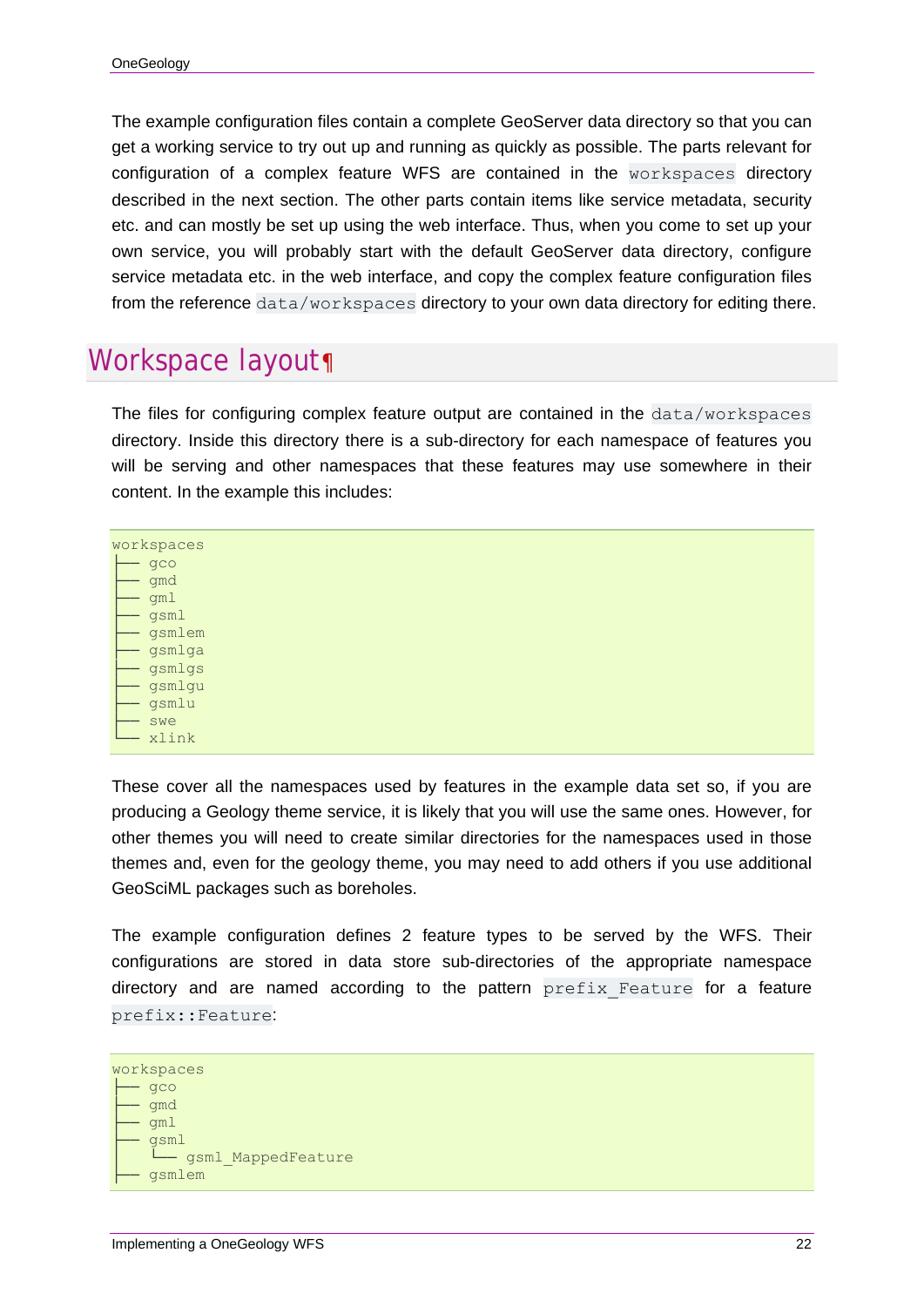```
gsmlga
gsmlgs
gsmlgu
 │ └── gsmlgu_GeologicUnit 
├── gsmlu 
swe
xlink
```
Each of the data store directories contains files similar to the following example for gsml::MappedFeature:

```
gsml_MappedFeature 
  - AppSchemaDataAccess.xsd
  - datastore.xml
   gsml MappedFeature
    │ └── featuretype.xml 
   - gsml MappedFeature.xml
```
The AppSchemaDataAccess.xsd file isn't used for the configuration, it is just provided as a convenience when you are editing a mapping file such as gsml MappedFeature.xml to allow a validating XML editor to give you hints that you have the structure of the file correct. The following sections will describe the datastore.xml file which creates an application schema data store and specifies the mapping file described in the section after which contains the substantive portion of the configuration mapping source data fields to output in the complex feature types.

### datastore.xml¶

Each data store configuration file datastore. xml specifies the location of a mapping file and triggers its loading as an app-schema data source. This file should not be confused with the source data store, which is specified inside the mapping file.

```
For gsml:MappedFeature the file is
workspaces/gsml/gsml_MappedFeature/datastore.xml
```

```
<dataStore>
 <id>gsml_MappedFeature_datastore</id>
 <name>gsml_MappedFeature</name>
 <enabled>true</enabled>
 <workspace>
  <id>gsml_workspace</id>
 </workspace>
<connectionParameters>
  <entry key="namespace">http://xmlns.geosciml.org/GeoSciML-
Core/3.2</entry>
```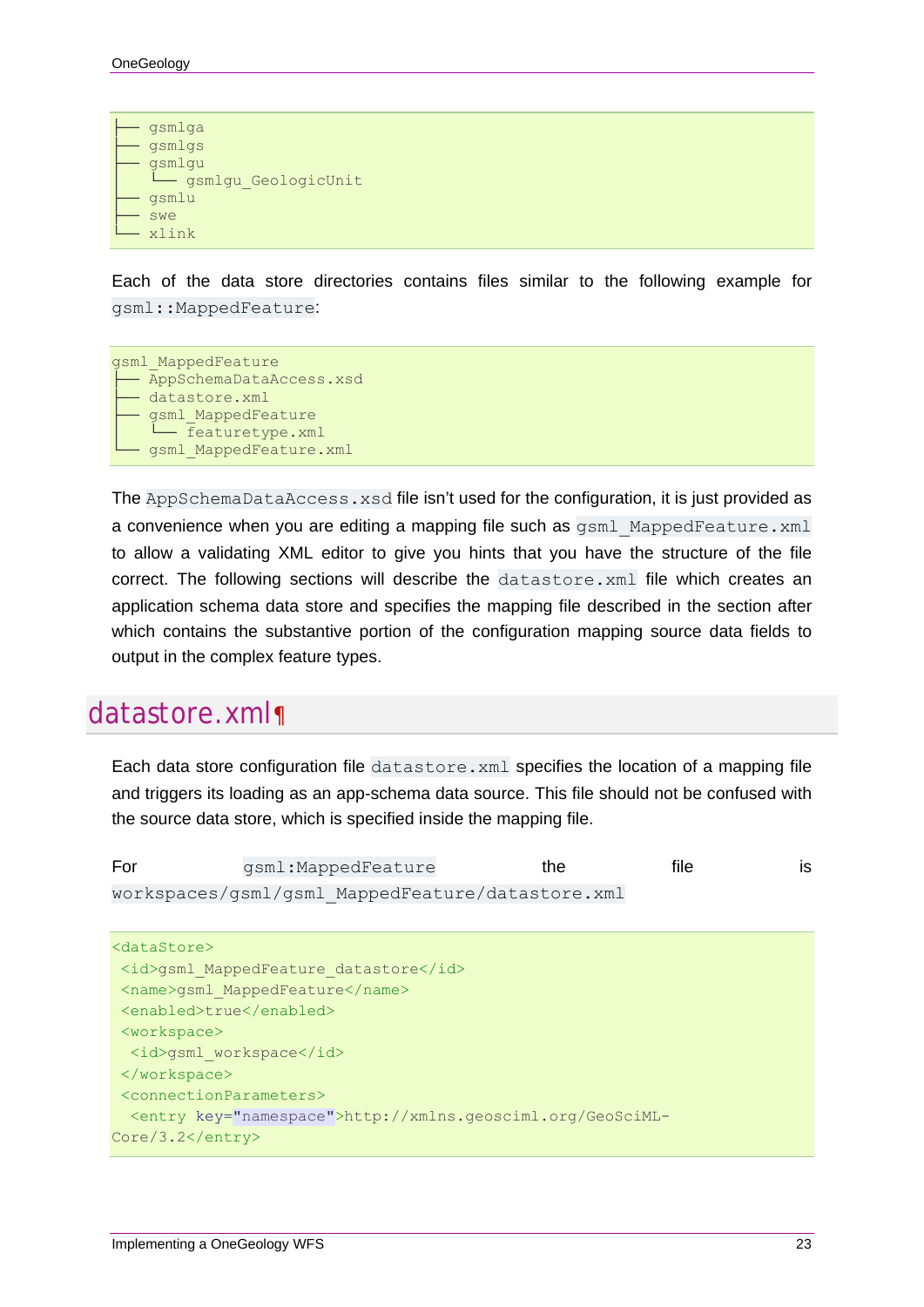```
 <entry
key="url">file:workspaces/gsml/gsml_MappedFeature/gsml_MappedFeature.xml</e
ntry>
   <entry key="dbtype">app-schema</entry>
</connectionParameters>
</dataStore>
```
#### **Note**

Ensure that there is no whitespace inside an entry element.

For other feature types the pattern is the same where you replace the names and ids appropriately and change the namespace if necessary. The url entry is a file: URI pointing to the location of the mapping file relative to the GeoServer data directory. The dbtype entry will always be app-schema to define complex feature types.

## Mapping files¶

Configuration of app-schema feature types is performed in mapping files e.g.

- workspaces/gsmlgu/gsmlgu\_GeologicUnit/gsmlgu\_GeologicUnit.xml
- workspaces/gsml/gsml\_MappedFeature/gsml\_MappedFeature.xml

#### Namespaces¶

Each mapping file contains namespace prefix definitions. The below extract is from gsml\_MappedFeature.xml

```
<namespaces>
 <Namespace>
  <prefix>gml</prefix>
   <uri>http://www.opengis.net/gml/3.2</uri>
 </Namespace>
 <Namespace>
  <prefix>gsml</prefix>
  <uri>http://xmlns.geosciml.org/GeoSciML-Core/3.2</uri>
 </Namespace>
 <Namespace>
  <prefix>gsmlgu</prefix>
  <uri>http://xmlns.geosciml.org/GeologicUnit/3.2</uri>
 </Namespace>
 <Namespace>
  <prefix>gsmlgs</prefix>
   <uri>http://xmlns.geosciml.org/GeologicStructure/3.2</uri>
 </Namespace>
 <Namespace>
```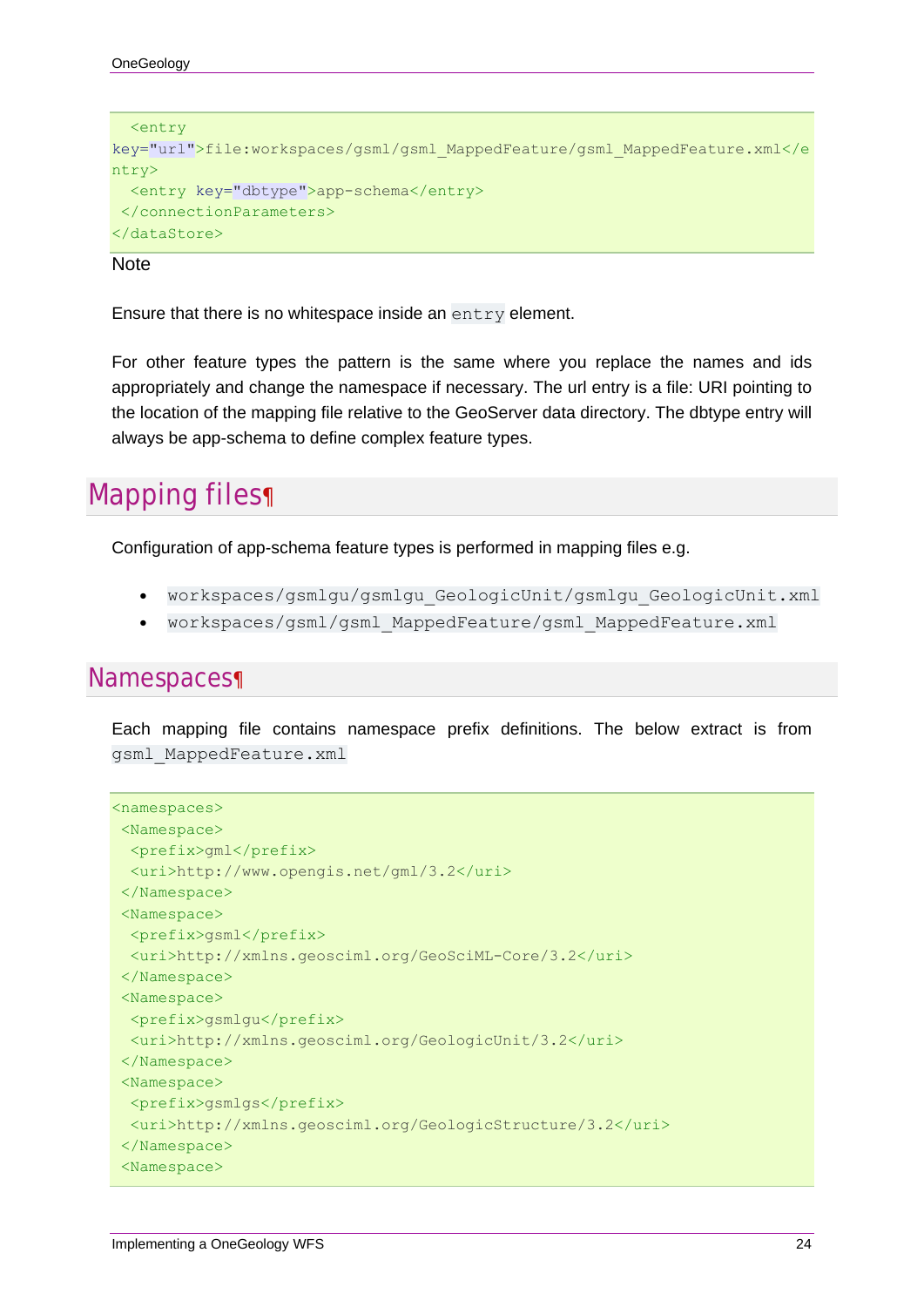```
 <prefix>swe</prefix>
  <uri>http://www.opengis.net/swe/2.0</uri>
 </Namespace>
 <Namespace>
  <prefix>gmd</prefix>
  <uri>http://www.isotc211.org/2005/gmd</uri>
</Namespace>
<Namespace>
  <prefix>gco</prefix>
  <uri>http://www.isotc211.org/2005/gco</uri>
 </Namespace>
<Namespace>
  <prefix>xlink</prefix>
  <uri>http://www.w3.org/1999/xlink</uri>
</Namespace>
<Namespace>
  <prefix>xsi</prefix>
  <uri>http://www.w3.org/2001/XMLSchema-instance</uri>
</Namespace>
</namespaces>
```
Only those namespace prefixes used in the mapping file need to be declared although you may find it easier just to put all the namespaces used by GeoSciML in all of them.

### Source data store¶

The data for this tutorial is contained in the PostGIS database set up in the previous section.

For this example, each feature type uses an identical source data store configuration. The Parameter elements contain values for various database connection parameters. Here we are using property interpolation so that these don't have to get changed in each mapping file if they change and so that the configuration files can be shared without exposing password information. The values of the interpolated variables (which have the form  $\frac{1}{2}$  {name}) should be defined in the WEB-INF/classes/app-schema.properties file. An example which you can use as a template to fill in with your own values is at ftp://ftp.bgs.ac.uk/pubload/OneGeology/INSPIREWFS/app-schema.properties.

```
<sourceDataStores>
<DataStore>
  <id>datastore</id>
  <parameters>
    <Parameter>
    <name>dbtype</name><value>${cgi.dbtype}</value>
    </Parameter>
   \langle l - - <Parameter>
     <name>jndiReferenceName</name><value>${cgi.jndi}</value>
```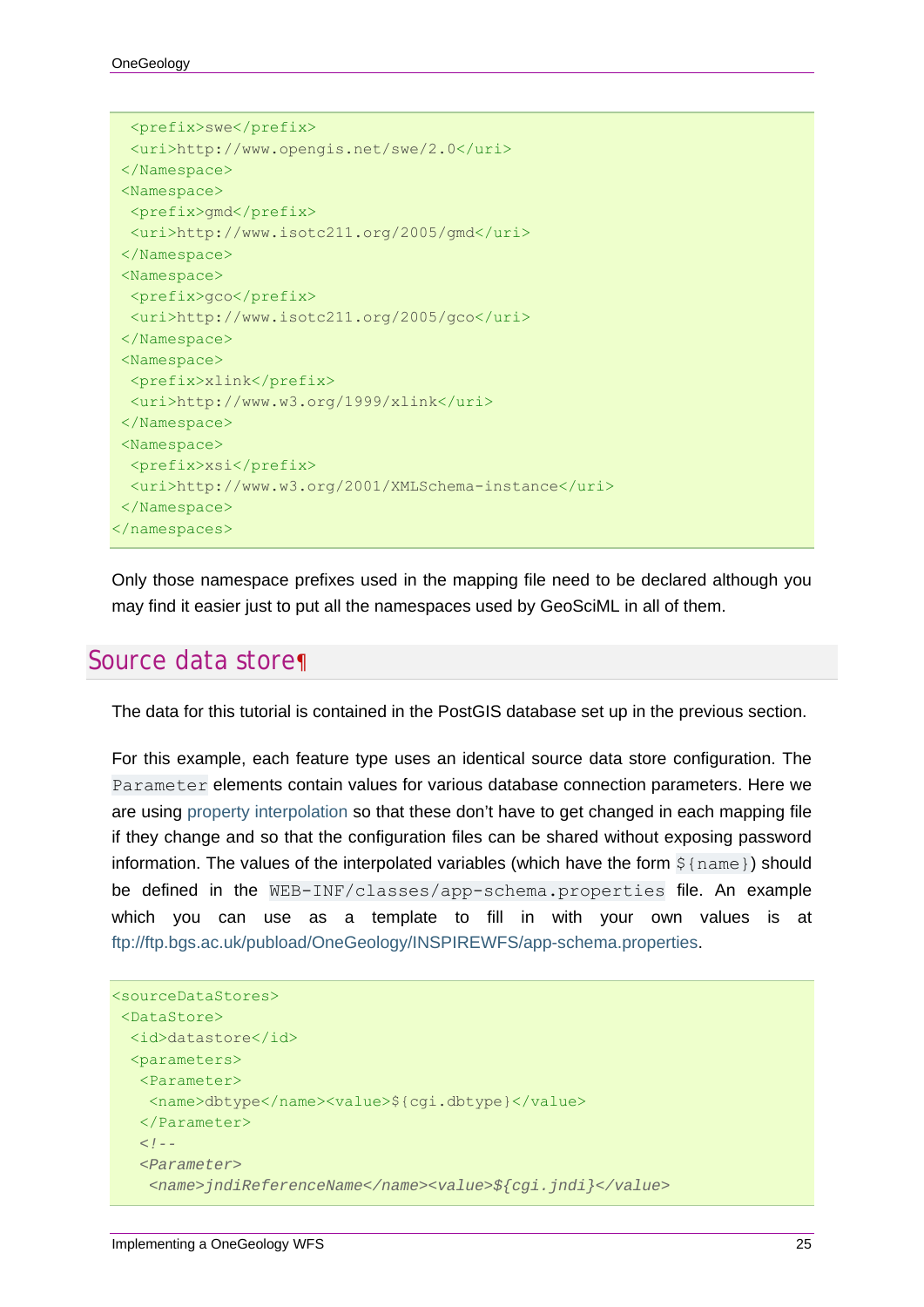| $--&>$                                                |
|-------------------------------------------------------|
| <parameter></parameter>                               |
| <name>host</name> <value>\${cgi.host}</value>         |
|                                                       |
| <parameter></parameter>                               |
| <name>port</name> <value>\${cqi.port}</value>         |
|                                                       |
| $<$ Parameter>                                        |
| <name>database</name> <value>\${cgi.database}</value> |
|                                                       |
| <parameter></parameter>                               |
| <name>user</name> <value>\${cqi.user}</value>         |
|                                                       |
| <parameter></parameter>                               |
| <name>passwd</name> <value>\${cgi.passwd}</value>     |
|                                                       |
| $<$ Parameter>                                        |
| <name>schema</name> <value>\${cgi.schema}</value>     |
|                                                       |
| <parameter></parameter>                               |
| <name>Expose primary keys</name> <value>true</value>  |
|                                                       |
|                                                       |
| $\langle$ /DataStore>                                 |
|                                                       |
|                                                       |

See http://docs.geoserver.org/stable/en/user/data/app-schema/data-stores.html for a description of how to use other types of data store.

### Target types¶

The XML Schemas which are required to define a feature type and its properties are specified in the targetTypes section. The type of the output feature is defined in targetElement in the typeMapping section. The below example is from gsml\_MappedFeature.xml

```
<targetTypes>
<FeatureType>
  <schemaUri>
   http://schemas.geosciml.org/geologicunit/3.2/geologicUnit.xsd 
  </schemaUri>
 </FeatureType>
<FeatureType>
  <schemaUri>
   http://schemas.geosciml.org/geologicstructure/3.2/geologicStructure.xsd 
  </schemaUri>
 </FeatureType>
```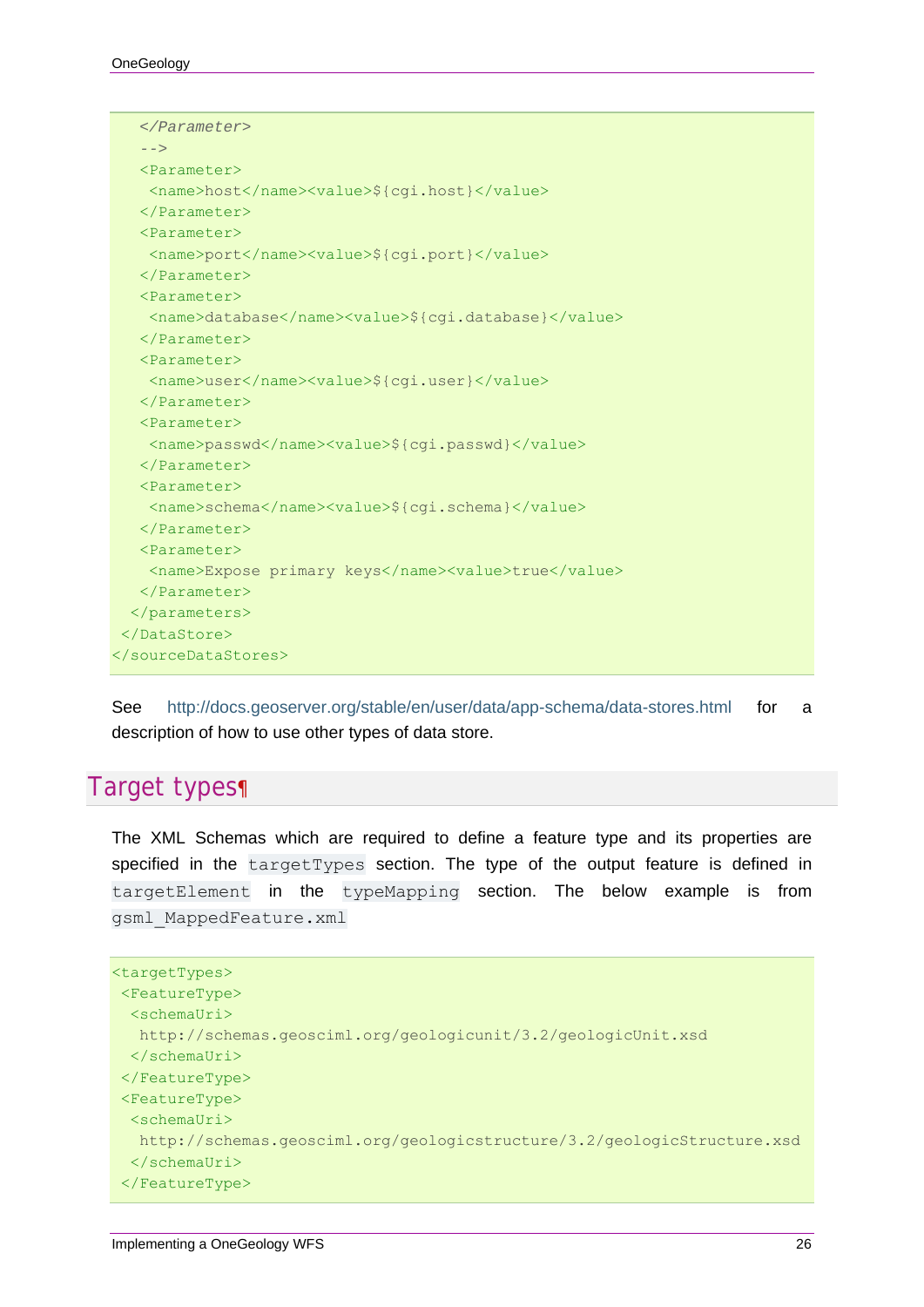</targetTypes>

In this case the schema is published, but because the OASIS XML Catalog is used for schema resolution, a private or modified schema in the catalog can be used if desired.

#### Mappings¶

The typeMappings element begins with configuration elements. From gsml\_MappedFeature.xml

```
<typeMappings>
<FeatureTypeMapping>
  <sourceDataStore>datastore</sourceDataStore>
  <sourceType>uk_625k_mapped_feature</sourceType>
  <targetElement>gsml:MappedFeature</targetElement>
```
- The mapping starts with sourceDataStore, which gives the arbitrary identifier used above to name the source of the input data in the sourceDataStores section.
- sourceType gives the name of the source simple feature type. In this case it is the simple feature type gsml mappedfeature, sourced from the table of the same name in the PostGIS database set up in the previous chapter.
- When working with databases sourceType is the name of a table or view. Database identifiers must be lowercase for PostGIS or uppercase for Oracle Spatial.
- $\bullet$  targetElement is the name of the output complex feature type.

#### gml:id mapping¶

The first mapping sets the  $qml$ :  $id$  to be the feature id specified in the source property file

```
<AttributeMapping>
<targetAttribute>gsml:MappedFeature</targetAttribute>
<idExpression><OCQL>uuid</OCQL></idExpression>
</AttributeMapping>
```
- targetAttribute is the XPath to the element for which the mapping applies, in this case, the top-level feature type.
- $\bullet$  idExpression is a special form that can only be used to set the  $gml:id$  on a feature. In the tutorial database we have a column uuid suitable for use as a gml:id attribute value. If your database doesn't have such a column you may be able to use the special function  $qetId()$  here instead. This will synthesise an id from the table or view name, a dot ".", and the primary key of the table. If this is not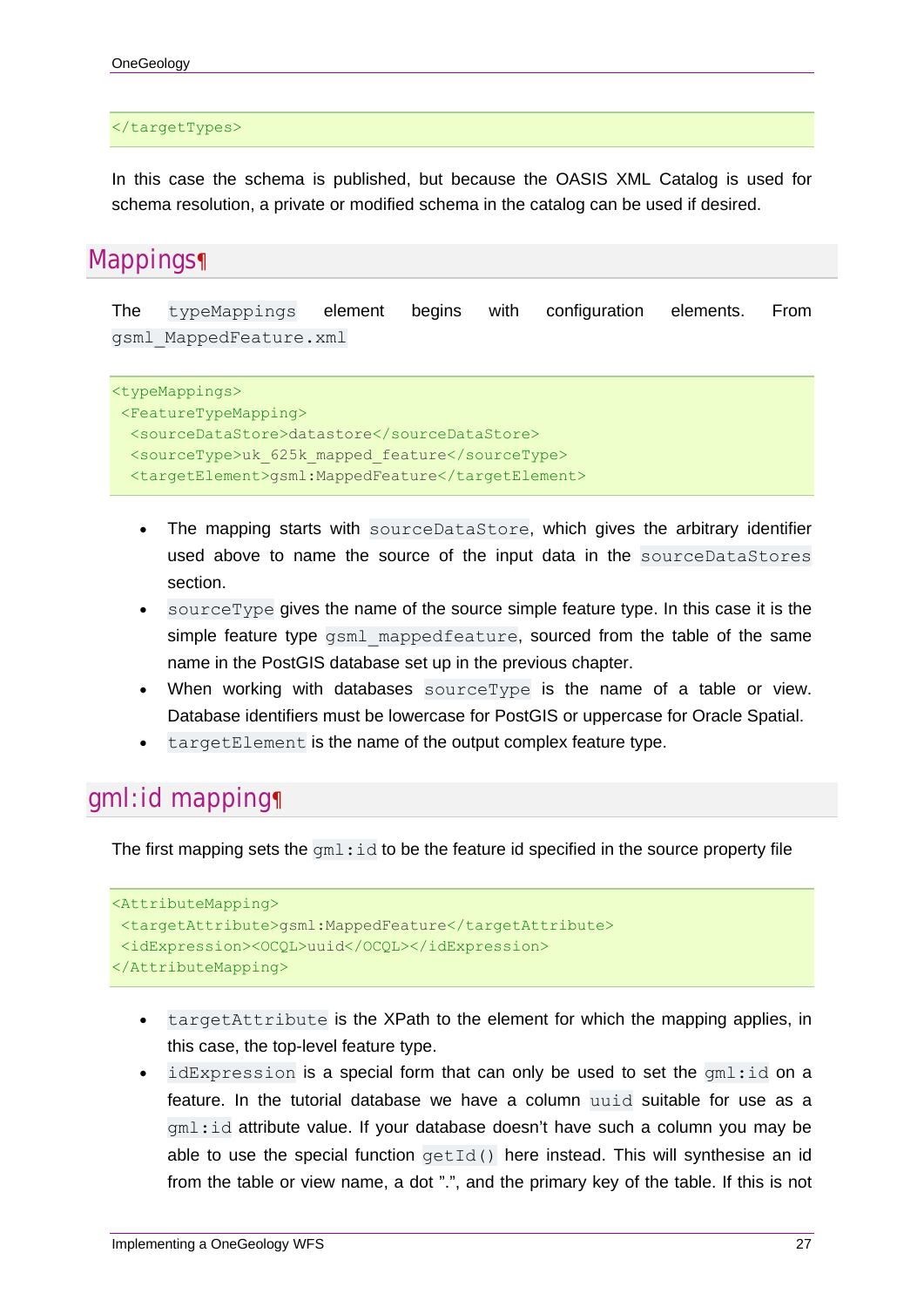desirable, any other field or CQL expression can be used, if it evaluates to an NCName.

The above would generate output like

```
<gsml:MappedFeature gml:id="bgsn_digmap20111213000014089_625k">
...
```
### Ordinary mapping¶

Most mappings consist of a target and source. Here is a simple property with a text value from gsmlgu GeologicUnit.xml

```
<AttributeMapping>
<targetAttribute>gml:description</targetAttribute>
<sourceExpression>
  <OCQL>description</OCQL>
</sourceExpression>
</AttributeMapping>
```
- In this case, the value of  $gml:description$  is just the value of the description column in the uk 625k geol unit table.
- For a database, the field name is the name of the column (the table/view is set in sourceType above). Database identifiers must be lowercase for PostGIS or uppercase for Oracle Spatial.
- CQL expressions can be used to calculate content. Use caution because queries on CQL-calculated values prevent the construction of efficient SQL queries.
- Source expressions can be CQL literals, which are single-quoted.

The above would generate output like

```
<gml:description>STRATHCLYDE GROUP - SEDIMENTARY ROCK CYCLES, 
  STRATHCLYDE GROUP TYPE</gml:description>
```
### Client properties¶

In addition to the element content, a mapping can set values of XML attributes on property elements. These are called "client properties" in GeoServer terminology. Here is one from gsmlgu\_CompositionPart.xml

<AttributeMapping>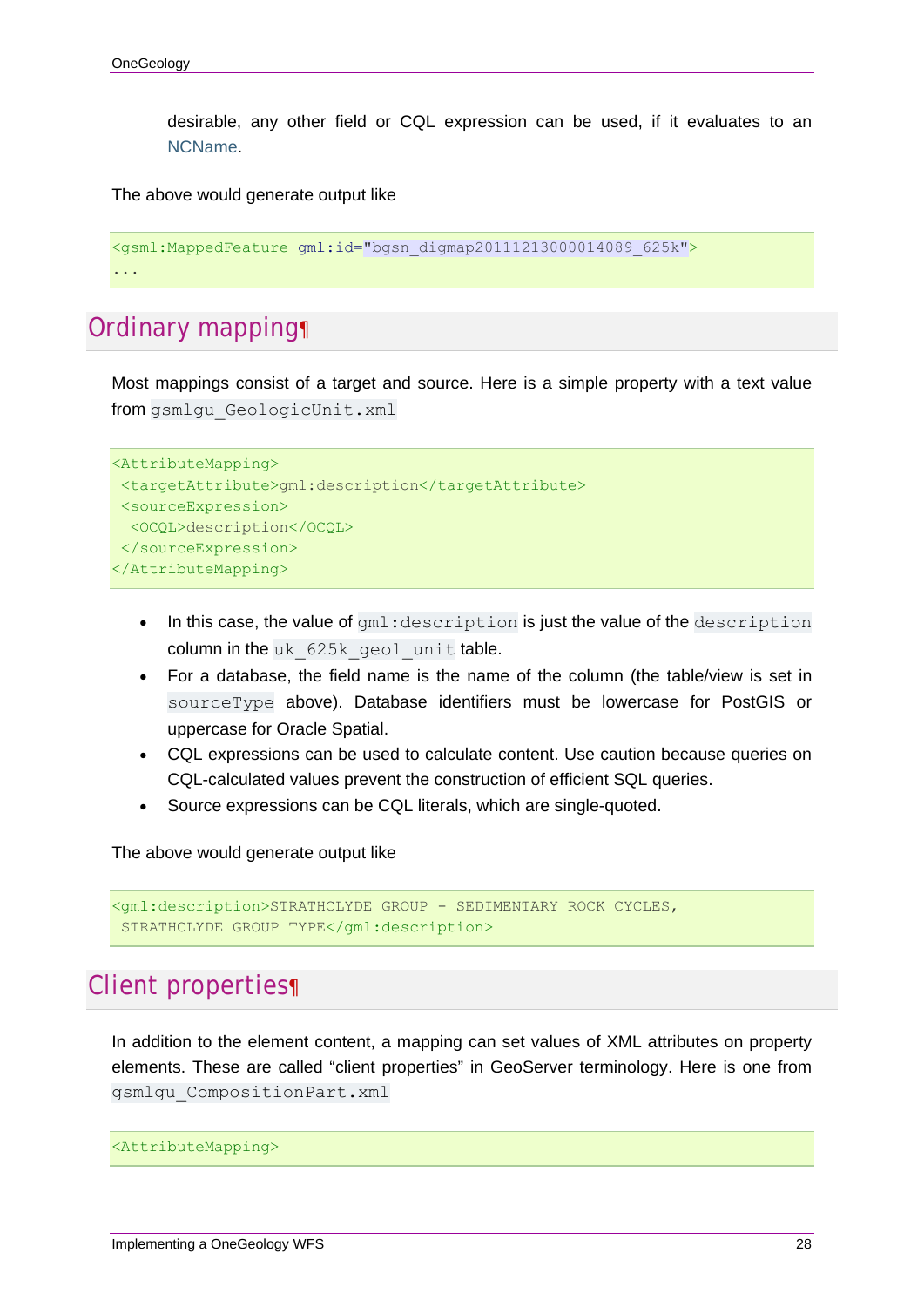```
<targetAttribute>gsmlgu:material/gsmlem:RockMaterial/gsmlem:lithology</targ
etAttribute>
<ClientProperty><name>xlink:href</name><value>cgi_lithology_uri</value></Cl
ientProperty>
<ClientProperty><name>xlink:title</name><value>cgi_lithology_label</value><
/ClientProperty>
</AttributeMapping>
```
- This mapping leaves the content of the gsmlem: lithology element empty but sets an xlink: href attribute to the value of the cgillithology uri column and an xlink:title attribute to the value of the cgi lithology label column. Note also that in this case the property attributes being set are nested two levels below the parent gsmlgu:CompositionPart.
- As can be seen from this example, multiple  $ClientProperty$  mappings can be set.

This would generate output like

```
<gsmlem:lithology
xlink:href=
  "http://resource.geosciml.org/classifier/cgi/lithology/clastic_mudstone" 
xlink:title="Mudstone"/>
```
### Feature chaining¶

In feature chaining, one feature type is used as a property of an enclosing feature type, by value or by reference. The following examples show the parts of the gsml MappedFeature.xml and gsmlgu GeologicUnit.xml mapping files that put the gsmlgu:GeologicFeature elements inside the gsml:specification properties of gsml:MappedFeature elements.

```
In gsml_MappedFeature.xml
```

```
<AttributeMapping>
<targetAttribute>gsml:specification</targetAttribute>
<sourceExpression>
  <OCQL>lex_rcs</OCQL>
  <linkElement>gsmlgu:GeologicUnit</linkElement>
  <linkField>FEATURE_LINK</linkField>
</sourceExpression>
</AttributeMapping>
```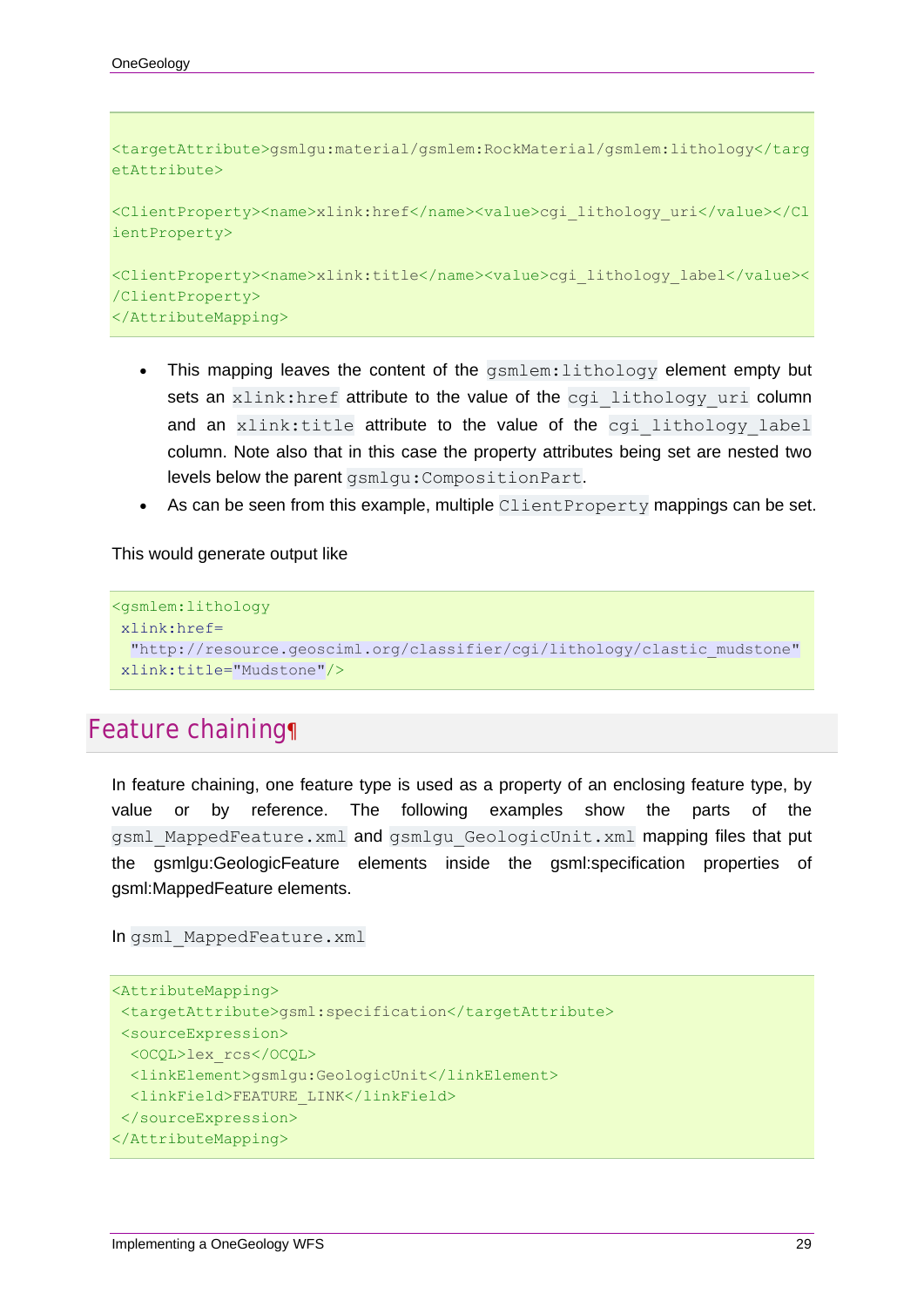In gsmlgu\_GeologicUnit.xml

<AttributeMapping> <targetAttribute>FEATURE\_LINK</targetAttribute> <sourceExpression><OCQL>lex\_rcs</OCQL></sourceExpression> </AttributeMapping>

- In this case from the mapping for  $qsm1:MappedFeature$ , we specify a mapping for its gsml:specification property.
- The linkElement specifies which feature (or other complex type) should be used as the value of the property.
- The link specification field of the source gsml MappedFeature simple feature is use as the "foreign key", which maps to the special FEATURE\_LINK field in each gsml:GeologicFeature.
- The mapping of the special FEATURE\_LINK attribute in gsmlgu GeologicFeature.xml to the foreign key field of the underlying table means that every gsmlgu:GeologicFeature with lex\_rcs equal to the lex rcs of the gsml:MappedFeature under construction is included as a gsml:specification property of the gsml:MappedFeature (by value).

Feature chaining has been used to construct the property gsml: specification of gsml:MappedFeature. This property is a gsmlgu:GeologicUnit. The WFS response for gsml:MappedFeature combines the output of both feature types into a single response. The first gsml: MappedFeature has a gsml: specification property value of the gsmlgu:GeologicUnit with the same lex\_rcs code. The next time a mapped feature with the same  $lex$  rcs code appears, rather than including the whole geologic unit inline again the property has an xlink:href attribute pointing to the first occurrence. The relationships between the feature instances are data driven.

## Portal Age and Lithology Query¶

The OneGeology portal has a graphical interface to allow a user to select geological ages or lithologies from a hierarchical list and query a given WFS so that it returns all features with the selected property values within the current viewing window. In order to work with this your WFS must include the features and properties and dictionaries required by the query and described in the GeoSciML 3.2 Encoding Cookbook for OneGeology 5 star WFS services. Version 1.0. This chapter gives you some example queries which your WFS should support and shows how these are created in the OneGeology portal.

When you have set up a WFS for OneGeology you will be able to ask for it to be registered against one or more WMS layers that portray the data returned by it (possibly styled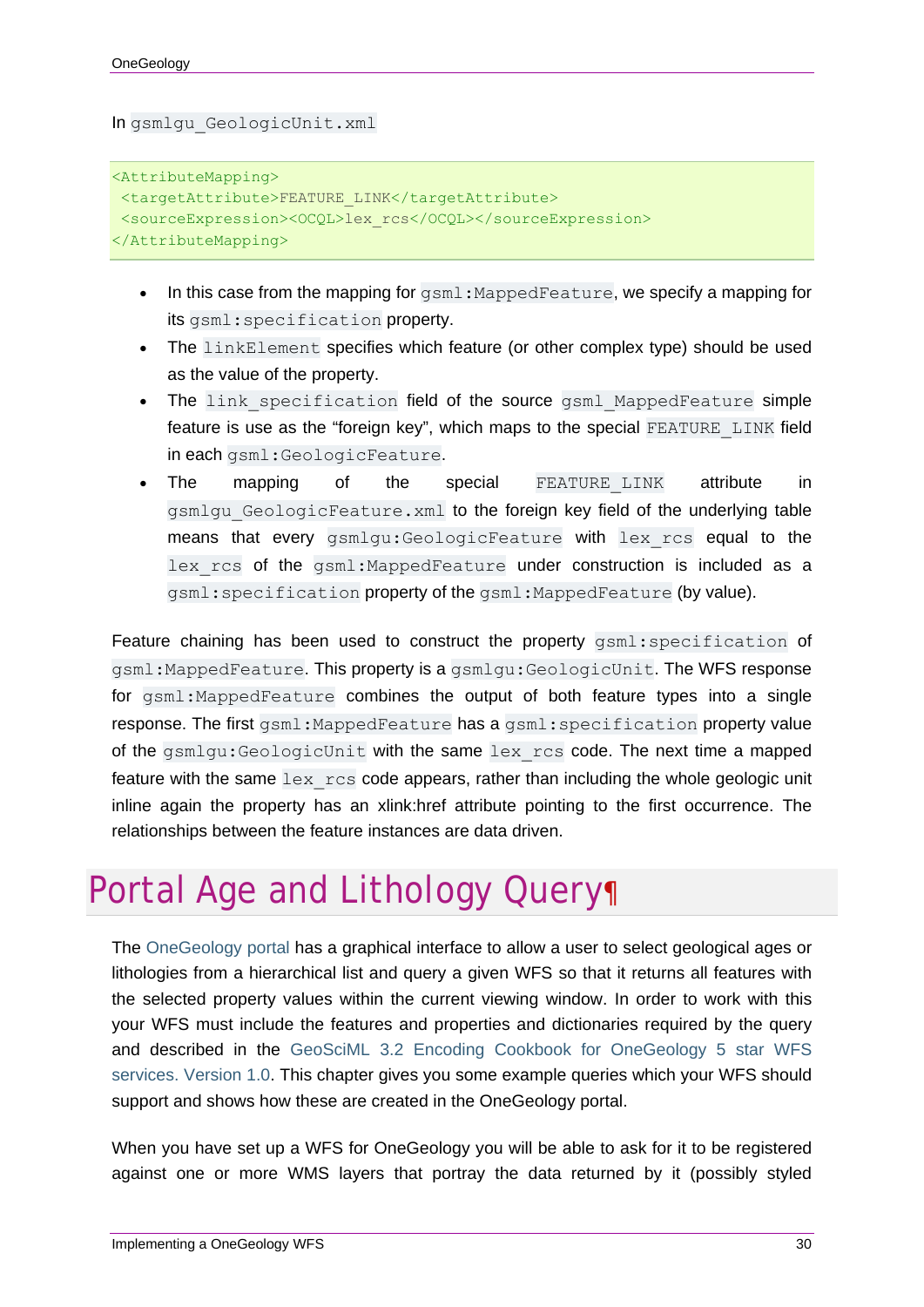differently according to different property values). If you then select one of those registered WMS layers in the portal and select the *Active Layer Properties* you will see a dialog box like below:



If you expand the layer description by clicking on the down arrow at the right you should see buttons for GeoSciML WFS URL and Thematic Analysis at the bottom.

|  | Legend Data URL Metadata URL Service URL |  |
|--|------------------------------------------|--|
|  | GeoSciML WFS URL Thematic Analysis       |  |
|  |                                          |  |

Clicking on the Thematic Analysis button will bring a choice of Full Statistics or Lithology **Statistics** 

| Thematic analysis | <b>TIL LIBRALIA L. F. HILL. L.ALBA</b><br>. . |
|-------------------|-----------------------------------------------|
|                   |                                               |
|                   |                                               |

We will cover the Full Statistics option first and then the Lithology Statistics

The Full Statistics option brings up a dialog with collapsible hierarchical lists of geological age and lithology terms from the CGI dictionaries. You can select a number of age values or lithology values or combinations of these. Features satisfying any of the lithology terms and any of the age terms selected will be retrieved; if no age or lithology terms are selected then the features are not filtered on that property. By default, if you select a term that has sub categories (represented by a folder icon) then all the sub categories will also be selected. This will usually be what you want but you can unselect these afterwards if you wish.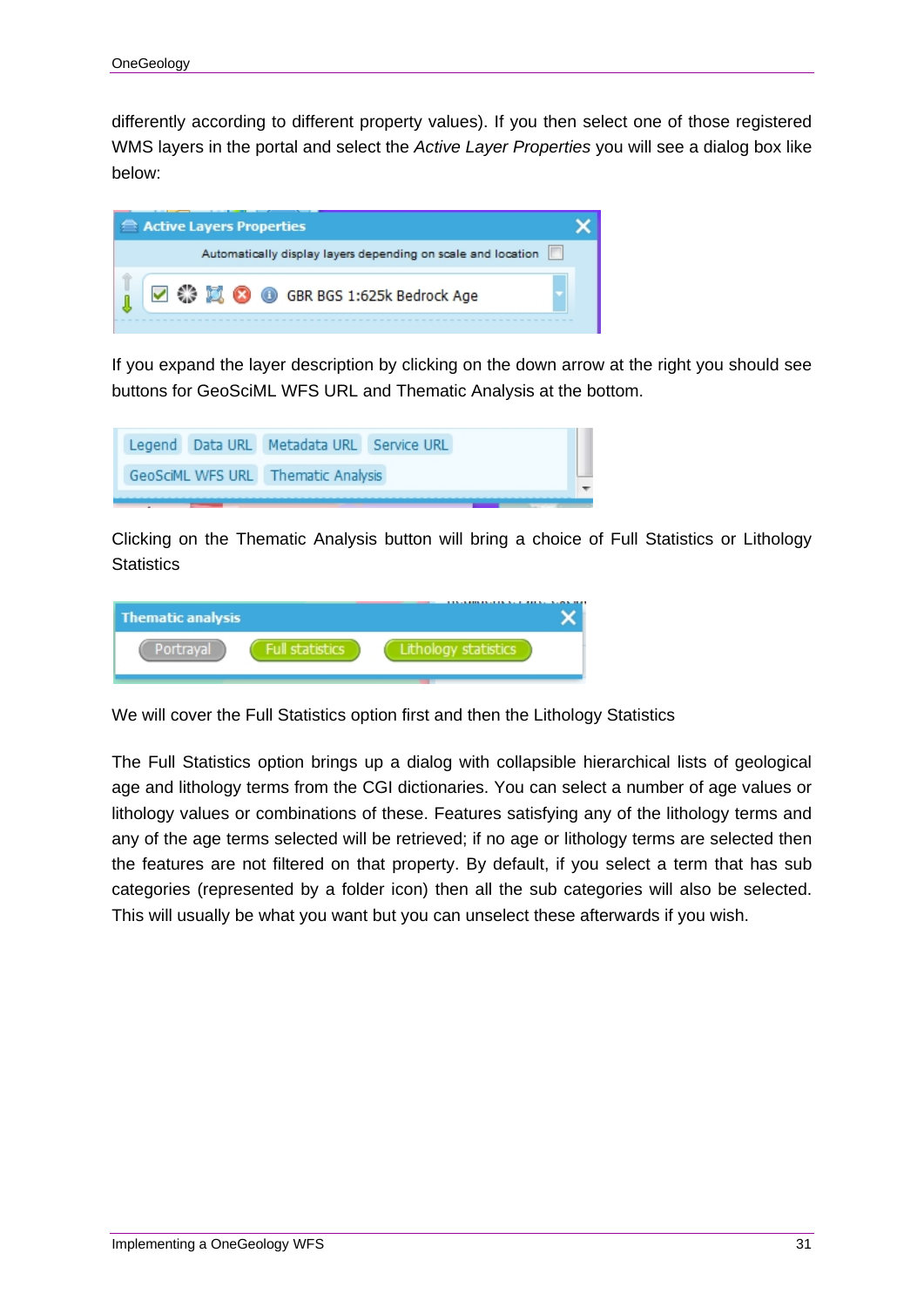| <b>Thematic analysis</b><br>x                                                  |                            |  |  |
|--------------------------------------------------------------------------------|----------------------------|--|--|
| <b>Filter by lithology</b>                                                     | <b>Filter by age</b>       |  |  |
| Carbonate mudstone                                                             | ▲ <b>A</b> Phanerozoic     |  |  |
| Carbonate wackestone                                                           | Cenozoic                   |  |  |
| <br>Crystalline carbonate                                                      | Eocene                     |  |  |
| Dolomitic or magnesian sedimentary rock                                        | Neogene                    |  |  |
| 국 Framestone                                                                   | Miocene<br>▷               |  |  |
| 국 Grainstone                                                                   | ▲ 7 <del>1</del> Pliocene  |  |  |
| Impure carbonate sedimentary rock                                              | V = Piacenzian             |  |  |
| 된 Packstone                                                                    | $\nabla$ $\equiv$ Zanclean |  |  |
| ▲ ■ ● Pure carbonate sedimentary rock                                          | Oligocene<br>⊳⊫            |  |  |
| Dolomite                                                                       | Paleogene                  |  |  |
| ▲ 7 <del>1</del> Limestone                                                     | Ouaternary                 |  |  |
| $\sqrt{2}$ Chalk                                                               | Mesozoic                   |  |  |
| $\nabla$ $\equiv$ Travertine                                                   | Paleozoic                  |  |  |
| Pure carbonate mudstone                                                        | Precambrian                |  |  |
| Dolomitic or magnesian sedimentary material<br>$\triangleright$ $\blacksquare$ |                            |  |  |
| Chemical sedimentary material<br>$\triangleright$ 1                            |                            |  |  |
| Clastic sedimentary material<br>▷                                              |                            |  |  |
| Non-clastic siliceous sedimentary material                                     |                            |  |  |
| Organic rich sedimentary material                                              |                            |  |  |
| Phosphate rich sedimentary material<br>▷                                       |                            |  |  |
| Sediment<br>▷                                                                  |                            |  |  |
| Sedimentary rock                                                               |                            |  |  |
| $\triangleright$ $\blacksquare$ Unconsolidated material                        |                            |  |  |
|                                                                                |                            |  |  |
|                                                                                | <b>Full statistics</b>     |  |  |

The selected properties are queried for combined with a BBOX filter on the current view port of the portal.

| Statistics on BBOX |                                    |       |         |
|--------------------|------------------------------------|-------|---------|
|                    | Please choose a field: Description |       |         |
| name               | translation                        | count | pcarea  |
| CLACKMANNAN GROUP  | CLACKMANNAN GROUP                  |       | 60.47%  |
| STRATHCLYDE GROUP  | STRATHCLYDE GROUP                  |       | 39.52 % |

The Lithology Statistics option allows you to select just one lithology term but also to specify a proportion value so that only features where that lithology is present in at least the given proportion are returned. (It checks that the lower value of the proportion range is at least as high as the specified query proportion).

| Statistics on BBOX           |                                    |       | <u>AURRIAN : ANY NISBAY</u><br>$\tilde{\phantom{a}}$ |
|------------------------------|------------------------------------|-------|------------------------------------------------------|
|                              | Please choose a field: Description |       |                                                      |
| name                         | translation                        | count | pcarea                                               |
| SCOTTISH COAL MEASURES GROUP | SCOTTISH COAL MEASURES GROUP       |       | 100.0%                                               |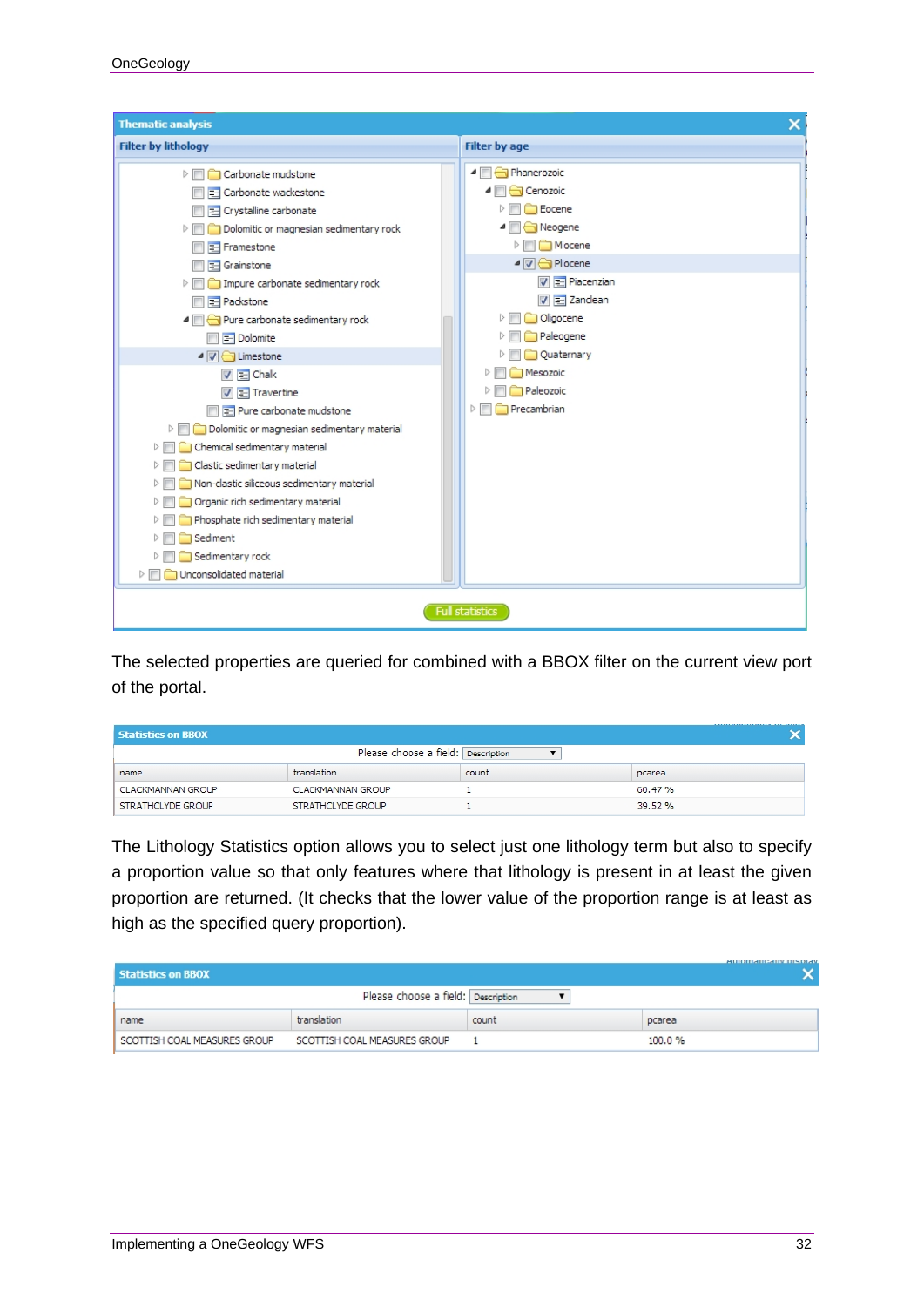# INSPIRE Conformance¶

In the previous section we have set up, in INSPIRE terminology, both a 'Web Feature Service and Filter Encoding Implementation of Pre-defined Dataset Download Service' and a 'Web Feature Service and Filter Encoding implementation of Direct Access Download Service'. The former needs to conform to the requirements set out in chapter 6 and the latter to the requirements set out in chapter 7 of the Technical Guidance for the implementation of INSPIRE Download Services. We briefly illustrate how the example service conforms to each requirement below. We emphasise that for OneGeology purposes only you do not need to conform to INSPIRE Technical Guidance (TG) Requirements however as most of them are just standard capabilities of competent and useful WFS 2.0 services we include them in this cookbook and point out that INSPIRE requirements 46, 47, 48, 49, 52, 54, 55, 62, 63, 64, 65, 66, 67 and 68 below are what one might expect from a good WFS 2.0 for general use and the GeoServer software described here can provide these capabilities.

## Pre-defined Dataset Download¶

### TG Requirement 46¶

Implementations shall conform to ISO 19142 Conformance Class 'Simple WFS'

The GetCapabilities response from the service includes the declaration

```
<ows:Constraint name="ImplementsBasicWFS">
<ows:NoValues/>
<ows:DefaultValue>TRUE</ows:DefaultValue>
</ows:Constraint>
```
and the WFS 2.0.0 standard states that conforming to the Basic WFS class means also implementing the Simple WFS conformance class. Running the OGC CITE tests that check for conformance to the standards is part of the GeoServer build process. This doesn't guarantee full conformance, especially as not all the same tests may be run against appschema (?). Apart from the queries getting information about what the service holds like GetCapabilities, DescribeFeatureType, ListStoredQueries and DescribeStoredQueries, this conformance class requires that the server at least implements a GetFeature request with the WFS 2.0.0 standard query to get a feature using its id as shown by the example request below:

http://localhost:8080/geoserver/ows?service=wfs&version=2.0.0&request=GetFeature& storedquery\_id=urn:ogc:def:query:OGC-WFS::GetFeatureById&id=mf.1& Note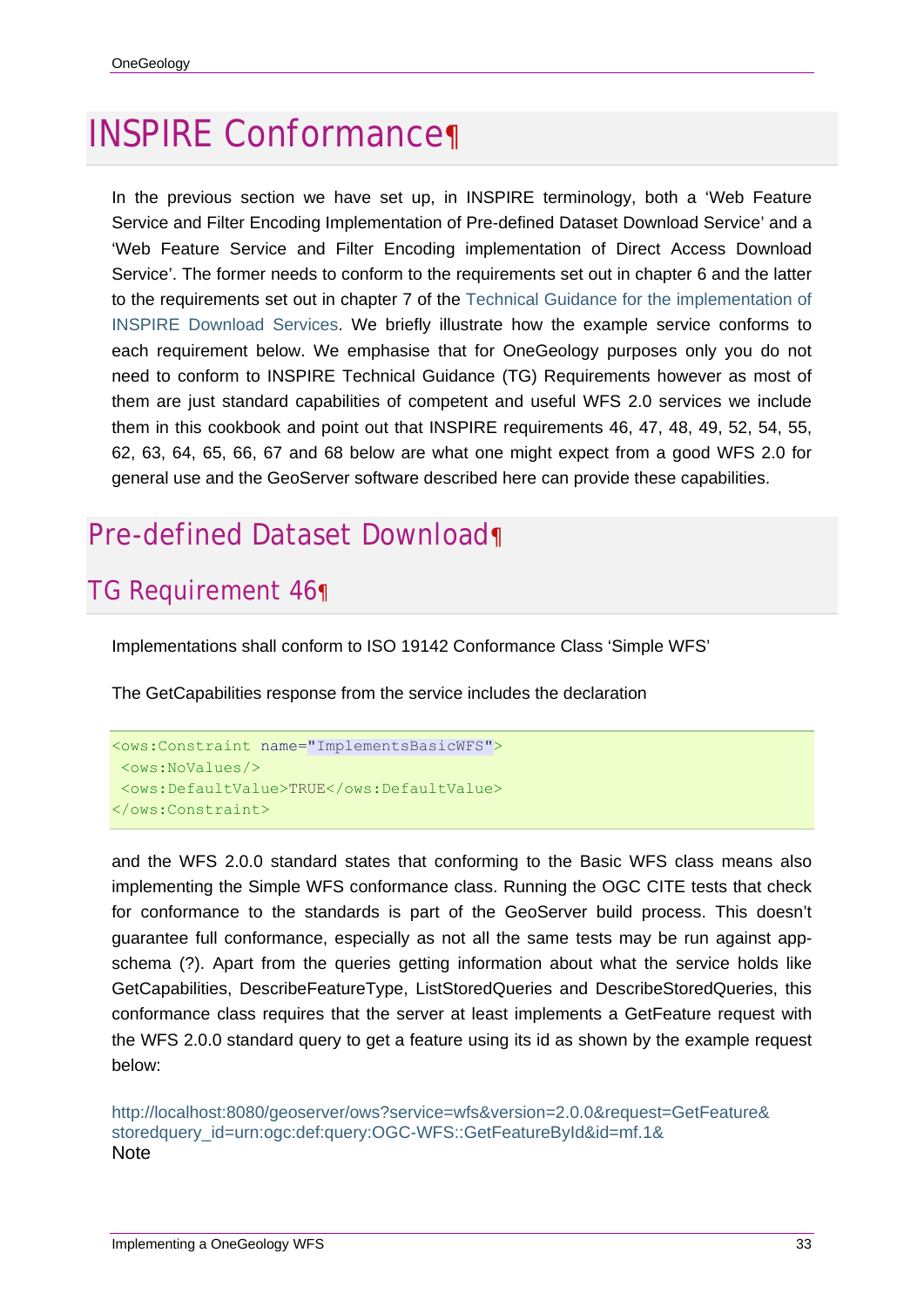At the time of writing (Dec 2013) there seems to be a bug so that the above query doesn't actually work. See bug report GEOS-6233

### TG Requirement 47¶

Implementations shall conform to ISO 19143 Conformance Class 'Query'

We can send a query using the wfs:Query element such as the below

```
<?xml version="1.0" encoding="UTF-8"?>
<wfs:GetFeature xmlns:xsi="http://www.w3.org/2001/XMLSchema-instance" 
 xsi:schemaLocation=
   "http://www.opengis.net/wfs/2.0 
    http://schemas.opengis.net/wfs/2.0/wfs.xsd 
  http://www.opengis.net/gml/3.2 
  http://schemas.opengis.net/gml/3.2.1/gml.xsd" 
 xmlns:gsml="http://xmlns.geosciml.org/GeoSciML-Core/3.2" 
 xmlns:fes="http://www.opengis.net/fes/2.0" 
 xmlns:wfs="http://www.opengis.net/wfs/2.0" 
 xmlns:gml="http://www.opengis.net/gml/3.2" 
 service="WFS" 
 version="2.0.0" 
 outputFormat="application/gml+xml; version=3.2" 
 count="10">
 <wfs:Query typeNames="gsml:MappedFeature">
 </wfs:Query>
</wfs:GetFeature>
```
### TG Requirement 48¶

Implementations shall conform to ISO 19142 Conformance Class 'HTTP Get'

This is illustrated by an example KVP encoded request like the following:

http://localhost:8080/geoserver/ows?service=wfs&version=2.0.0&request=GetFeature& typenames=gsml:MappedFeature&count=20&

### TG Requirement 49¶

Pre-defined Stored Queries shall be provided to make pre-defined datasets available.

The stored query with the name specified in the technical guidance can be invoked with the following query. (Note you must have used the CreateStoredQuery request in the previous chapter to create the stored query first.)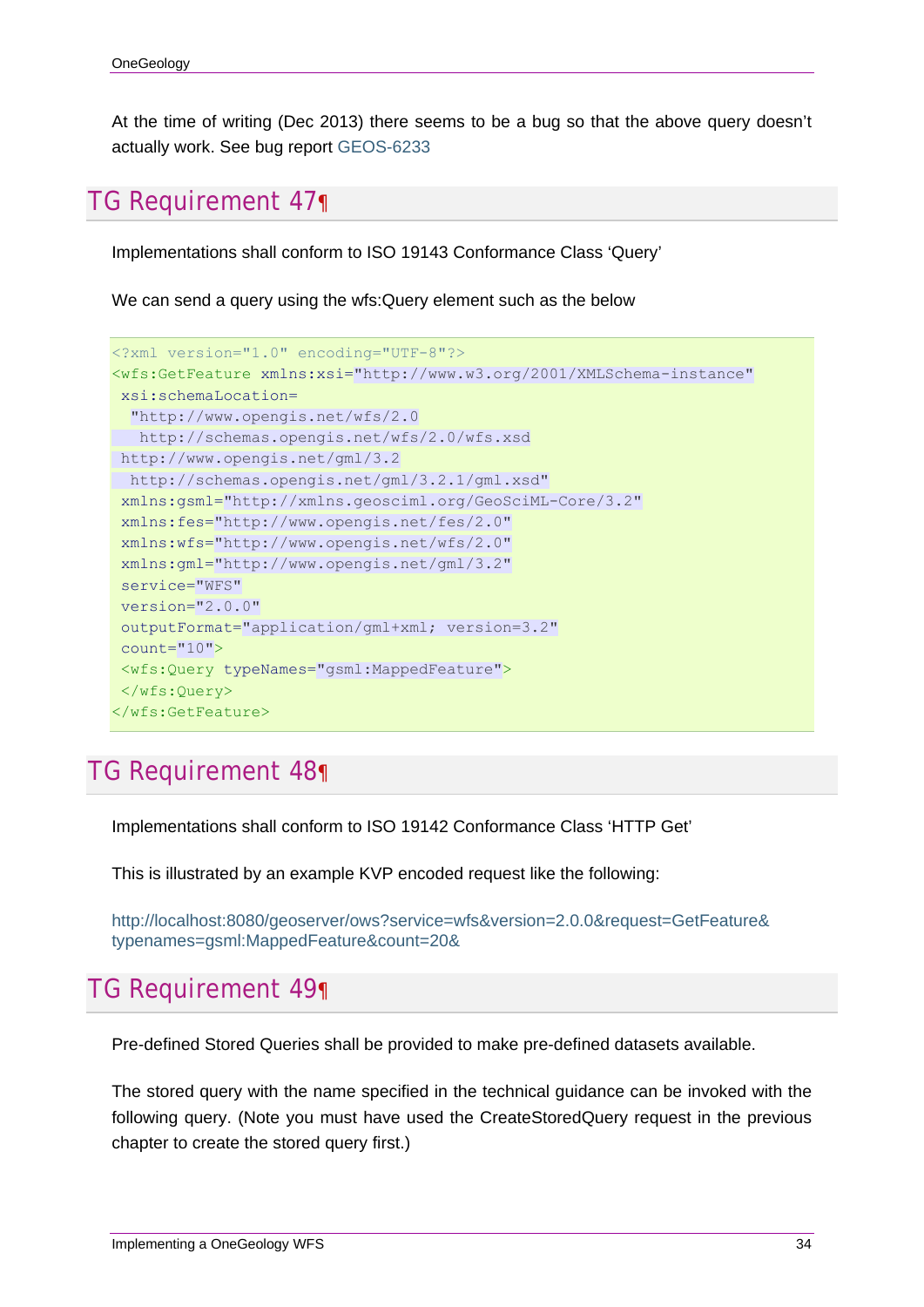http://localhost:8080/geoserver/ows?service=wfs&version=2.0.0&request=GetFeature& storedquery\_id=http://inspire.ec.europa.eu/operation/download/GetSpatialDataSet& DataSetIdCode=13603180&DataSetIdNamespace=http://data.bgs.ac.uk/id/dataHolding/& CRS=urn:ogc:def:crs:EPSG::4326&Language=eng&count=20&

### TG Requirement 50¶

Any possible (i.e. available) combinations of CRS/DataSetIdCode/DataSetIdNamespace/language shall be made available through predefined stored queries.

In the example service there is only one combination of CRS/DataSetIDCode/DataSetIdNamespace/language available and that is illustrated under requirement 49 above.

### TG Recommendation 13¶

The following identifier should be used to identify the Stored Query for serving pre-defined Spatial Data Sets: http://inspire.ec.europa.eu/operation/download/GetSpatialDataSet

This has been implemented as illustrated by the query under requirement 49 above.

### TG Requirement 51¶

Pre-defined Stored Queries shall use the parameter names "CRS", "DataSetIdCode", "DataSetIdNamespace" and "Language" to identify the CRS, dataset ID code, dataset ID namespace and language components of a query.

The query shown under requirement 49 above shows the use of these parameters.

### TG Requirement 52¶

A separate WFS endpoint shall be provided for each INSPIRE dataset thus providing one dataset per GetCapabilities response.

Currently there is only one dataset in the example service so this is satisfied trivially.

### TG Requirement 53¶

INSPIRE Metadata for the Download Service shall EITHER be linked to via an <inspire\_common:MetadataURL> in an extended capabilities section, OR the extended capabilities section shall contain all the INSPIRE Metadata for the Download Service in accordance with Table 4 and the inspire\_dls:ExtendedCapabilities schema.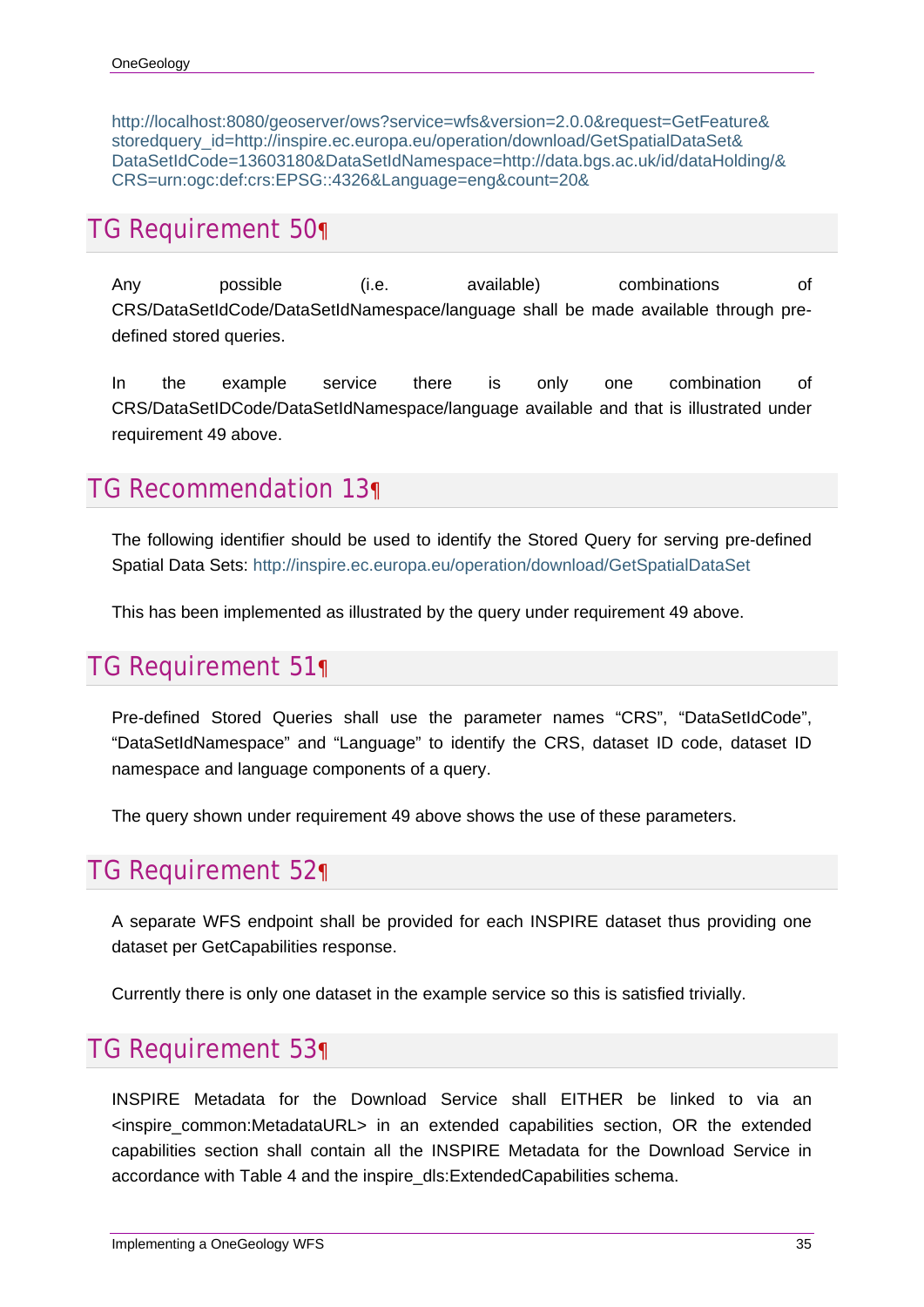The example service uses the inspire\_common:MetadataURL element as shown below. This has a dummy URL as the example isn't a real service and so it isn't registered in a metadata catalogue. The INSPIRE plugin GUI described in the previous chapter only allows setting a MetadataURL. If you wanted to include all the INSPIRE metadata inside the extended capabilities section itself then you would need to manually edit the xxx file.

```
<inspire_common:MetadataUrl xsi:type="inspire_common:resourceLocatorType"> 
 <inspire_common:URL> 
  http://metadata.bgs.ac.uk/geonetwork/srv/en/csw?SERVICE=CSW& 
  REQUEST=GetRecordById&ID= id of service to be entered here &
   elementSetName=full&OutputSchema=http://www.isotc211.org/2005/gmd& 
 </inspire_common:URL> 
 <inspire_common:MediaType> 
  application/vnd.ogc.csw.GetRecordByIdResponse_xml 
 </inspire_common:MediaType> 
</inspire_common:MetadataUrl>
```
### TG Requirement 54¶

A network service [Download Service] metadata response shall contain a list of the natural languages supported by the service. This list shall contain one or more languages that are supported.

This is included in the extended capabilities section of the GetCapabilities response as shown below

```
<inspire_common:SupportedLanguages
xsi:type="inspire_common:supportedLanguagesType">
<inspire_common:DefaultLanguage>
  <inspire_common:Language>eng</inspire_common:Language>
</inspire_common:DefaultLanguage>
</inspire_common:SupportedLanguages>
<inspire_common:ResponseLanguage>
<inspire_common:Language>eng</inspire_common:Language>
</inspire_common:ResponseLanguage>
```
### TG Requirement 55¶

A client may specify a specific language in a request. If the requested language is contained in the list of supported languages, the natural language fields of the service response shall be in the requested language. It the requested language is not supported by the service, then this parameter shall be ignored.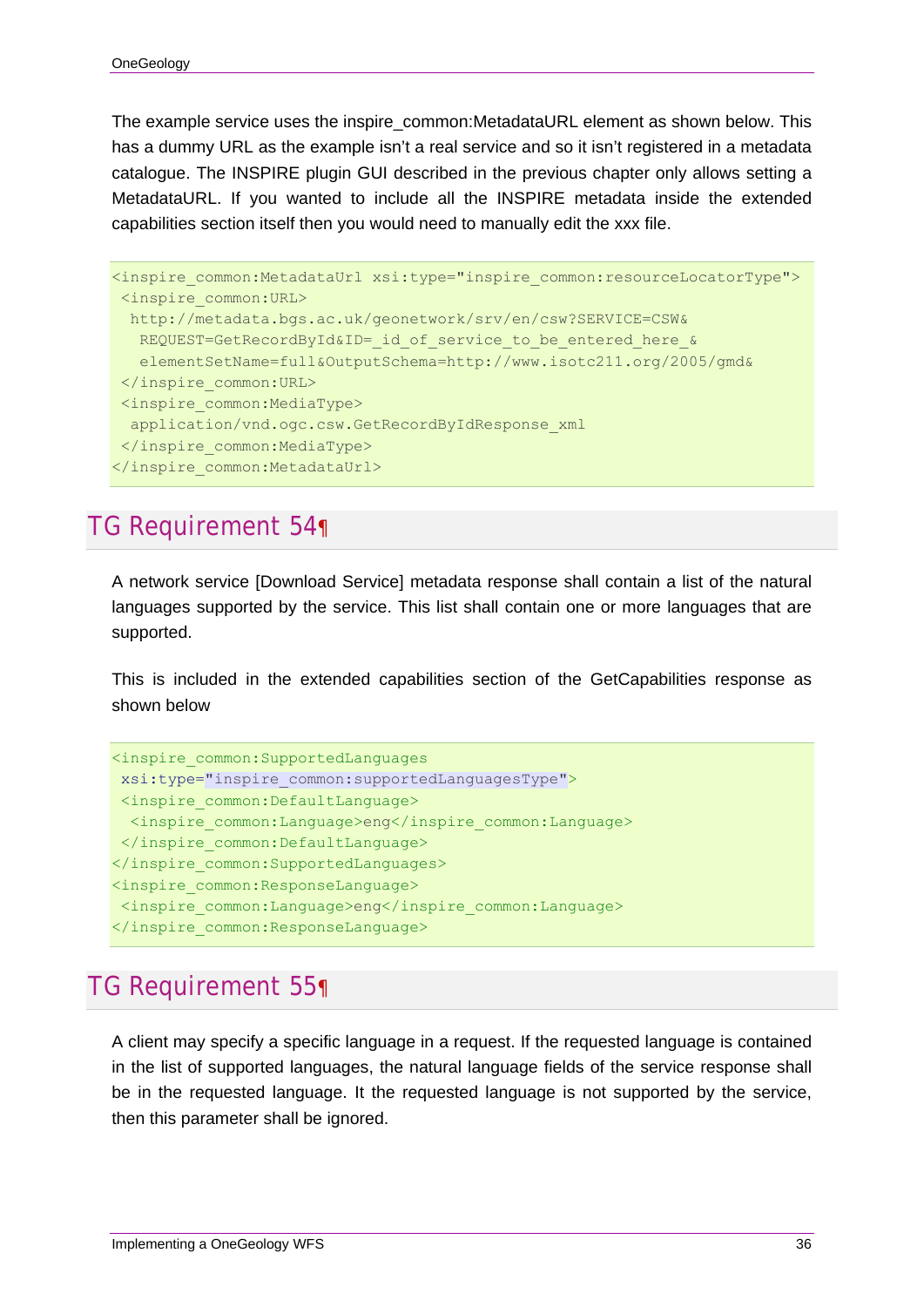This is trivially supported by the example service as there is only one language supported and all responses are in that language.

### TG Requirement 56¶

The GetCapabilities operation is extended by an additional parameter that indicates the client's preferred language.

The name of this parameter shall be "LANGUAGE". The parameter values are based on ISO 639-2/B alpha 3 codes as used in [INS MDTG].

For the example service the parameter value is 'eng' which is the ISO 639-2/B alpha 3 code for English.

### TG Requirement 57¶

If a client request specifies an unsupported language, or the parameter is absent in the request, the above fields [Title, Abstract] shall be provided in the service default language.

The response to the following request specifying the unsupported Finnish language is in English:

http://localhost:8080/geoserver/ows?service=wfs&version=2.0.0& request=GetCapabilities&language=fin&

### TG Requirement 58¶

The Extended Capabilities shall indicate the response language used for the GetCapabilities-Response: Depending on the requested language the value of the <inspire\_common:ResponseLanguage> corresponds to the current used language. If a supported language was requested, <inspire\_common:ResponseLanguage> shall correspond to that requested language. If an unsupported language was requested or if no specific language was requested <inspire\_common:ResponseLanguage> shall correspond to the service default language <inspire\_common:DefaultLanguage>

This is illustrated by the fragment shown under requirement 54.

### TG Requirement 59¶

The Extended Capabilities shall contain the list of supported languages indicated in <inspire\_common:SupportedLanguages>. This list of supported languages shall consist of 1. exactly one element <inspire\_common:DefaultLanguage> indicating the service default language, and 2. zero or more elements <inspire\_common:SupportedLanguage> to indicate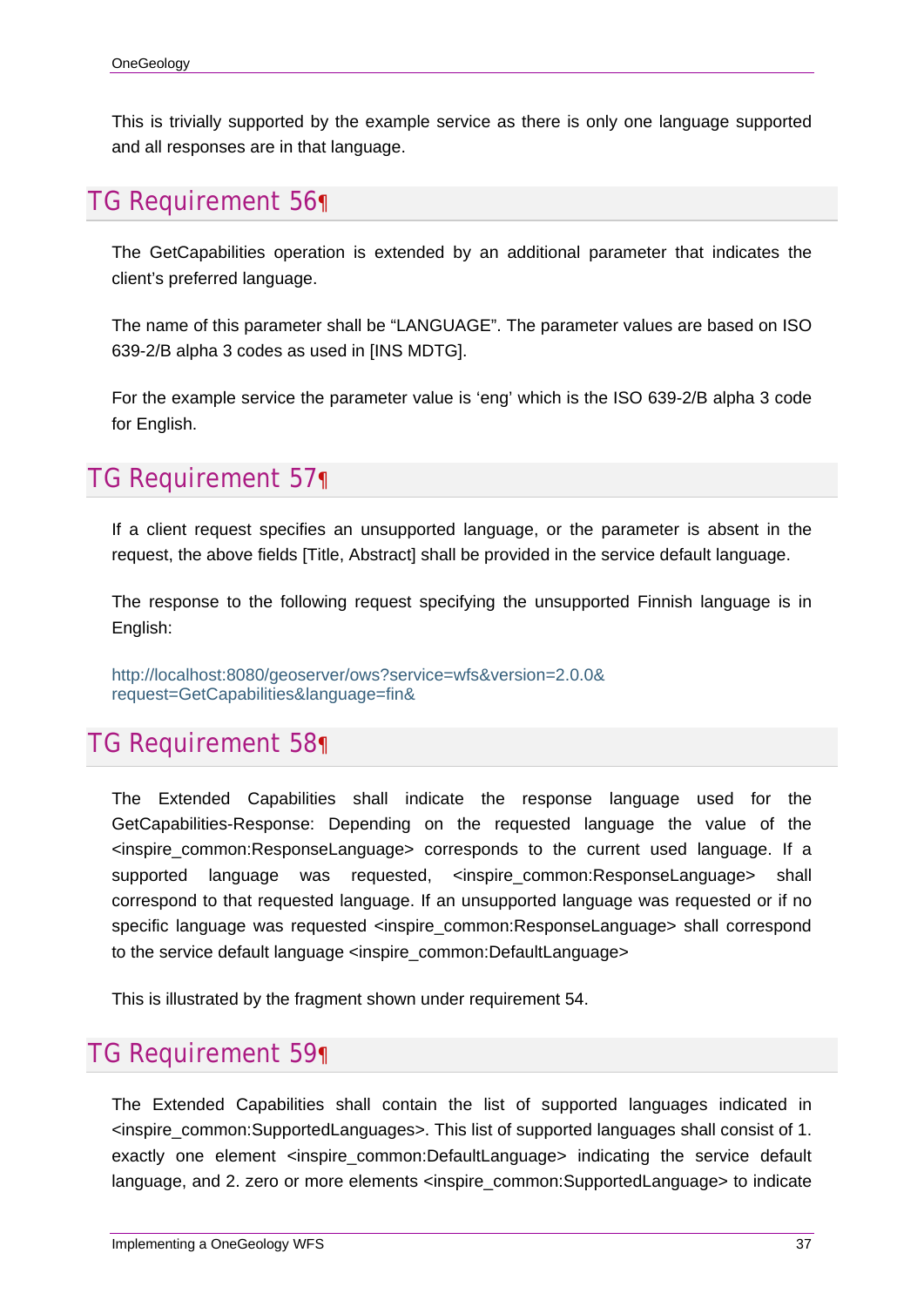all additional supported languages. Regardless of the response language, the list of supported languages is invariant for each GetCapabilities-Response.

This is illustrated by the fragment shown under requirement 54.

### TG Requirement 60¶

The Extended Capabilities shall use the XML Schema as defined in the INSPIRE online schema repository.

The example service declares the above schema in the schemaLocation attribute of the GetCapabilities response as shown below and the response document validates according to the Schema.

```
xsi:schemaLocation= 
"http://www.opengis.net/wfs/2.0 http://schemas.opengis.net/wfs/2.0/wfs.xsd 
 http://inspire.ec.europa.eu/schemas/common/1.0 
  http://inspire.ec.europa.eu/schemas/common/1.0/common.xsd 
  http://inspire.ec.europa.eu/schemas/inspire_dls/1.0 
  http://inspire.ec.europa.eu/schemas/inspire_dls/1.0/inspire_dls.xsd"
```
### TG Recommendation 14¶

For further language support for other operations it is recommended to replace the operation-online-resources in each language specific GetCapabilities-Response by a specific operation-online-resource for that language. To support the additional operationonline-resources the service shall listen at the language specific operation end-points to distinguish for the requested languages.

The example service does not implement this recommendation as it doesn't support more than one language anyway.

### TG Recommendation 15¶

The support of IETF RFC 4646 is recommended wherever the support of ISO/639 B alpha3 for languages infringes the conformity with the standard used for implementing the [INS NS].

I think this doesn't apply to any INSPIRE service as yet as there is no language support defined in current OGC standards applying to WFS.

### Direct Access Download¶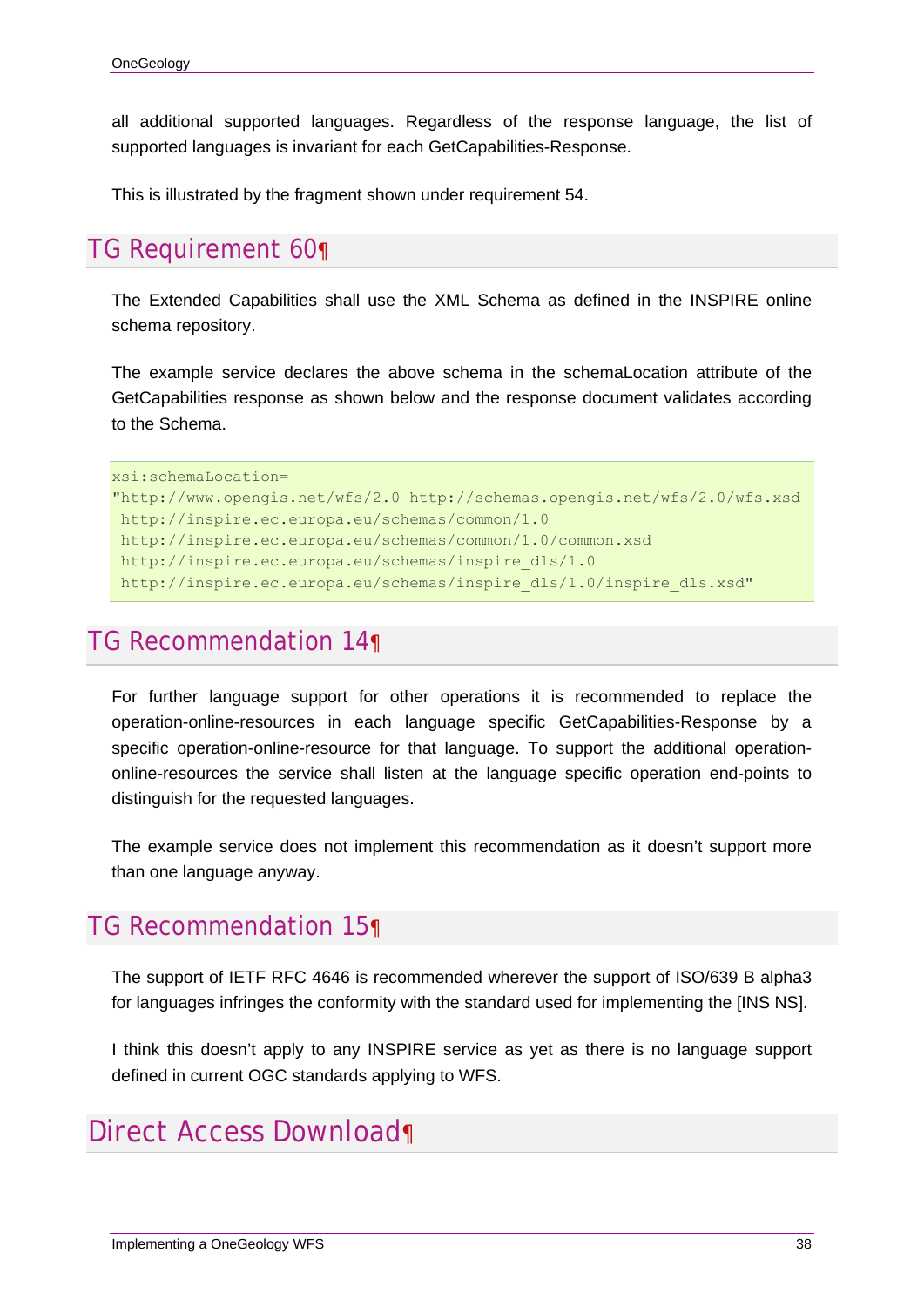### TG Requirement 61¶

Implementations shall meet TG Requirement 48 (conformance to [ISO 19142] 'HTTP GET' conformance class) and TG Requirement 52 (one endpoint for each INSPIRE dataset).

This is covered under requirements 48 and 52 above.

#### TG Requirement 62¶

Implementations shall conform to ISO 19142 Conformance Class 'Basic WFS'.

The comments under requirement 46 in fact also apply to this requirement. A illustration of a query showing GetFeature with a Query element which is part of the Basic WFS conformance class but not the Simple WFS conformance class would be the BBOX query below

```
<?xml version="1.0" encoding="UTF-8"?>
<wfs:GetFeature xmlns:xsi="http://www.w3.org/2001/XMLSchema-instance" 
 xsi:schemaLocation=
   "http://www.opengis.net/wfs/2.0 
   http://schemas.opengis.net/wfs/2.0/wfs.xsd 
  http://www.opengis.net/gml/3.2 
    http://schemas.opengis.net/gml/3.2.1/gml.xsd" 
 xmlns:gsml="http://xmlns.geosciml.org/GeoSciML-Core/3.2" 
 xmlns:fes="http://www.opengis.net/fes/2.0" 
 xmlns:wfs="http://www.opengis.net/wfs/2.0" 
 xmlns:gml="http://www.opengis.net/gml/3.2" 
 service="WFS" 
 version="2.0.0" 
 outputFormat="application/gml+xml; version=3.2" 
 count="10">
 <wfs:Query typeNames="gsml:MappedFeature">
  <fes:Filter>
    <fes:BBOX>
     <fes:ValueReference>gsml:shape</fes:ValueReference>
     <gml:Envelope>
      <gml:lowerCorner>-1.0 51.0</gml:lowerCorner>
      <gml:upperCorner>0.0 52.0</gml:upperCorner>
     </gml:Envelope>
    </fes:BBOX>
   </fes:Filter>
 </wfs:Query>
</wfs:GetFeature>
```
### TG Requirement 63¶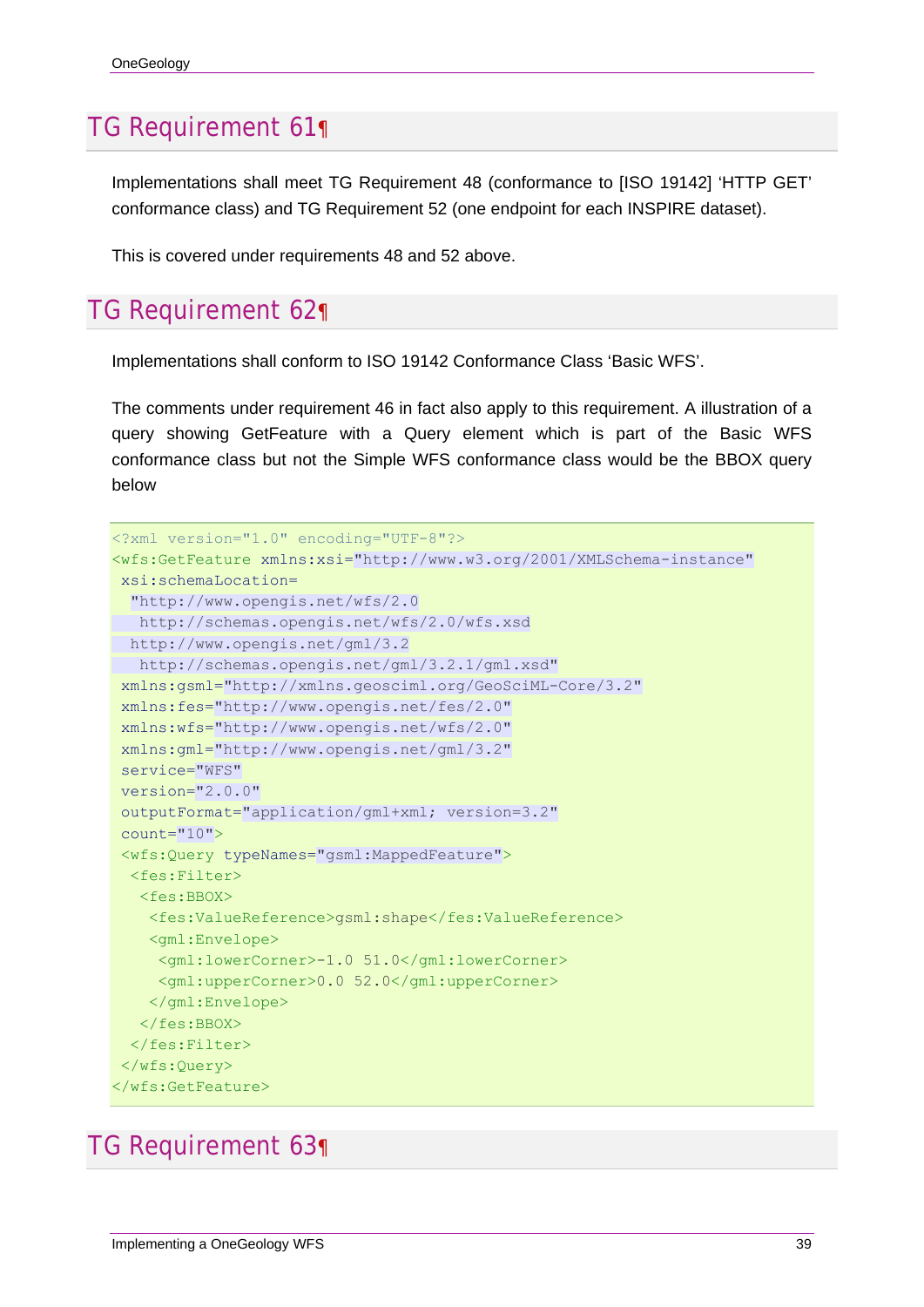A Direct Access Download Service shall conform to ISO 19143 'Ad hoc Query' Conformance Class.

The age, lithology and BBOX queries described in the previous chapter show various examples of different queries in this class.

```
TG Requirement 64¶
```
A Direct Access Download Service shall conform to ISO 19143 'Resource Identification' Conformance Class.

This is illustrated by the query below

```
<?xml version="1.0" encoding="UTF-8"?>
<wfs:GetFeature xmlns:xsi="http://www.w3.org/2001/XMLSchema-instance" 
xsi:schemaLocation=
   "http://www.opengis.net/wfs/2.0 
   http://schemas.opengis.net/wfs/2.0/wfs.xsd 
  http://www.opengis.net/gml/3.2 
    http://schemas.opengis.net/gml/3.2.1/gml.xsd" 
 xmlns:gsml="http://xmlns.geosciml.org/GeoSciML-Core/3.2" 
 xmlns:fes="http://www.opengis.net/fes/2.0" 
 xmlns:wfs="http://www.opengis.net/wfs/2.0" 
 xmlns:gml="http://www.opengis.net/gml/3.2" 
 service="WFS" 
 version="2.0.0" 
 outputFormat="application/gml+xml; version=3.2" 
 count="10">
 <wfs:Query typeNames="gsml:MappedFeature">
  <fes:Filter>
    <fes:ResourceId rid="mf.1"/>
  </fes:Filter>
 </wfs:Query>
</wfs:GetFeature>
```
### TG Requirement 65¶

A Direct Access Download Service shall conform to ISO 19143 'Minimum Standard Filter' Conformance Class.

This is illustrated by the age and lithology queries in the previous chapter.

### TG Requirement 66¶